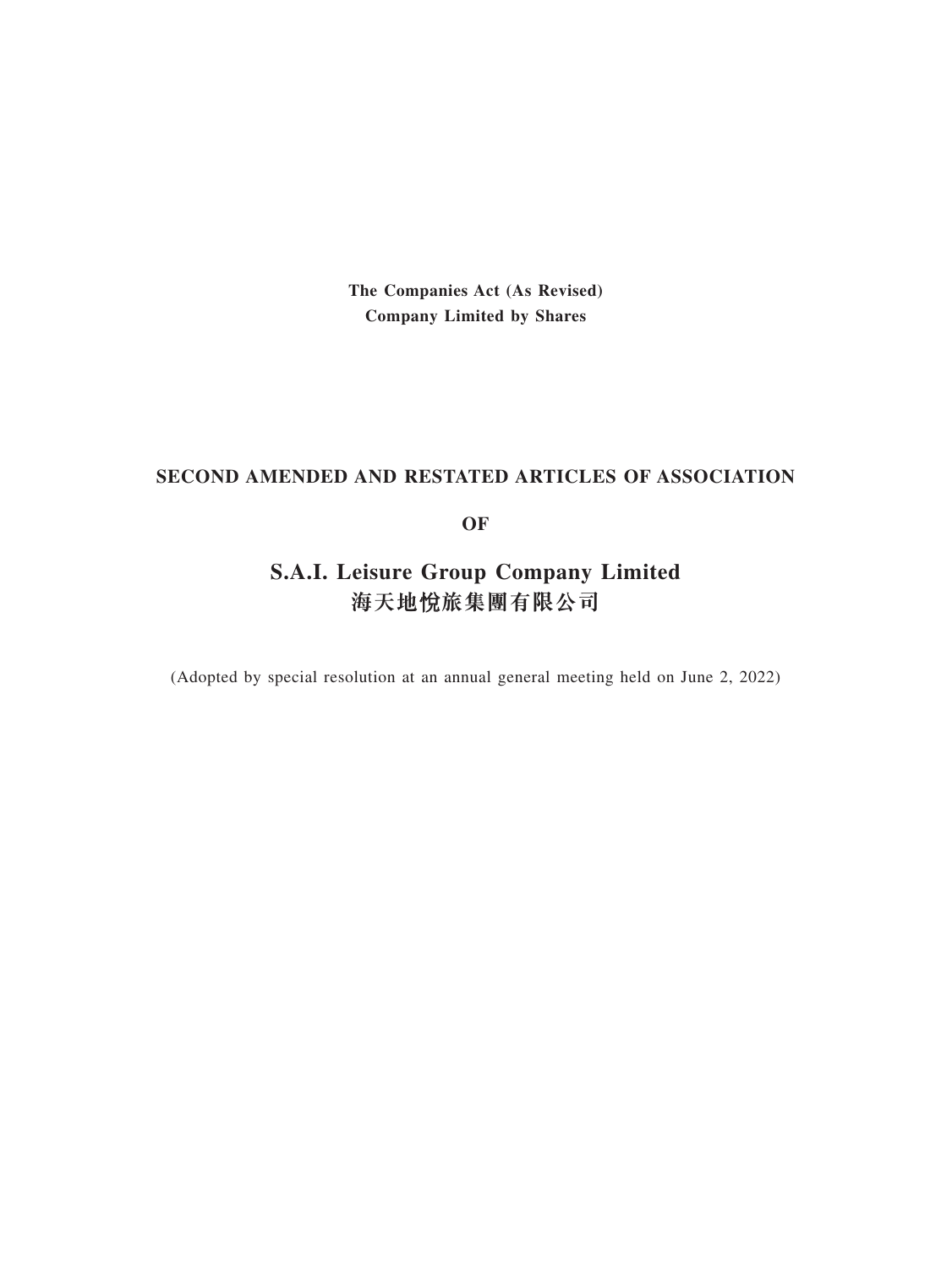# **INDEX**

| <b>SUBJECT</b>                                                          | Article No.    |
|-------------------------------------------------------------------------|----------------|
| Table A                                                                 | 1              |
| Interpretation                                                          | $\frac{2}{3}$  |
| Share Capital                                                           |                |
| Alteration Of Capital                                                   | $4 - 7$        |
| Share Rights                                                            | $8-9$          |
| Variation Of Rights                                                     | $10 - 11$      |
| <b>Shares</b>                                                           | $12 - 15$      |
| <b>Share Certificates</b>                                               | $16 - 21$      |
| Lien                                                                    | $22 - 24$      |
| Calls On Shares                                                         | $25 - 33$      |
| Forfeiture Of Shares                                                    | 34-42          |
| Register Of Members                                                     | 43-44          |
| <b>Record Dates</b>                                                     | 45             |
| Transfer Of Shares                                                      | $46 - 51$      |
| Transmission Of Shares                                                  | 52-54          |
| Untraceable Members                                                     | 55<br>56-58    |
| <b>General Meetings</b>                                                 |                |
| Notice Of General Meetings                                              | 59-60          |
| Proceedings At General Meetings<br>Voting                               | 61-65<br>66-74 |
| Proxies                                                                 | 75-80          |
| Corporations Acting By Representatives                                  | 81             |
| Written Resolutions Of Members                                          | 82             |
| <b>Board Of Directors</b>                                               | 83             |
| <b>Retirement Of Directors</b>                                          | 84-85          |
| Disqualification Of Directors                                           | 86             |
| <b>Executive Directors</b>                                              | 87-88          |
| <b>Alternate Directors</b>                                              | 89-92          |
| Directors' Fees And Expenses                                            | 93-96          |
| Directors' Interests                                                    | $97 - 100$     |
| General Powers Of The Directors                                         | 101-106        |
| Borrowing Powers                                                        | 107-110        |
| Proceedings Of The Directors                                            | 111-120        |
| Managers                                                                | 121-123        |
| Officers                                                                | 124-127        |
| Register of Directors and Officers                                      | 128            |
| Minutes                                                                 | 129            |
| Seal                                                                    | 130            |
| Authentication Of Documents                                             | 131            |
| <b>Destruction Of Documents</b>                                         | 132            |
| Dividends And Other Payments                                            | 133-142        |
| Reserves                                                                | 143            |
| Capitalisation                                                          | 144-145        |
| <b>Subscription Rights Reserve</b>                                      | 146            |
| <b>Accounting Records</b>                                               | 147-151        |
| Audit                                                                   | 152-157        |
| Notices                                                                 | 158-160        |
| Signatures                                                              | 161            |
| Winding Up                                                              | 162-163        |
| Indemnity                                                               | 164            |
| Financial Year                                                          | 165            |
| Amendment To Memorandum and Articles of Association and Name of Company | 166            |
| Information                                                             | 167            |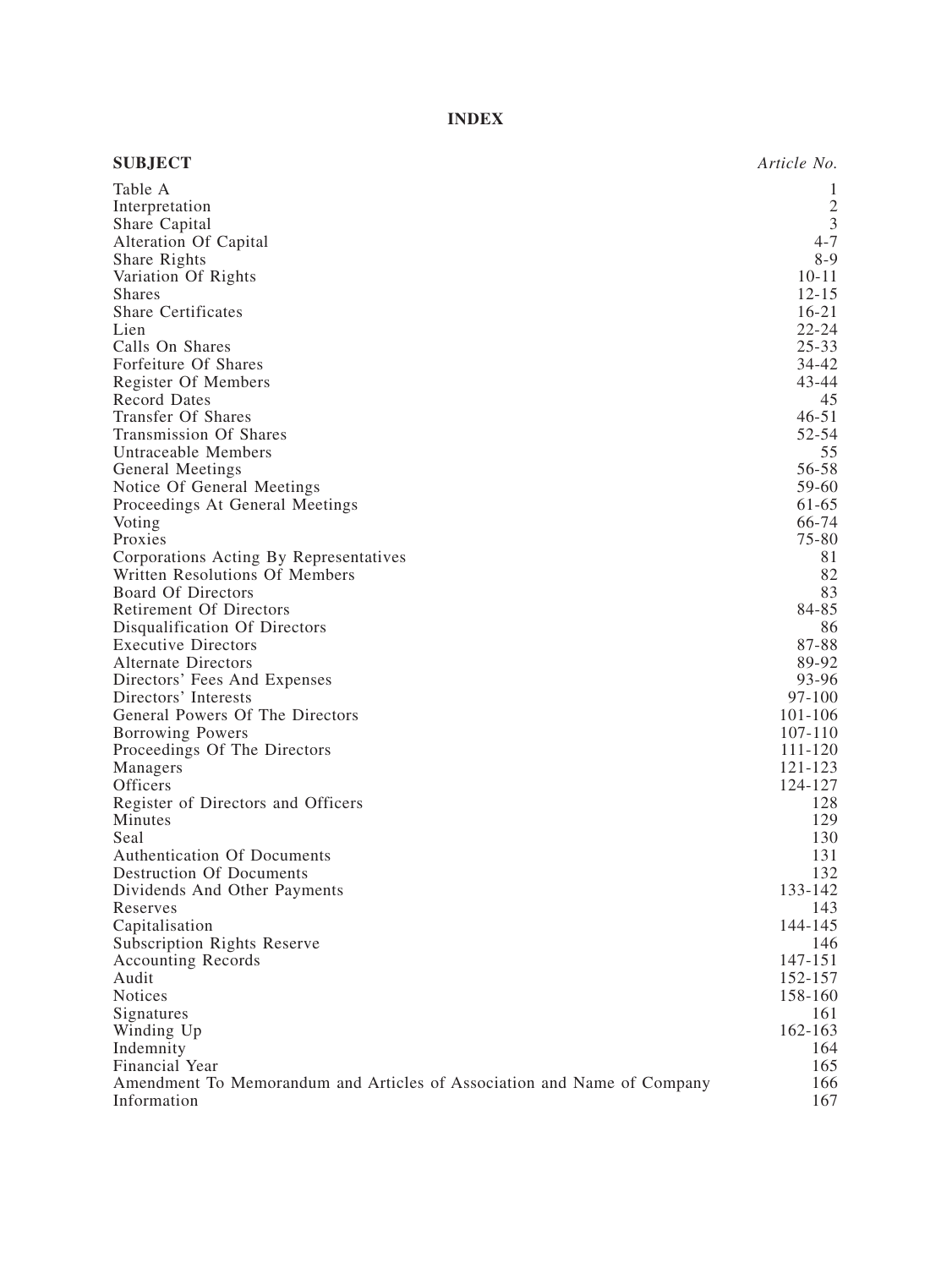#### THE COMPANIES ACT (AS REVISED) COMPANY LIMITED BY SHARES

# SECOND AMENDED AND RESTATED ARTICLES OF ASSOCIATION

# OF

# **海天地⽃旅集團有限公司 S.A.I. Leisure Group Company Limited**

(Adopted by special resolution at an annual general meeting held on June 2, 2022)

# **TABLE A**

1. The regulations in Table A in the Schedule to the Companies Act (As Revised) do not apply to the Company.

# **INTERPRETATION**

2. (1) In these Articles, unless the context otherwise requires, the words standing in the first column of the following table shall bear the meaning set opposite them respectively in the second column.

| WORD           | <b>MEANING</b>                                                                                                                                                                                                                                                                                                                                   |
|----------------|--------------------------------------------------------------------------------------------------------------------------------------------------------------------------------------------------------------------------------------------------------------------------------------------------------------------------------------------------|
| "Act"          | the Companies Act, Cap. 22 (Act 3 of 1961, as<br>consolidated and revised) of the Cayman Islands.                                                                                                                                                                                                                                                |
| "announcement" | an official publication of a Notice or document<br>of the Company, including a publication, subject<br>to and to such extent permitted by the Listing<br>Rules, by electronic communication or by<br>advertisement published in the newspapers or in<br>such manner or means ascribed and permitted by<br>the Listing Rules and applicable laws. |
| "Articles"     | these Articles in their present form or as<br>supplemented or amended or substituted from<br>time to time.                                                                                                                                                                                                                                       |
| "Auditor"      | the auditor of the Company for the time being<br>and may include any individual or partnership.                                                                                                                                                                                                                                                  |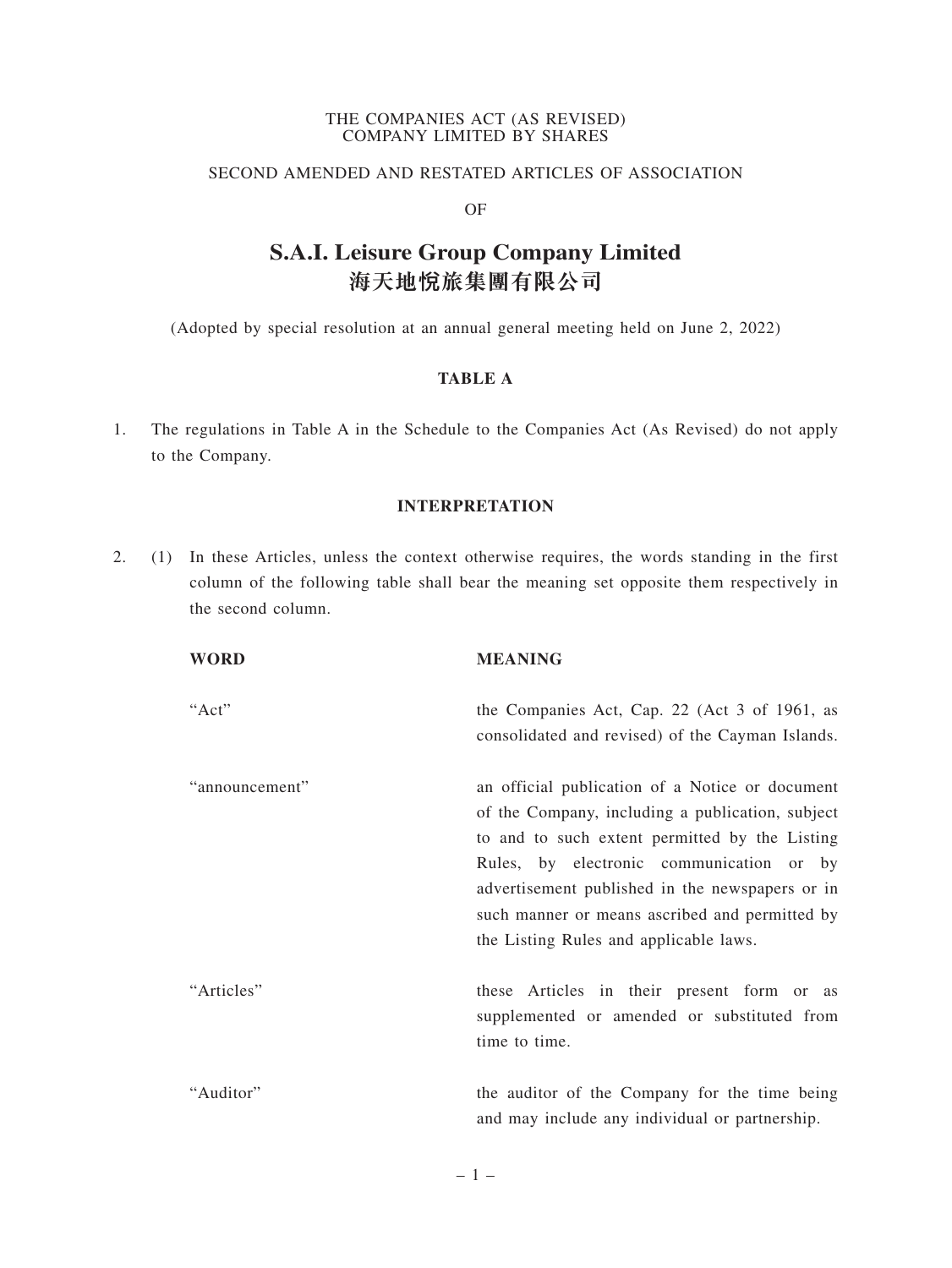| "Board" or "Directors"             | the board of directors of the Company or the<br>directors present at a meeting of directors of the<br>Company at which a quorum is present.                                                                                                                                                                                                                                                             |
|------------------------------------|---------------------------------------------------------------------------------------------------------------------------------------------------------------------------------------------------------------------------------------------------------------------------------------------------------------------------------------------------------------------------------------------------------|
| "capital"                          | the share capital of the Company from time to<br>time.                                                                                                                                                                                                                                                                                                                                                  |
| "clear days"                       | in relation to the period of a notice that period<br>excluding the day when the notice is given or<br>deemed to be given and the day for which it is<br>given or on which it is to take effect.                                                                                                                                                                                                         |
| "clearing house"                   | a clearing house recognized by the laws of the<br>jurisdiction in which the shares of the Company<br>are listed or quoted on a stock exchange in such<br>jurisdiction.                                                                                                                                                                                                                                  |
| "close associate"                  | in relation to any Director, shall have the same<br>meaning as defined in the Listing Rules as<br>modified from time to time, except that for<br>purposes of Article 100 where the transaction or<br>arrangement to be approved by the Board is a<br>connected transaction referred to in the Listing<br>Rules, it shall have the same meaning as that<br>ascribed to "associate" in the Listing Rules. |
| "Company"                          | S.A.I. Leisure Group Company Limited 海天地悅旅<br>集團有限公司                                                                                                                                                                                                                                                                                                                                                    |
| "competent regulatory authority"   | a competent regulatory authority in the territory<br>where the shares of the Company are listed or<br>quoted on a stock exchange in such territory.                                                                                                                                                                                                                                                     |
| "debenture" and "debenture holder" | include debenture stock and debenture stockholder<br>respectively.                                                                                                                                                                                                                                                                                                                                      |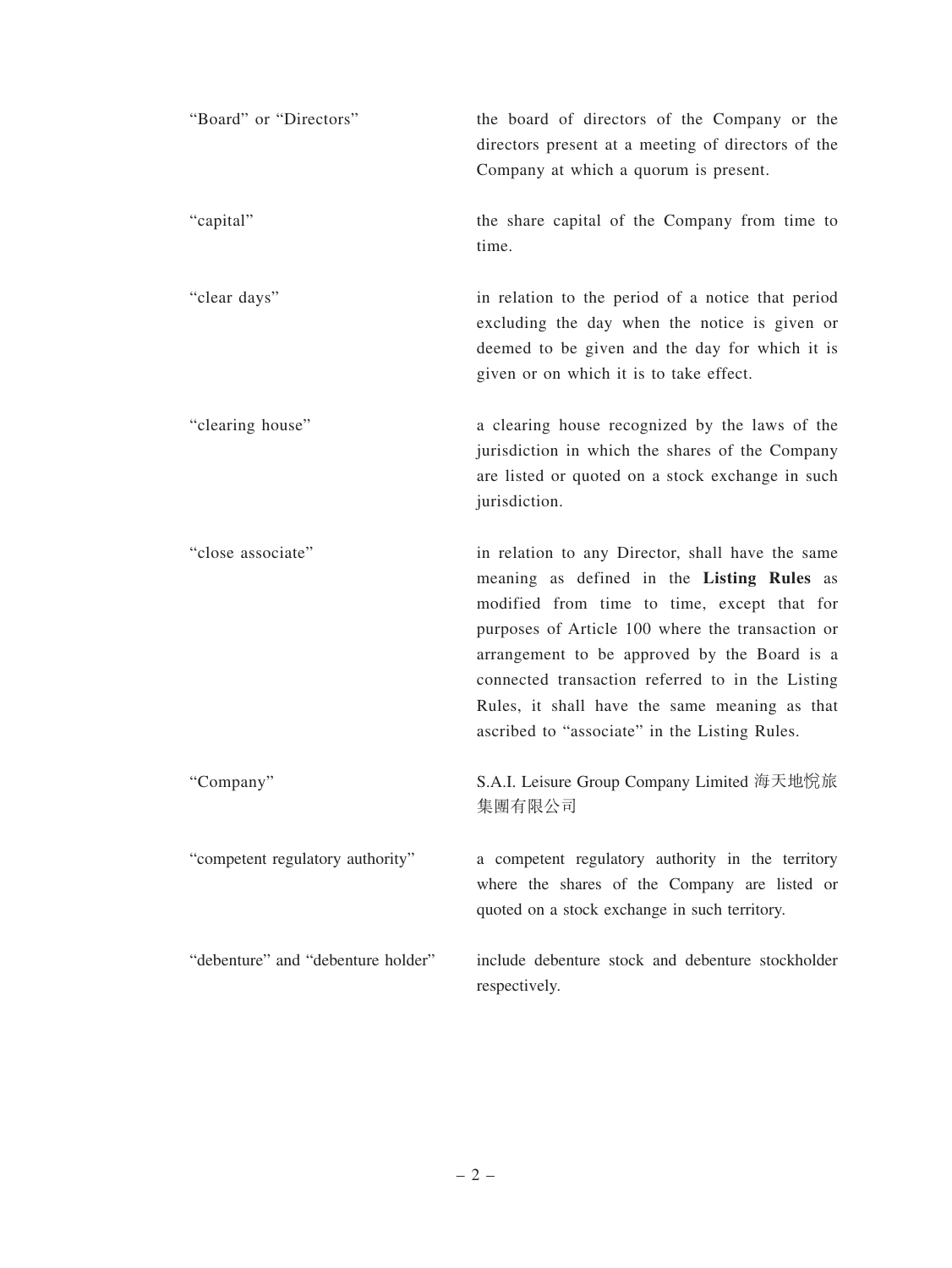| "Designated Stock Exchange" | a stock exchange in respect of which the shares of<br>the Company are listed or quoted and where such<br>stock exchange deems such listing or quotation to be<br>the primary listing or quotation of the shares of the<br>Company.                                                                      |
|-----------------------------|---------------------------------------------------------------------------------------------------------------------------------------------------------------------------------------------------------------------------------------------------------------------------------------------------------|
| "dollars" and "\$"          | dollars, the legal currency of Hong Kong.                                                                                                                                                                                                                                                               |
| "electronic communication"  | a communication sent, transmitted, conveyed and<br>received by wire, by radio, by optical means or by<br>other electron magnetic means in any form through<br>any medium.                                                                                                                               |
| "electronic meeting"        | a general meeting held and conducted wholly and<br>exclusively by virtual attendance and participation<br>by Members and/or proxies by means of electronic<br>facilities.                                                                                                                               |
| "head office"               | such office of the Company as the Directors may<br>from time to time determine to be the principal<br>office of the Company.                                                                                                                                                                            |
| "hybrid meeting"            | a general meeting convened for the (i) physical<br>attendance by Members and/or proxies at the<br>Principal Meeting Place and where applicable, one<br>Meeting Locations and (ii) virtual<br>more<br>or<br>attendance and participation by Members and/or<br>proxies by means of electronic facilities. |
| "Listing Rules"             | rules and regulations of the Designated Stock<br>Exchange, as amended from time to time.                                                                                                                                                                                                                |
| "Meeting Location"          | has the meaning given to it in Article 64A.                                                                                                                                                                                                                                                             |
| "Member"                    | a duly registered holder from time to time of the<br>shares in the capital of the Company.                                                                                                                                                                                                              |
| "month"                     | a calendar month.                                                                                                                                                                                                                                                                                       |

–3–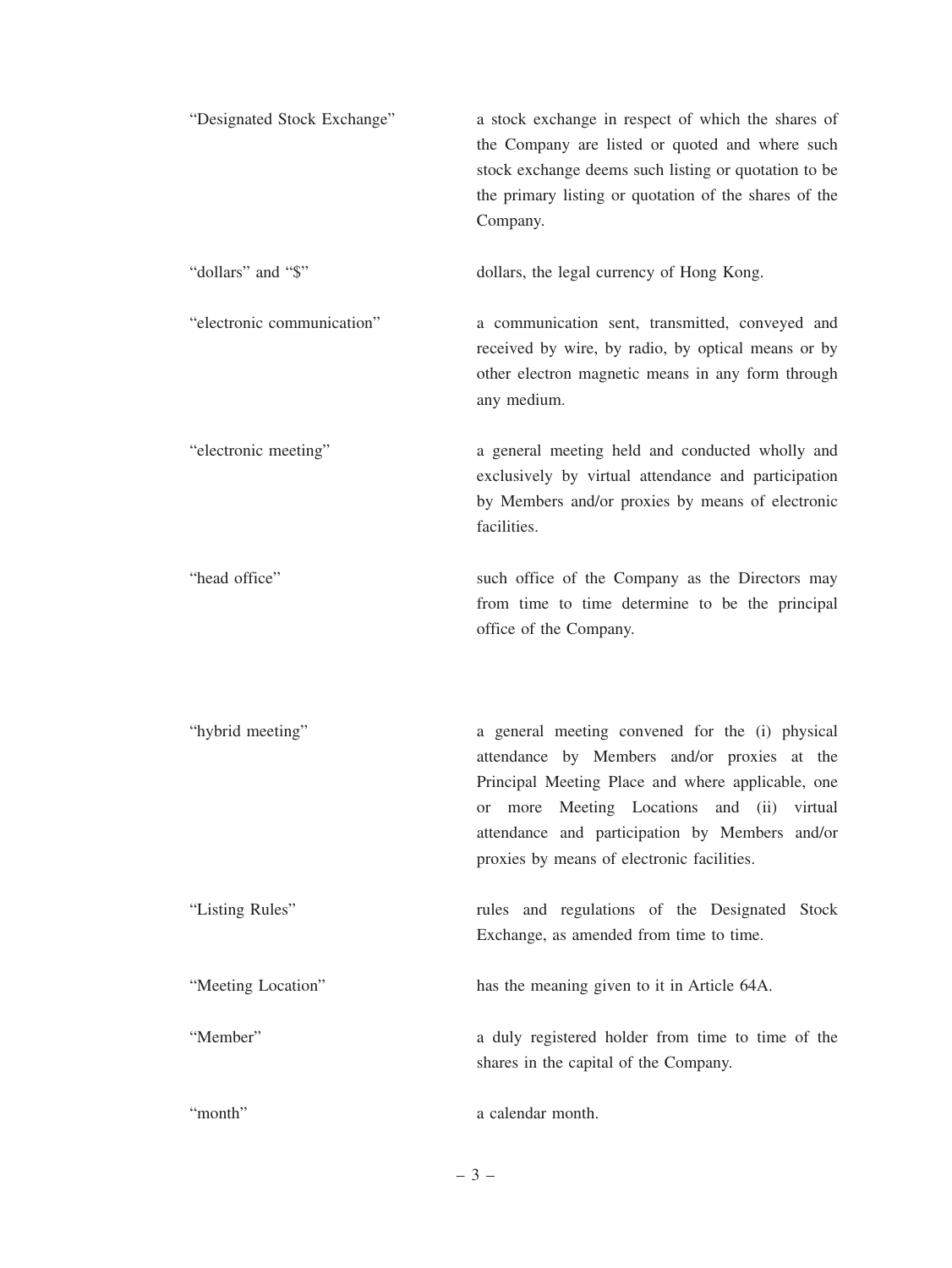| "Notice"                  | written notice unless otherwise specifically stated<br>and as further defined in these Articles.                                                                                                                                                                                                                                                                                                                  |
|---------------------------|-------------------------------------------------------------------------------------------------------------------------------------------------------------------------------------------------------------------------------------------------------------------------------------------------------------------------------------------------------------------------------------------------------------------|
| "Office"                  | the registered office of the Company for the time<br>being.                                                                                                                                                                                                                                                                                                                                                       |
| "ordinary resolution"     | a resolution shall be an ordinary resolution when it<br>has been passed by a simple majority of votes cast<br>by such Members as, being entitled so to do, vote in<br>person or, in the case of any Member being a<br>corporation, by its duly authorised representative or,<br>where proxies are allowed, by proxy at a general<br>meeting of which Notice has been duly given in<br>accordance with Article 59. |
| "paid up"                 | paid up or credited as paid up.                                                                                                                                                                                                                                                                                                                                                                                   |
| "physical meeting"        | a general meeting held and conducted by physical<br>attendance and participation by Members and/or<br>proxies at the Principal Meeting Place and/or where<br>applicable, one or more Meeting Locations.                                                                                                                                                                                                           |
| "Principal Meeting Place" | shall have the meaning given to it in Article $59(2)$ .                                                                                                                                                                                                                                                                                                                                                           |
| "Register"                | the principal register and where applicable, any<br>branch register of Members to be maintained at such<br>place within or outside the Cayman Islands as the<br>Board shall determine from time to time.                                                                                                                                                                                                          |
| "Registration Office"     | in respect of any class of share capital such place as<br>the Board may from time to time determine to keep<br>a branch register of Members in respect of that class<br>of share capital and where (except in cases where<br>the Board otherwise directs) the transfers or other<br>documents of title for such class of share capital are<br>to be lodged for registration and are to be registered.             |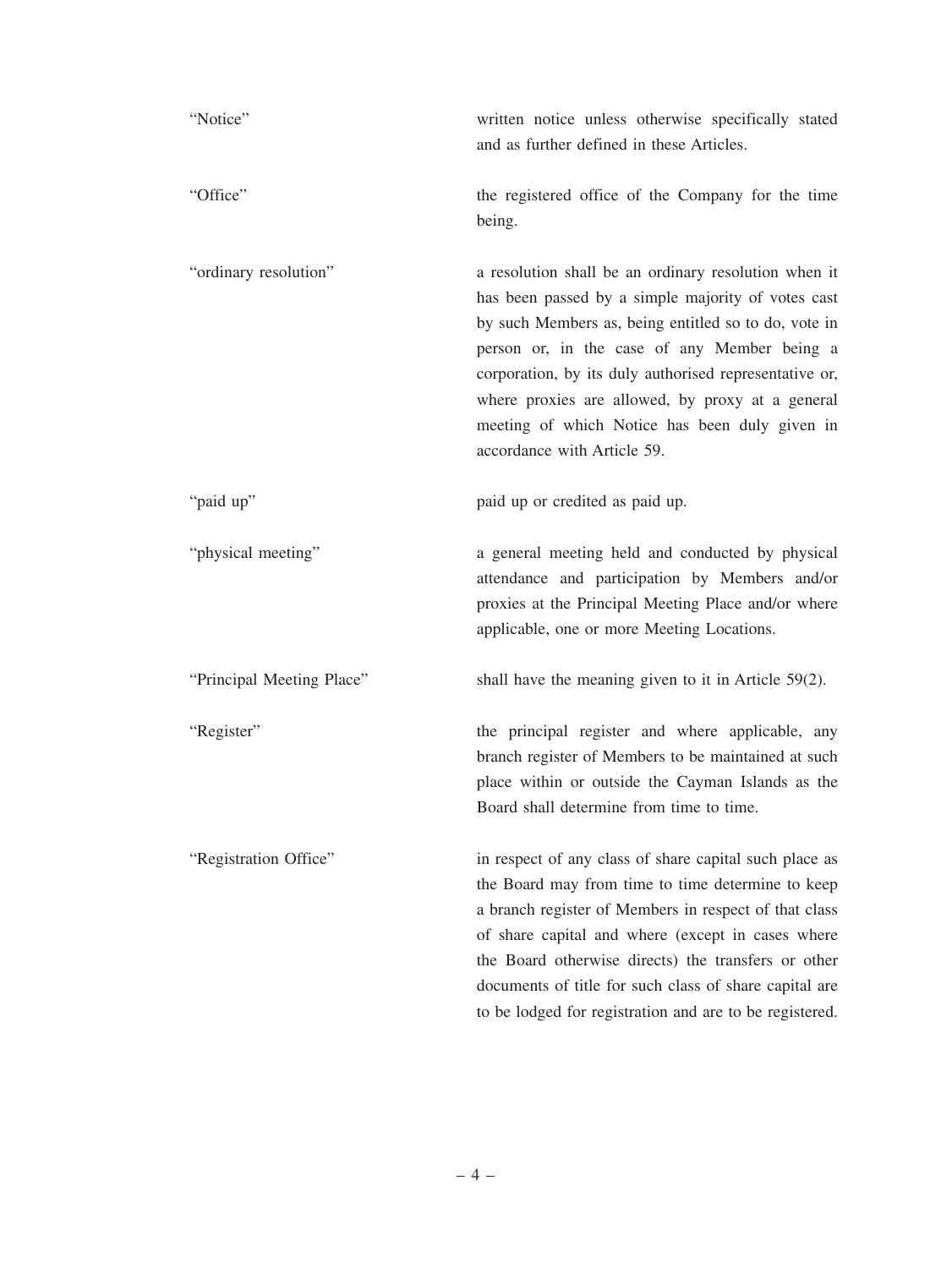"Seal" common seal or any one or more duplicate seals of the Company (including a securities seal) for use in the Cayman Islands or in any place outside the Cayman Islands.

"Secretary" any person, firm or corporation appointed by the Board to perform any of the duties of secretary of the Company and includes any assistant, deputy, temporary or acting secretary.

"special resolution" a resolution shall be a special resolution when it has been passed by a majority of not less than three-fourths of votes cast by such Members as, being entitled so to do, vote in person or, in the case of such Members as are corporations, by their respective duly authorised representative or, where proxies are allowed, by proxy at a general meeting of which Notice has been duly given in accordance with Article 59.

> a special resolution shall be effective for any purpose for which an ordinary resolution is expressed to be required under any provision of these Articles or the Statutes.

"Statutes" the Act and every other law of the Legislature of the Cayman Islands for the time being in force applying to or affecting the Company, its memorandum of association and/or these Articles.

"substantial shareholder" a person who is entitled to exercise, or to control the exercise of, 10% or more (or such other percentage as may be prescribed by the Listing Rules from time to time) of the voting power at any general meeting of the Company.

"year" a calendar year.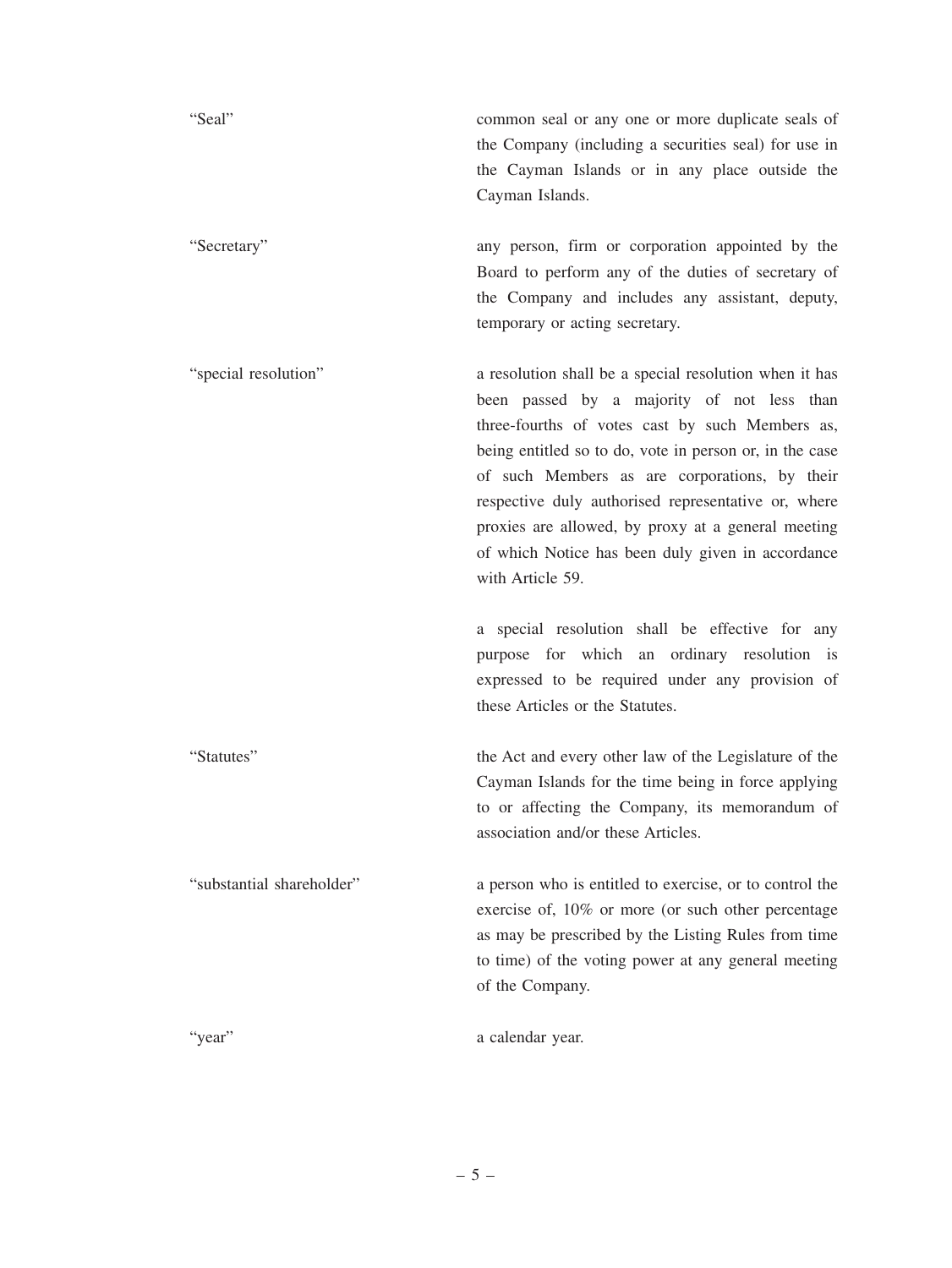- (2) In these Articles, unless there be something within the subject or context inconsistent with such construction:
	- (a) words importing the singular include the plural and vice versa;
	- (b) words importing a gender include both gender and the neuter;
	- (c) words importing persons include companies, associations and bodies of persons whether corporate or not;
	- (d) the words:
		- (i) "may" shall be construed as permissive;
		- (ii) "shall" or "will" shall be construed as imperative;
	- (e) expressions referring to writing shall, unless the contrary intention appears, be construed as including printing, lithography, photography and other modes of representing or reproducing words or figures in a legible and non-transitory form or, to the extent permitted by and in accordance with the Statutes and other applicable laws, rules and regulations, any visible substitute for writing (including an electronic communication), or modes of representing or reproducing words partly in one visible form and partly in another visible form, and including where the representation takes the form of electronic display, provided that both the mode of service of the relevant document or Notice and the Member's election comply with all applicable Statutes, rules and regulations;
	- (f) references to any law, ordinance, statute or statutory provision shall be interpreted as relating to any statutory modification or re-enactment thereof for the time being in force;
	- (g) save as aforesaid words and expressions defined in the Statutes shall bear the same meanings in these Articles if not inconsistent with the subject in the context;
	- (h) references to a document (including but without limitation, a resolution in writing) being signed or executed include references to it being signed or executed under hand or under seal or by electronic signature or by electronic communication or by any other method and references to a Notice or document include a Notice or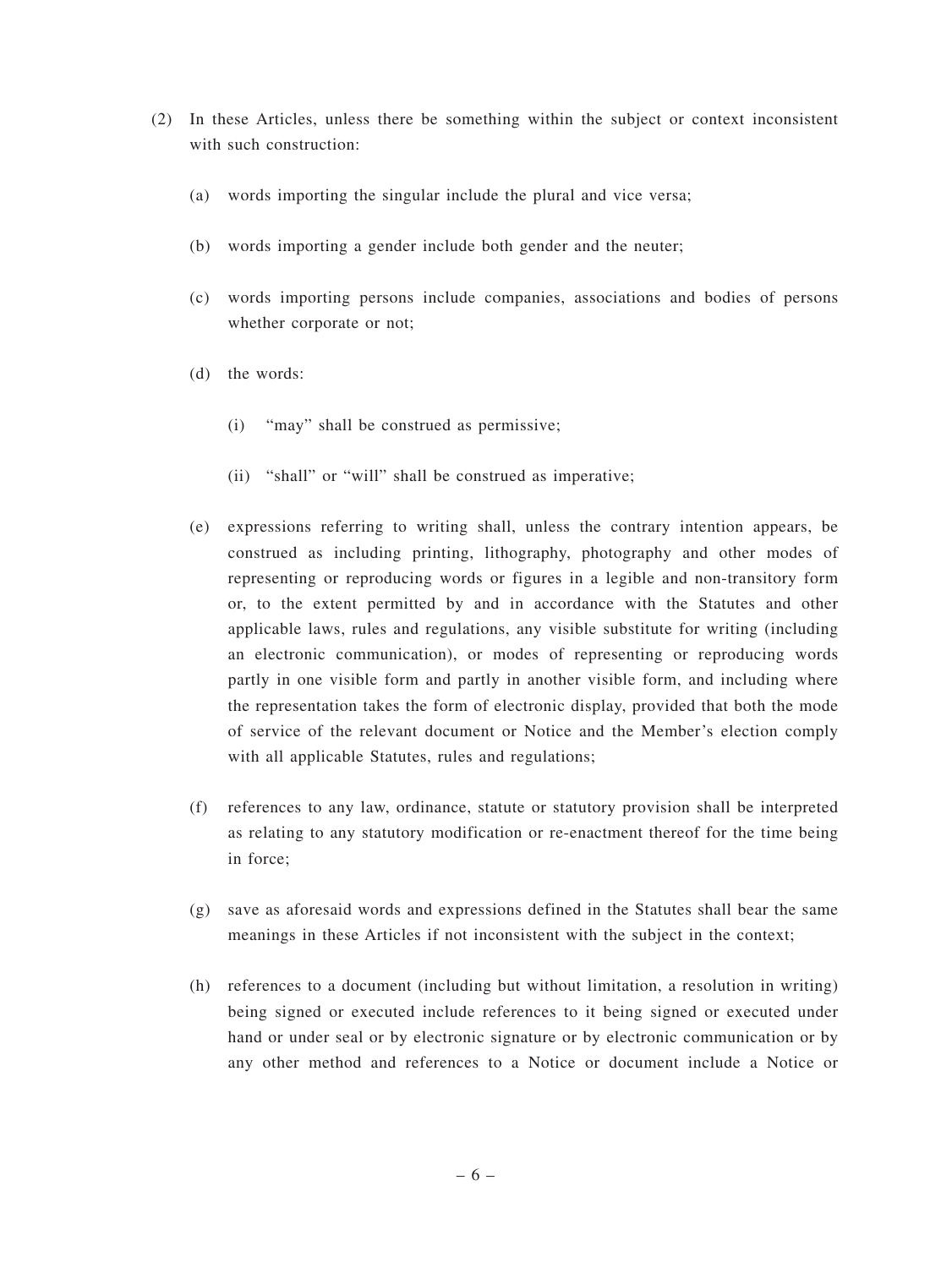document recorded or stored in any digital, electronic, electrical, magnetic or other retrievable form or medium and information in visible form whether having physical substance or not;

- (i) Section 8 and Section 19 of the Electronic Transactions Act (2003) of the Cayman Islands, as amended from time to time, shall not apply to these Articles to the extent it imposes obligations or requirements in addition to those set out in these Articles;
- (j) a reference to a meeting: (a) shall mean a meeting convened and held in any manner permitted by these Articles and any Member or Director attending and participating at a meeting by means of electronic facilities shall be deemed to be present at that meeting for all purposes of the Statutes and these Articles, and attend, participate, attending, participating, attendance and participation shall be construed accordingly;
- (k) references to a person's participation in the business of a general meeting include without limitation and as relevant the right (including, in the case of a corporation, through a duly authorised representative) to speak or communicate, vote, be represented by a proxy and have access in hard copy or electronic form to all documents which are required by the Statutes or these Articles to be made available at the meeting, and participate and participating in the business of a general meeting shall be construed accordingly;
- (l) references to electronic facilities include, without limitation, website addresses, webinars, webcast, video or any form of conference call systems (telephone, video, web or otherwise); and
- (m) where a Member is a corporation, any reference in these Articles to a Member shall, where the context requires, refer to a duly authorised representative of such Member.

## **SHARE CAPITAL**

- 3. (1) The share capital of the Company at the date on which these Articles come into effect shall be divided into shares of a par value of \$0.01 each.
	- (2) Subject to the Act , the Company's Memorandum and Articles of Association and, where applicable, the Listing Rules and/or the rules of any competent regulatory authority, the Company shall have the power to purchase or otherwise acquire its own shares and such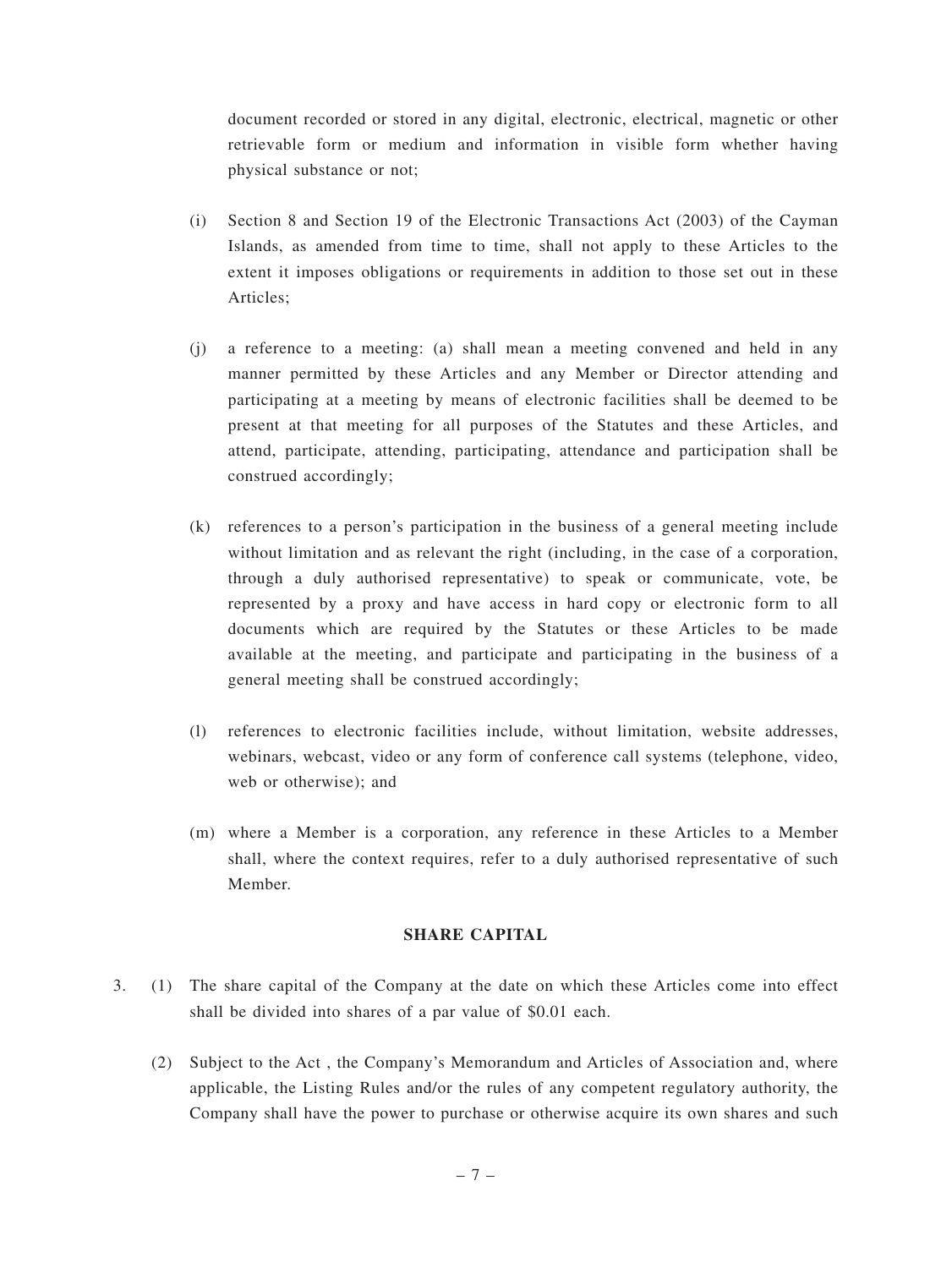power shall be exercisable by the Board in such manner, upon such terms and subject to such conditions as it in its absolute discretion thinks fit and any determination by the Board of the manner of purchase shall be deemed authorised by these Articles for purposes of the Act . The Company is hereby authorised to make payments in respect of the purchase of its shares out of capital or out of any other account or fund which can be authorised for this purpose in accordance with the Act .

- (3) Subject to compliance with the Listing Rules and any other competent regulatory authority, the Company may give financial assistance for the purpose of or in connection with a purchase made or to be made by any person of any shares in the Company.
- (4) The Board may accept the surrender for no consideration of any fully paid share.
- (5) No share shall be issued to bearer.

## **ALTERATION OF CAPITAL**

- 4. The Company may from time to time by ordinary resolution in accordance with the Act alter the conditions of its Memorandum of Association to:
	- (a) increase its capital by such sum, to be divided into shares of such amounts, as the resolution shall prescribe;
	- (b) consolidate and divide all or any of its capital into shares of larger amount than its existing shares;
	- (c) divide its shares into several classes and without prejudice to any special rights previously conferred on the holders of existing shares attach thereto respectively any preferential, deferred, qualified or special rights, privileges, conditions or such restrictions which in the absence of any such determination by the Company in general meeting, as the Directors may determine provided always that where the Company issues shares which do not carry voting rights, the words "non-voting" shall appear in the designation of such shares and where the equity capital includes shares with different voting rights, the designation of each class of shares, other than those with the most favourable voting rights, must include the words "restricted voting" or "limited voting";
	- (d) sub-divide its shares, or any of them, into shares of smaller amount than is fixed by the Company's Memorandum of Association (subject, nevertheless, to the Act ), and may by such resolution determine that, as between the holders of the shares resulting from such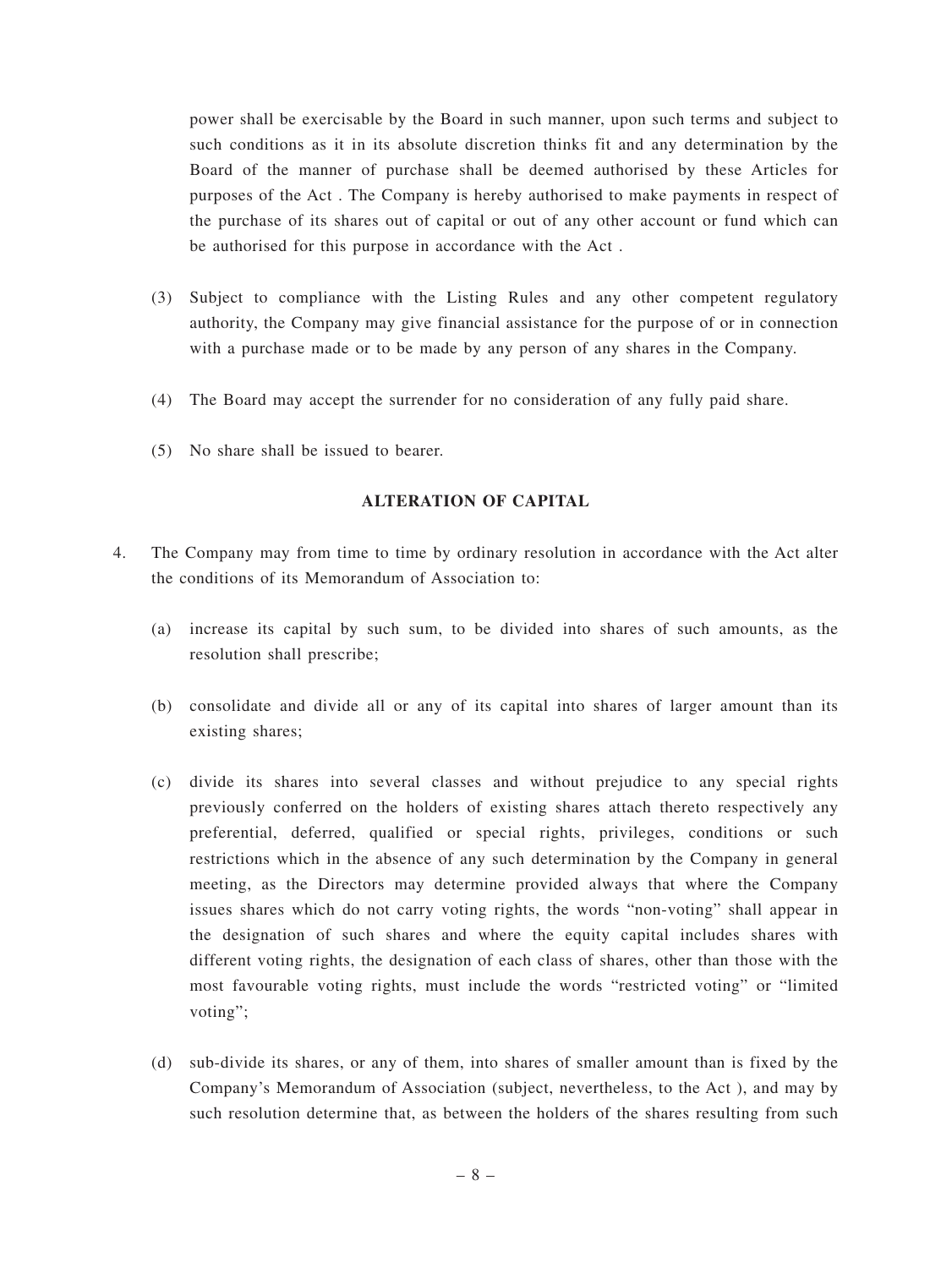sub-division, one or more of the shares may have any such preferred, deferred or other rights or be subject to any such restrictions as compared with the other or others as the Company has power to attach to unissued or new shares;

- (e) cancel any shares which, at the date of the passing of the resolution, have not been taken, or agreed to be taken, by any person, and diminish the amount of its capital by the amount of the shares so cancelled or, in the case of shares, without par value, diminish the number of shares into which its capital is divided.
- 5. The Board may settle as it considers expedient any difficulty which arises in relation to any consolidation and division under the last preceding Article and in particular but without prejudice to the generality of the foregoing may issue certificates in respect of fractions of shares or arrange for the sale of the shares representing fractions and the distribution of the net proceeds of sale (after deduction of the expenses of such sale) in due proportion amongst the Members who would have been entitled to the fractions, and for this purpose the Board may authorise some person to transfer the shares representing fractions to their purchaser or resolve that such net proceeds be paid to the Company for the Company's benefit. Such purchaser will not be bound to see to the application of the purchase money nor will his title to the shares be affected by any irregularity or invalidity in the proceedings relating to the sale.
- 6. The Company may from time to time by special resolution, subject to any confirmation or consent required by the Act , reduce its share capital or any capital redemption reserve or other undistributable reserve in any manner permitted by law.
- 7. Except so far as otherwise provided by the conditions of issue, or by these Articles, any capital raised by the creation of new shares shall be treated as if it formed part of the original capital of the Company, and such shares shall be subject to the provisions contained in these Articles with reference to the payment of calls and instalments, transfer and transmission, forfeiture, lien, cancellation, surrender, voting and otherwise.

# **SHARE RIGHTS**

8. Subject to the provisions of the Act and the Company's Memorandum and Articles of Association and to any special rights conferred on the holders of any shares or class of shares, any share in the Company (whether forming part of the present capital or not) may be issued with or have attached thereto such rights or restrictions whether in regard to dividend, voting, return of capital or otherwise as the Board may determine.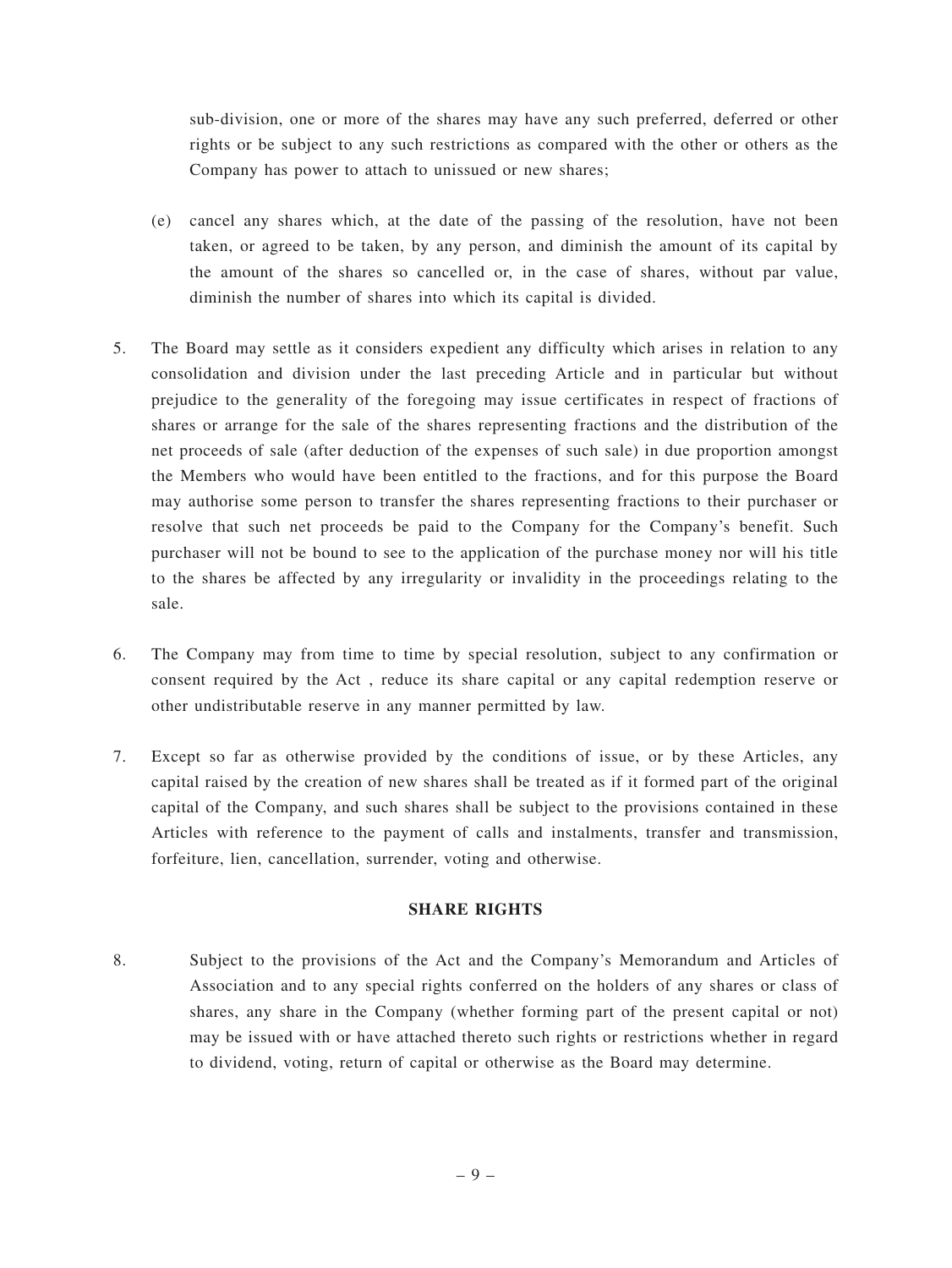9. Subject to the provisions of the Act , the Listing Rules and the Memorandum and Articles of Association of the Company, and to any special rights conferred on the holders of any shares or attaching to any class of shares, shares may be issued on the terms that they may be, or at the option of the Company or the holder are, liable to be redeemed on such terms and in such manner, including out of capital, as the Board may deem fit.

# **VARIATION OF RIGHTS**

- 10. Subject to the Act and without prejudice to Article 8, all or any of the special rights for the time being attached to the shares or any class of shares may, unless otherwise provided by the terms of issue of the shares of that class, from time to time (whether or not the Company is being wound up) be varied, modified or abrogated with the sanction of a special resolution passed at a separate general meeting of the holders of the shares of that class. To every such separate general meeting all the provisions of these Articles relating to general meetings of the Company shall, *mutatis mutandis*, apply, but so that:
	- (a) The necessary quorum shall be two persons (or in the case of a Member being a corporation, its duly authorised representative) holding or representing by proxy not less than one-third in nominal value of the issued shares of that class ; and
	- (b) every holder of shares of the class shall be entitled to one vote for every such share held by him.
- 11. The special rights conferred upon the holders of any shares or class of shares shall not, unless otherwise expressly provided in the rights attaching to or the terms of issue of such shares, be deemed to be varied, modified or abrogated by the creation or issue of further shares ranking *pari passu* therewith.

#### **SHARES**

12. (1) Subject to the Act , these Articles, any direction that may be given by the Company in general meeting and, where applicable, the Listing Rules and without prejudice to any special rights or restrictions for the time being attached to any shares or any class of shares, the unissued shares of the Company (whether forming part of the original or any increased capital) shall be at the disposal of the Board, which may offer, allot, grant options over or otherwise dispose of them to such persons, at such times and for such consideration and upon such terms and conditions as the Board may in its absolute discretion determine but so that no shares shall be issued at a discount to their nominal value. Neither the Company nor the Board shall be obliged, when making or granting any allotment of, offer of, option over or disposal of shares, to make, or make available,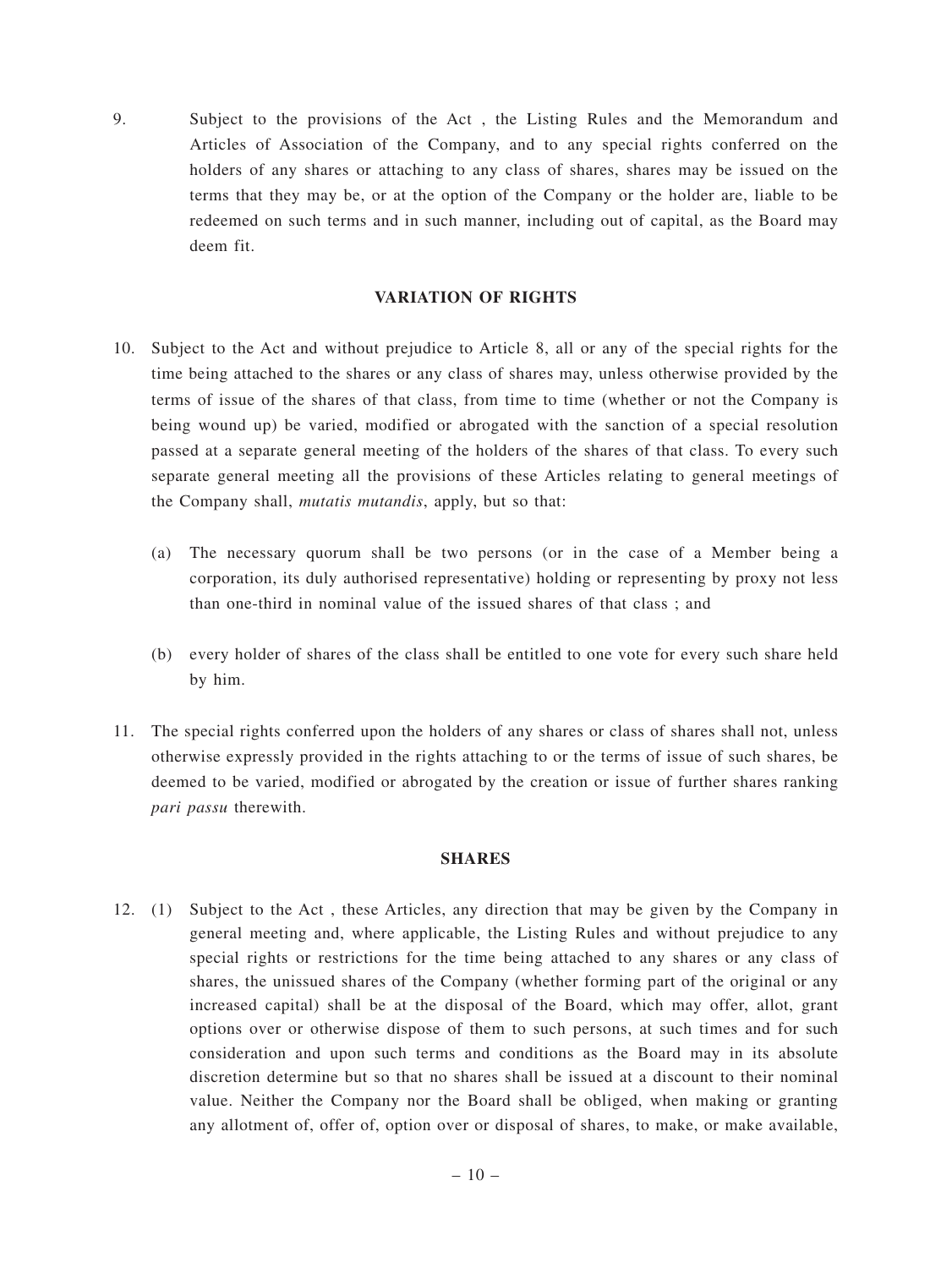any such allotment, offer, option or shares to Members or others with registered addresses in any particular territory or territories being a territory or territories where, in the absence of a registration statement or other special formalities, this would or might, in the opinion of the Board, be unlawful or impracticable. Members affected as a result of the foregoing sentence shall not be, or be deemed to be, a separate class of Members for any purpose whatsoever.

- (2) The Board may issue warrants or convertible securities or securities of similar nature conferring the right upon the holders thereof to subscribe for any class of shares or securities in the capital of the Company on such terms as it may from time to time determine.
- 13. The Company may in connection with the issue of any shares exercise all powers of paying commission and brokerage conferred or permitted by the Act . Subject to the Act , the commission may be satisfied by the payment of cash or by the allotment of fully or partly paid shares or partly in one and partly in the other.
- 14. Except as required by law, no person shall be recognised by the Company as holding any share upon any trust and the Company shall not be bound by or required in any way to recognise (even when having notice thereof) any equitable, contingent, future or partial interest in any share or any fractional part of a share or (except only as otherwise provided by these Articles or by law) any other rights in respect of any share except an absolute right to the entirety thereof in the registered holder.
- 15. Subject to the Act and these Articles, the Board may at any time after the allotment of shares but before any person has been entered in the Register as the holder, recognize a renunciation thereof by the allottee in favour of some other person and may accord to any allottee of a share a right to effect such renunciation upon and subject to such terms and conditions as the Board considers fit to impose.

# **SHARE CERTIFICATES**

16. Every share certificate shall be issued under the Seal or a facsimile thereof or with the Seal printed thereon and shall specify the number and class and distinguishing numbers (if any) of the shares to which it relates, and the amount paid up thereon and may otherwise be in such form as the Directors may from time to time determine. The seal of the Company may only be affixed or imprinted to a share certificate with the authority of the Directors, or be executed under the signature of appropriate officials with statutory authority, unless otherwise determined by the Directors. No certificate shall be issued representing shares of more than one class. The Board may by resolution determine, either generally or in any particular case or cases, that any signatures on any such certificates (or certificates in respect of other securities) need not be autographic but may be affixed to such certificates by some mechanical means or may be printed thereon.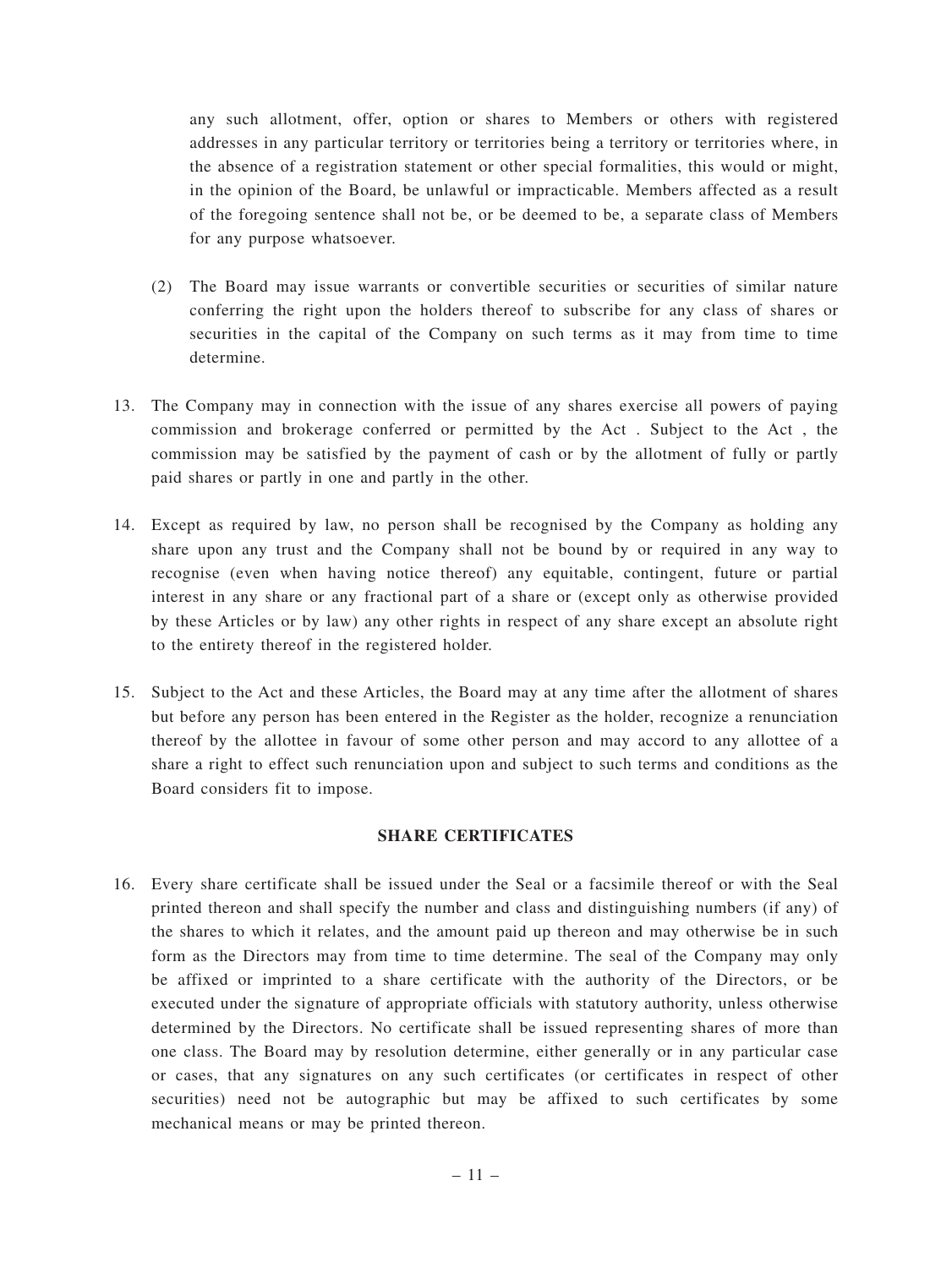- 17. (1) In the case of a share held jointly by several persons, the Company shall not be bound to issue more than one certificate therefor and delivery of a certificate to one of several joint holders shall be sufficient delivery to all such holders.
	- (2) Where a share stands in the names of two or more persons, the person first named in the Register shall as regards service of Notices and, subject to the provisions of these Articles, all or any other matters connected with the Company, except the transfer of the shares, be deemed the sole holder thereof.
- 18. Every person whose name is entered, upon an allotment of shares, as a Member in the Register shall be entitled, without payment, to receive one certificate for all such shares of any one class or several certificates each for one or more of such shares of such class upon payment for every certificate after the first of such reasonable out-of-pocket expenses as the Board from time to time determines.
- 19. Share certificates shall be issued within the relevant time limit as prescribed by the Act or as the Designated Stock Exchange may from time to time determine, whichever is the shorter, after allotment or, except in the case of a transfer which the Company is for the time being entitled to refuse to register and does not register, after lodgment of a transfer with the Company.
- 20. (1) Upon every transfer of shares the certificate held by the transferor shall be given up to be cancelled, and shall forthwith be cancelled accordingly, and a new certificate shall be issued to the transferee in respect of the shares transferred to him at such fee as is provided in paragraph (2) of this Article. If any of the shares included in the certificate so given up shall be retained by the transferor a new certificate for the balance shall be issued to him at the aforesaid fee payable by the transferor to the Company in respect thereof.
	- (2) The fee referred to in paragraph (1) above shall be an amount not exceeding the relevant maximum amount as the Designated Stock Exchange may from time to time determine provided that the Board may at any time determine a lower amount for such fee.
- 21. If a share certificate shall be damaged or defaced or alleged to have been lost, stolen or destroyed a new certificate representing the same shares may be issued to the relevant Member upon request and on payment of such fee as the Designated Stock Exchange may determine to be the maximum fee payable or such lesser sum as the Board may determine and, subject to compliance with such terms (if any) as to evidence and indemnity and to payment of the costs and reasonable out-of-pocket expenses of the Company in investigating such evidence and preparing such indemnity as the Board may think fit and, in case of damage or defacement, on delivery of the old certificate to the Company provided always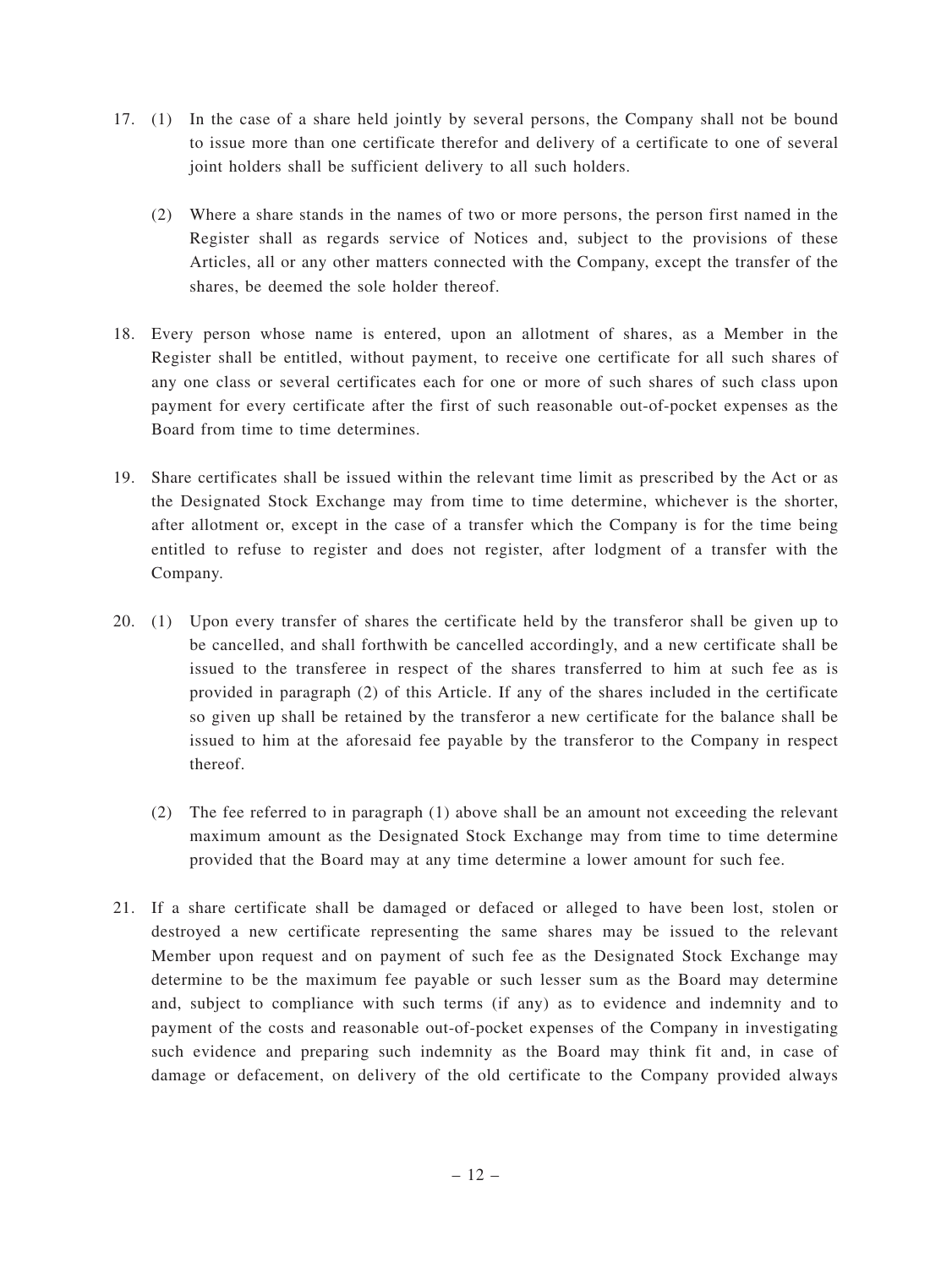that where share warrants have been issued, no new share warrant shall be issued to replace one that has been lost unless the Directors are satisfied beyond reasonable doubt that the original has been destroyed.

#### **LIEN**

- 22. The Company shall have a first and paramount lien on every share (not being a fully paid share) for all moneys (whether presently payable or not) called or payable at a fixed time in respect of that share. The Company shall also have a first and paramount lien on every share (not being a fully paid share) registered in the name of a Member (whether or not jointly with other Members) for all amounts of money presently payable by such Member or his estate to the Company whether the same shall have been incurred before or after notice to the Company of any equitable or other interest of any person other than such Member , and whether the period for the payment or discharge of the same shall have actually arrived or not, and notwithstanding that the same are joint debts or liabilities of such Member or his estate and any other person, whether a Member or not. The Company's lien on a share shall extend to all dividends or other moneys payable thereon or in respect thereof. The Board may at any time, generally or in any particular case, waive any lien that has arisen or declare any share exempt in whole or in part, from the provisions of this Article.
- 23. Subject to these Articles, the Company may sell in such manner as the Board determines any share on which the Company has a lien, but no sale shall be made unless some sum in respect of which the lien exists is presently payable, or the liability or engagement in respect of which such lien exists is liable to be presently fulfilled or discharged nor until the expiration of fourteen (14) clear days after a Notice in writing, stating and demanding payment of the sum presently payable, or specifying the liability or engagement and demanding fulfilment or discharge thereof and giving Notice of the intention to sell in default, has been served on the registered holder for the time being of the share or the person entitled thereto by reason of his death or bankruptcy.
- 24. The net proceeds of the sale shall be received by the Company and applied in or towards payment or discharge of the debt or liability in respect of which the lien exists, so far as the same is presently payable, and any residue shall (subject to a like lien for debts or liabilities not presently payable as existed upon the share prior to the sale) be paid to the person entitled to the share at the time of the sale. To give effect to any such sale the Board may authorise some person to transfer the shares sold to the purchaser thereof. The purchaser shall be registered as the holder of the shares so transferred and he shall not be bound to see to the application of the purchase money, nor shall his title to the shares be affected by any irregularity or invalidity in the proceedings relating to the sale.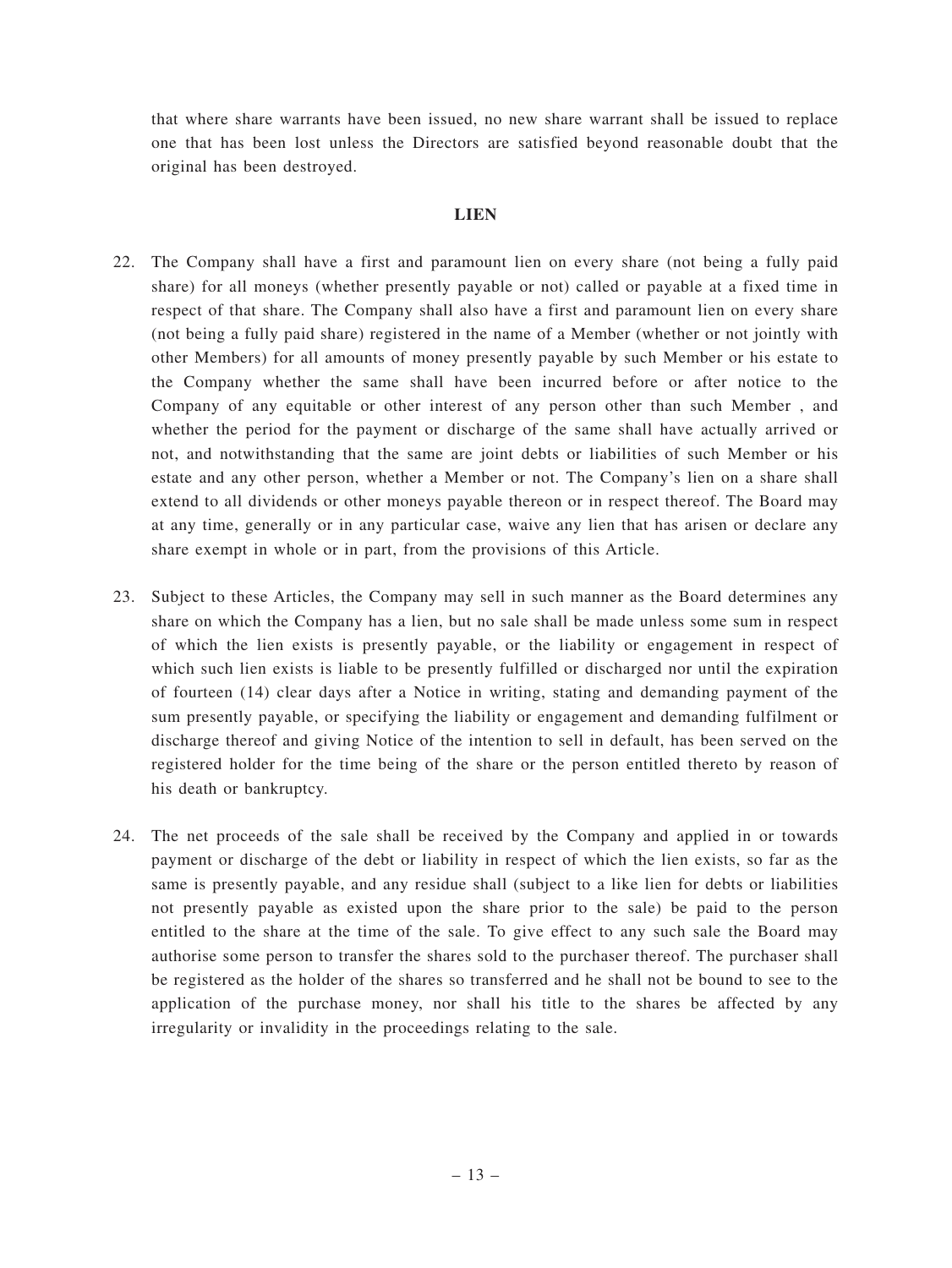#### **CALLS ON SHARES**

- 25. Subject to these Articles and to the terms of allotment, the Board may from time to time make calls upon the Members in respect of any moneys unpaid on their shares (whether on account of the nominal value of the shares or by way of premium), and each Member shall (subject to being given at least fourteen (14) clear days' Notice specifying the time and place of payment) pay to the Company as required by such Notice the amount called on his shares. A call may be extended, postponed or revoked in whole or in part as the Board determines but no Member shall be entitled to any such extension, postponement or revocation except as a matter of grace and favour.
- 26. A call shall be deemed to have been made at the time when the resolution of the Board authorising the call was passed and may be made payable either in one lump sum or by instalments.
- 27. A person upon whom a call is made shall remain liable for calls made upon him notwithstanding the subsequent transfer of the shares in respect of which the call was made. The joint holders of a share shall be jointly and severally liable to pay all calls and instalments due in respect thereof or other moneys due in respect thereof.
- 28. If a sum called in respect of a share is not paid before or on the day appointed for payment thereof, the person from whom the sum is due shall pay interest on the amount unpaid from the day appointed for payment thereof to the time of actual payment at such rate (not exceeding twenty per cent. (20%) per annum) as the Board may determine, but the Board may in its absolute discretion waive payment of such interest wholly or in part.
- 29. No Member shall be entitled to receive any dividend or bonus or to be present and vote (save as proxy for another Member) at any general meeting either personally or by proxy, or be reckoned in a quorum, or exercise any other privilege as a Member until all calls or instalments due by him to the Company, whether alone or jointly with any other person, together with interest and expenses (if any) shall have been paid.
- 30. On the trial or hearing of any action or other proceedings for the recovery of any money due for any call, it shall be sufficient to prove that the name of the Member sued is entered in the Register as the holder, or one of the holders, of the shares in respect of which such debt accrued, that the resolution making the call is duly recorded in the minute book, and that notice of such call was duly given to the Member sued, in pursuance of these Articles; and it shall not be necessary to prove the appointment of the Directors who made such call, nor any other matters whatsoever, but the proof of the matters aforesaid shall be conclusive evidence of the debt.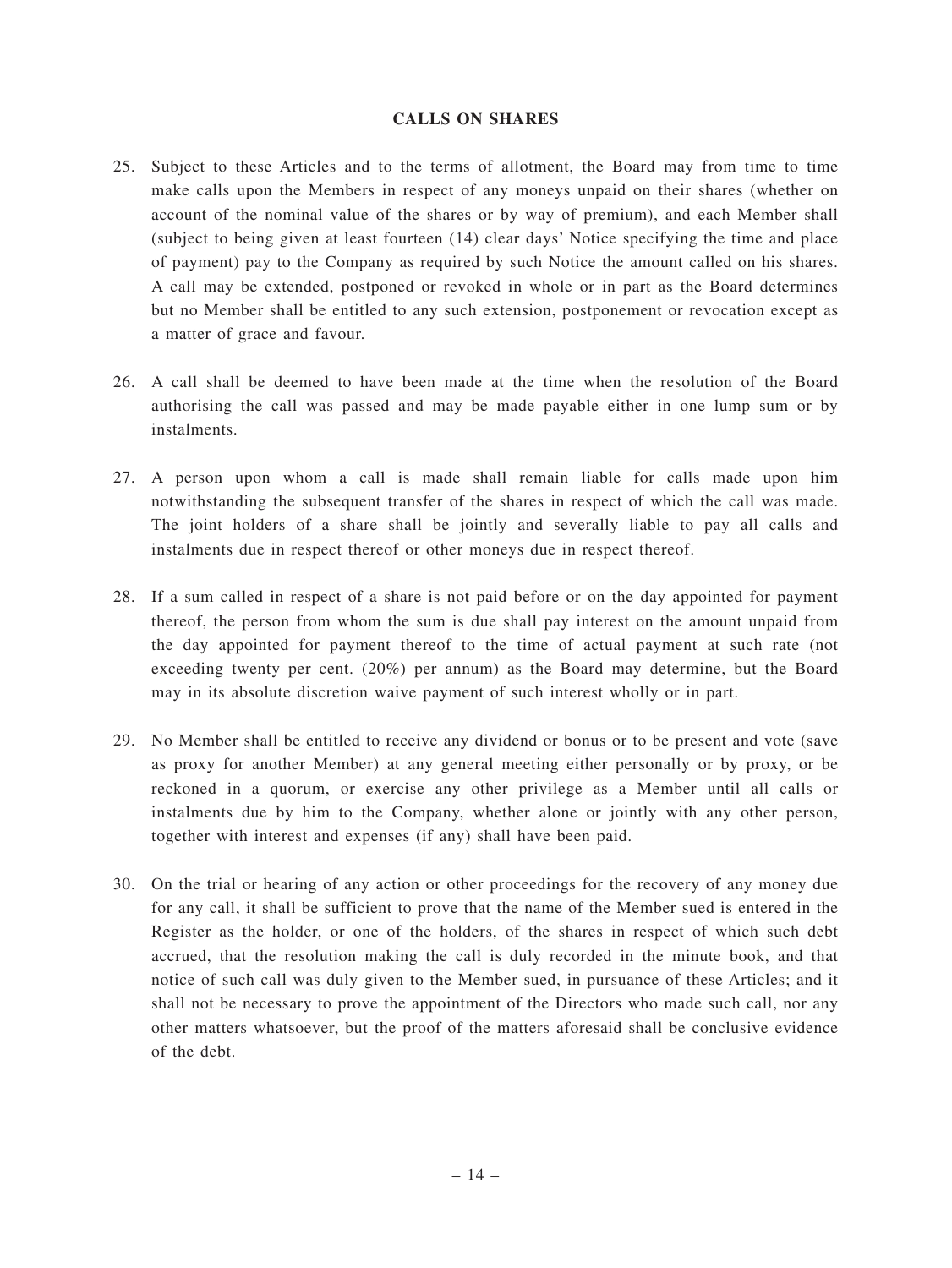- 31. Any amount payable in respect of a share upon allotment or at any fixed date, whether in respect of nominal value or premium or as an instalment of a call, shall be deemed to be a call duly made and payable on the date fixed for payment and if it is not paid the provisions of these Articles shall apply as if that amount had become due and payable by virtue of a call duly made and notified.
- 32. On the issue of shares the Board may differentiate between the allottees or holders as to the amount of calls to be paid and the times of payment.
- 33. The Board may, if it thinks fit, receive from any Member willing to advance the same, and either in money or money's worth, all or any part of the moneys uncalled and unpaid or instalments payable upon any shares held by him and upon all or any of the moneys so advanced (until the same would, but for such advance, become presently payable) pay interest at such rate (if any) as the Board may decide. The Board may at any time repay the amount so advanced upon giving to such Member not less than one (1) month's Notice of its intention in that behalf, unless before the expiration of such notice the amount so advanced shall have been called up on the shares in respect of which it was advanced. Such payment in advance shall not entitle the holder of such share or shares to participate in respect thereof in a dividend subsequently declared.

# **FORFEITURE OF SHARES**

- 34. (1) If a call remains unpaid after it has become due and payable the Board may give to the person from whom it is due not less than fourteen (14) clear days' Notice:
	- (a) requiring payment of the amount unpaid together with any interest which may have accrued and which may still accrue up to the date of actual payment; and
	- (b) stating that if the Notice is not complied with the shares on which the call was made will be liable to be forfeited.
	- (2) If the requirements of any such Notice are not complied with, any share in respect of which such Notice has been given may at any time thereafter, before payment of all calls and interest due in respect thereof has been made, be forfeited by a resolution of the Board to that effect, and such forfeiture shall include all dividends and bonuses declared in respect of the forfeited share but not actually paid before the forfeiture.
- 35. When any share has been forfeited, Notice of the forfeiture shall be served upon the person who was before forfeiture the holder of the share. No forfeiture shall be invalidated by any omission or neglect to give such Notice.
- 36. The Board may accept the surrender of any share liable to be forfeited hereunder and, in such case, references in these Articles to forfeiture will include surrender.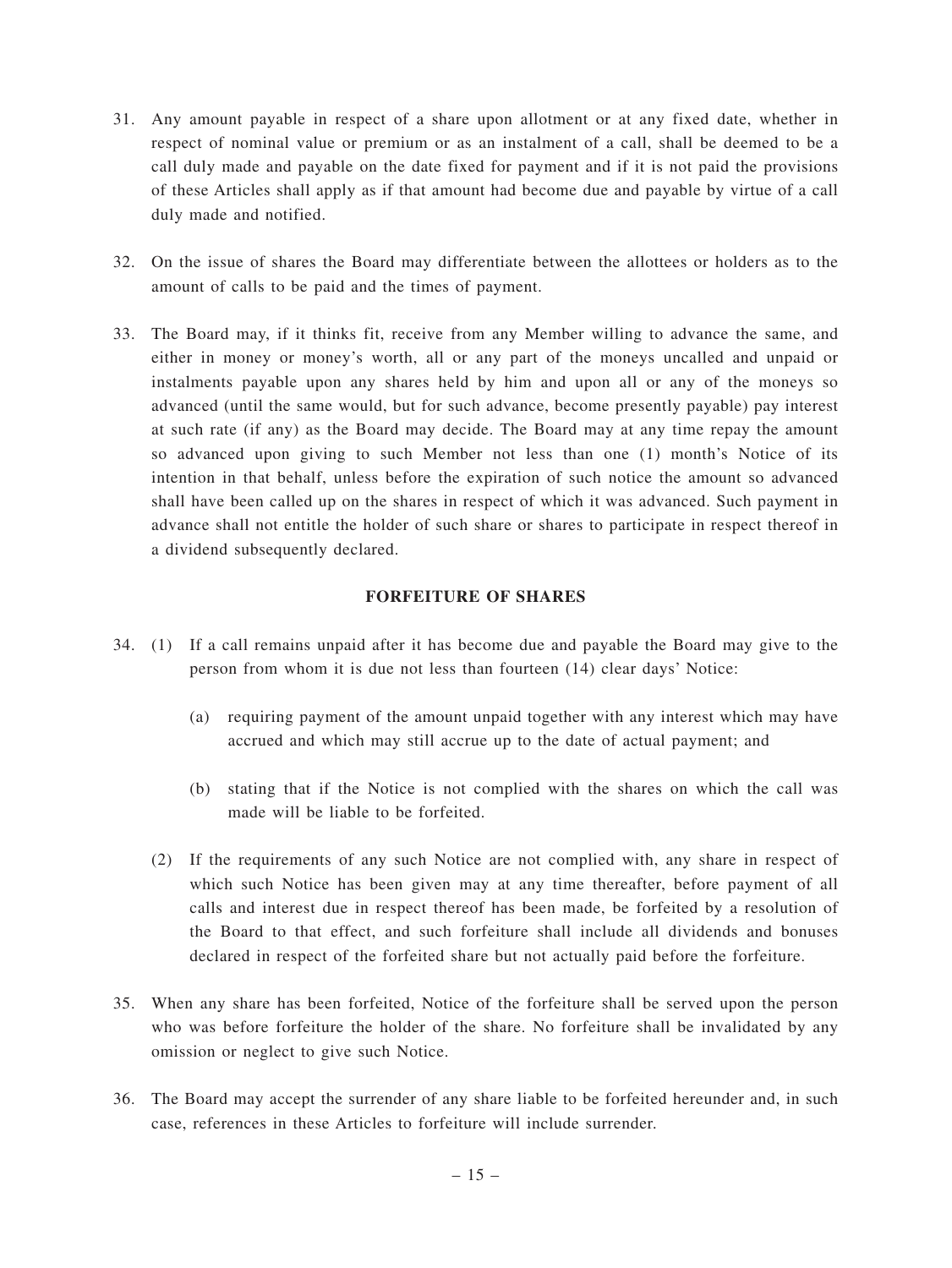- 37. Any share so forfeited shall be deemed the property of the Company and may be sold, re-allotted or otherwise disposed of to such person, upon such terms and in such manner as the Board determines, and at any time before a sale, re-allotment or disposition the forfeiture may be annulled by the Board on such terms as the Board determines.
- 38. A person whose shares have been forfeited shall cease to be a Member in respect of the forfeited shares but nevertheless shall remain liable to pay the Company all moneys which at the date of forfeiture were presently payable by him to the Company in respect of the shares, with (if the Directors shall in their discretion so require) interest thereon from the date of forfeiture until payment at such rate (not exceeding twenty per cent. (20%) per annum) as the Board determines. The Board may enforce payment thereof if it thinks fit, and without any deduction or allowance for the value of the forfeited shares, at the date of forfeiture, but his liability shall cease if and when the Company shall have received payment in full of all such moneys in respect of the shares. For the purposes of this Article any sum which, by the terms of issue of a share, is payable thereon at a fixed time which is subsequent to the date of forfeiture, whether on account of the nominal value of the share or by way of premium, shall notwithstanding that time has not yet arrived be deemed to be payable at the date of forfeiture, and the same shall become due and payable immediately upon the forfeiture, but interest thereon shall only be payable in respect of any period between the said fixed time and the date of actual payment.
- 39. A declaration by a Director or the Secretary that a share has been forfeited on a specified date shall be conclusive evidence of the facts therein stated as against all persons claiming to be entitled to the share, and such declaration shall (subject to the execution of an instrument of transfer by the Company if necessary) constitute a good title to the share, and the person to whom the share is disposed of shall be registered as the holder of the share and shall not be bound to see to the application of the consideration (if any), nor shall his title to the share be affected by any irregularity in or invalidity of the proceedings in reference to the forfeiture, sale or disposal of the share. When any share shall have been forfeited, notice of the declaration shall be given to the Member in whose name it stood immediately prior to the forfeiture, and an entry of the forfeiture, with the date thereof, shall forthwith be made in the register, but no forfeiture shall be in any manner invalidated by any omission or neglect to give such notice or make any such entry.
- 40. Notwithstanding any such forfeiture as aforesaid the Board may at any time, before any shares so forfeited shall have been sold, re-allotted or otherwise disposed of, permit the shares forfeited to be bought back upon the terms of payment of all calls and interest due upon and expenses incurred in respect of the share, and upon such further terms (if any) as it thinks fit.
- 41. The forfeiture of a share shall not prejudice the right of the Company to any call already made or instalment payable thereon.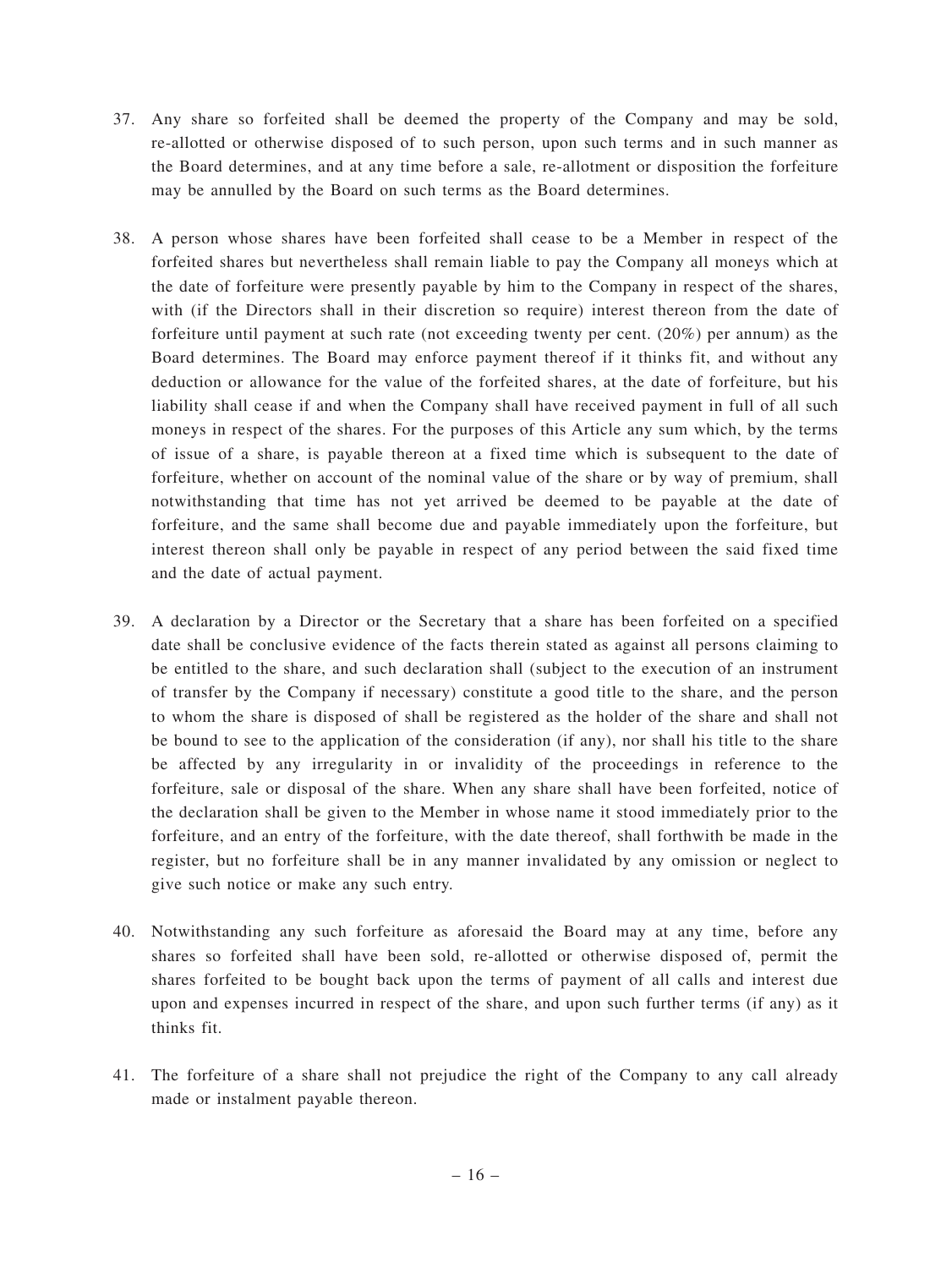42. The provisions of these Articles as to forfeiture shall apply in the case of non-payment of any sum which, by the terms of issue of a share, becomes payable at a fixed time, whether on account of the nominal value of the share or by way of premium, as if the same had been payable by virtue of a call duly made and notified.

## **REGISTER OF MEMBERS**

- 43. (1) The Company shall keep in one or more books a Register of its Members and shall enter therein the following particulars, that is to say:
	- (a) the name and address of each Member, the number and class of shares held by him and the amount paid or agreed to be considered as paid on such shares;
	- (b) the date on which each person was entered in the Register; and
	- (c) the date on which any person ceased to be a Member.
	- (2) The Company may keep an overseas or local or other branch register of Members resident in any place, and the Board may make and vary such regulations as it determines in respect of the keeping of any such register and maintaining a Registration Office in connection therewith.
- 44. The Register and branch register of Members, as the case may be, shall be open to inspection for at least two (2) hours during business hours by Members without charge or by any other person, upon a maximum payment of \$2.50 or such lesser sum specified by the Board, at the Office or such other place at which the Register is kept in accordance with the Act or, if appropriate, upon a maximum payment of \$1.00 or such lesser sum specified by the Board at the Registration Office. The Register including any overseas or local or other branch register of Members may, after notice has been given by advertisement in an appointed newspaper or any other newspapers in accordance with the requirements of any Designated Stock Exchange or by any electronic means in such manner as may be accepted by the Designated Stock Exchange to that effect, be closed at such times or for such periods not exceeding in the whole thirty (30) days in each year as the Board may determine and either generally or in respect of any class of shares.

#### **RECORD DATES**

- 45. Subject to the Listing Rules , notwithstanding any other provision of these Articles the Company or the Directors may fix any date as the record date for:
	- (a) determining the Members entitled to receive any dividend, distribution, allotment or issue;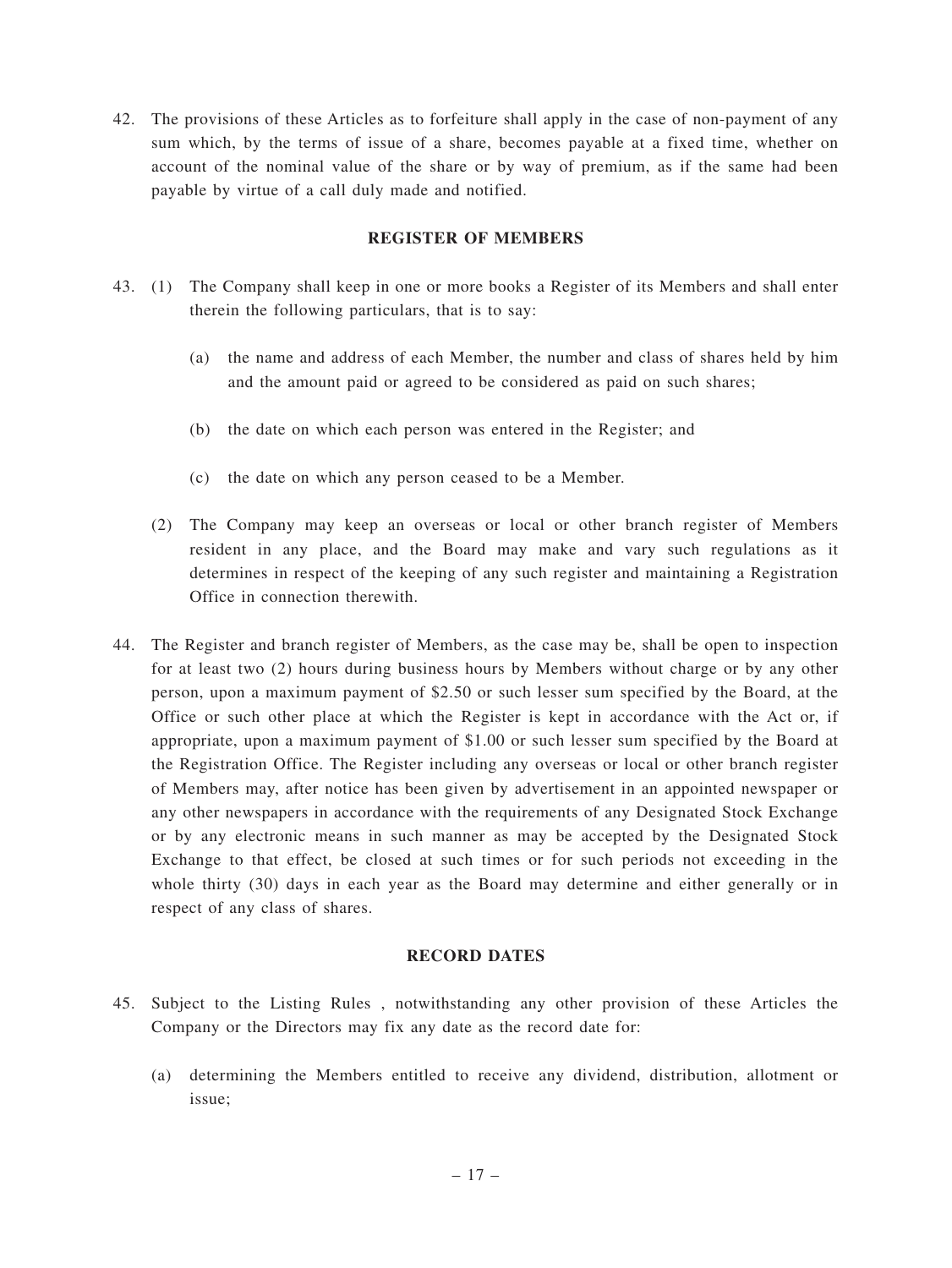(b) determining the Members entitled to receive Notice of and to vote at any general meeting of the Company.

#### **TRANSFER OF SHARES**

- 46. (1) Subject to these Articles, any Member may transfer all or any of his shares by an instrument of transfer in the usual or common form or in a form prescribed by the Designated Stock Exchange or in any other form approved by the Board and may be under hand or, if the transferor or transferee is a clearing house or its nominee(s), by hand or by machine imprinted signature or by such other manner of execution as the Board may approve from time to time.
	- (2) Notwithstanding the provisions of subparagraph (1) above, for so long as any shares are listed on the Designated Stock Exchange, titles to such listed shares may be evidenced and transferred in accordance with the laws applicable to and the Listing Rules that are or shall be applicable to such listed shares. The register of members of the Company in respect of its listed shares (whether the Register or a branch register) may be kept by recording the particulars required by Section 40 of the Act in a form otherwise than legible if such recording otherwise complies with the laws applicable to and the Listing Rules that are or shall be applicable to such listed shares.
- 47. The instrument of transfer shall be executed by or on behalf of the transferor and the transferee provided that the Board may dispense with the execution of the instrument of transfer by the transferee in any case which it thinks fit in its discretion to do so. Without prejudice to the last preceding Article, the Board may also resolve, either generally or in any particular case, upon request by either the transferor or transferee, to accept mechanically executed transfers. The transferor shall be deemed to remain the holder of the share until the name of the transferee is entered in the Register in respect thereof. Nothing in these Articles shall preclude the Board from recognising a renunciation of the allotment or provisional allotment of any share by the allottee in favour of some other person.
- 48. (1) The Board may, in its absolute discretion, and without giving any reason therefor, refuse to register a transfer of any share (not being a fully paid up share) to a person of whom it does not approve, or any share issued under any share incentive scheme for employees upon which a restriction on transfer imposed thereby still subsists, and it may also, without prejudice to the foregoing generality, refuse to register a transfer of any share to more than four (4) joint holders or a transfer of any share (not being a fully paid up share) on which the Company has a lien.
	- (2) No transfer shall be made to an infant or to a person of unsound mind or under other legal disability.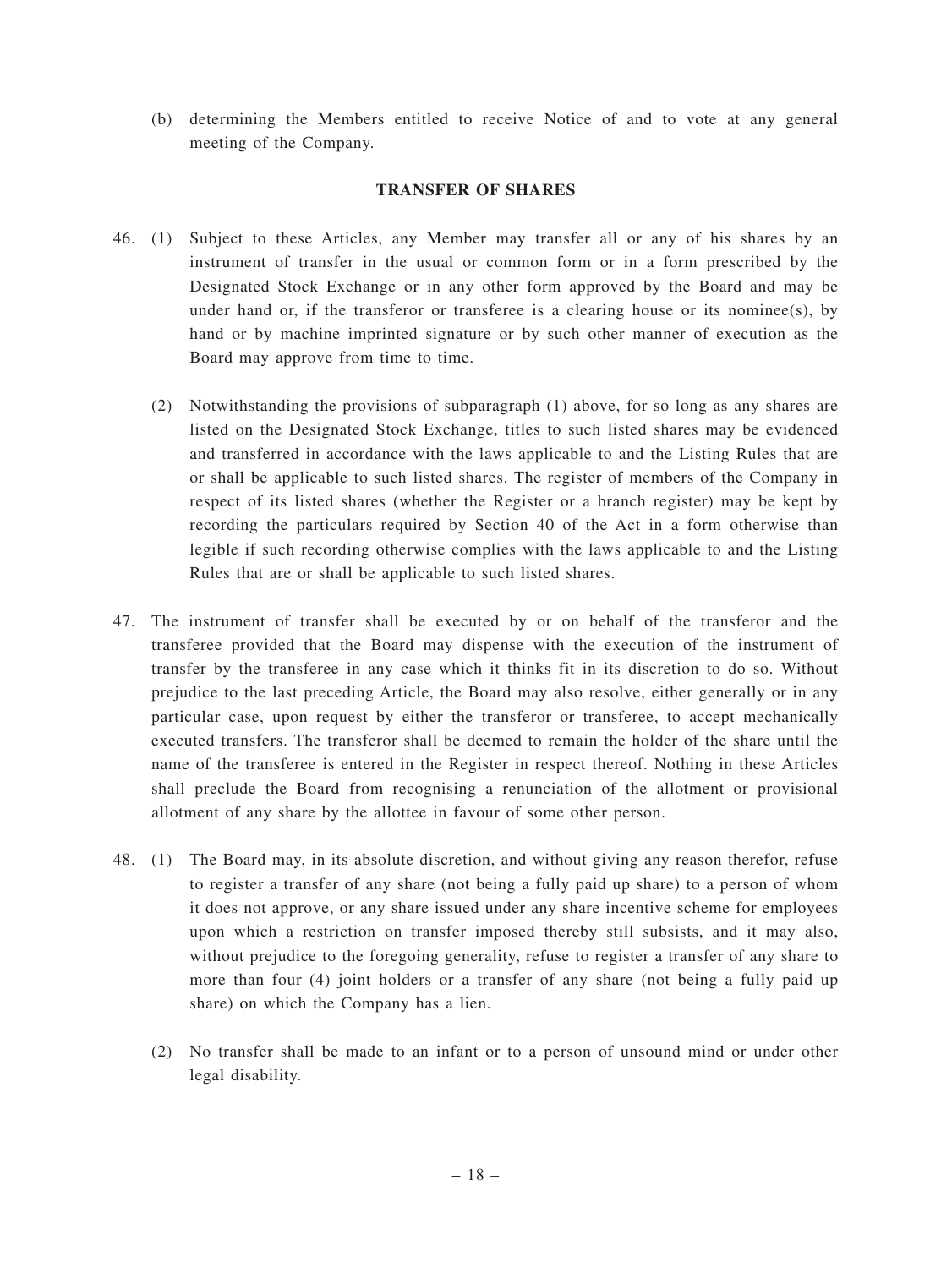- (3) The Board in so far as permitted by any applicable law may, in its absolute discretion, at any time and from time to time transfer any share upon the Register to any branch register or any share on any branch register to the Register or any other branch register. In the event of any such transfer, the shareholder requesting such transfer shall bear the cost of effecting the transfer unless the Board otherwise determines.
- (4) Unless the Board otherwise agrees (which agreement may be on such terms and subject to such conditions as the Board in its absolute discretion may from time to time determine, and which agreement the Board shall, without giving any reason therefor, be entitled in its absolute discretion to give or withhold), no shares upon the Register shall be transferred to any branch register nor shall shares on any branch register be transferred to the Register or any other branch register and all transfers and other documents of title shall be lodged for registration, and registered, in the case of any shares on a branch register, at the relevant Registration Office, and, in the case of any shares on the Register, at the Office or such other place at which the Register is kept in accordance with the Act .
- 49. Without limiting the generality of the last preceding Article, the Board may decline to recognize any instrument of transfer unless:-
	- (a) a fee of such maximum sum as the Designated Stock Exchange may determine to be payable or such lesser sum as the Board may from time to time require is paid to the Company in respect thereof;
	- (b) the instrument of transfer is in respect of only one class of share;
	- (c) the instrument of transfer is lodged at the Office or such other place at which the Register is kept in accordance with the Act or the Registration Office (as the case may be) accompanied by the relevant share certificate(s) and such other evidence as the Board may reasonably require to show the right of the transferor to make the transfer (and, if the instrument of transfer is executed by some other person on his behalf, the authority of that person so to do); and
	- (d) if applicable, the instrument of transfer is duly and properly stamped.
- 50. If the Board refuses to register a transfer of any share, it shall, within two (2) months after the date on which the transfer was lodged with the Company, send to each of the transferor and transferee notice of the refusal.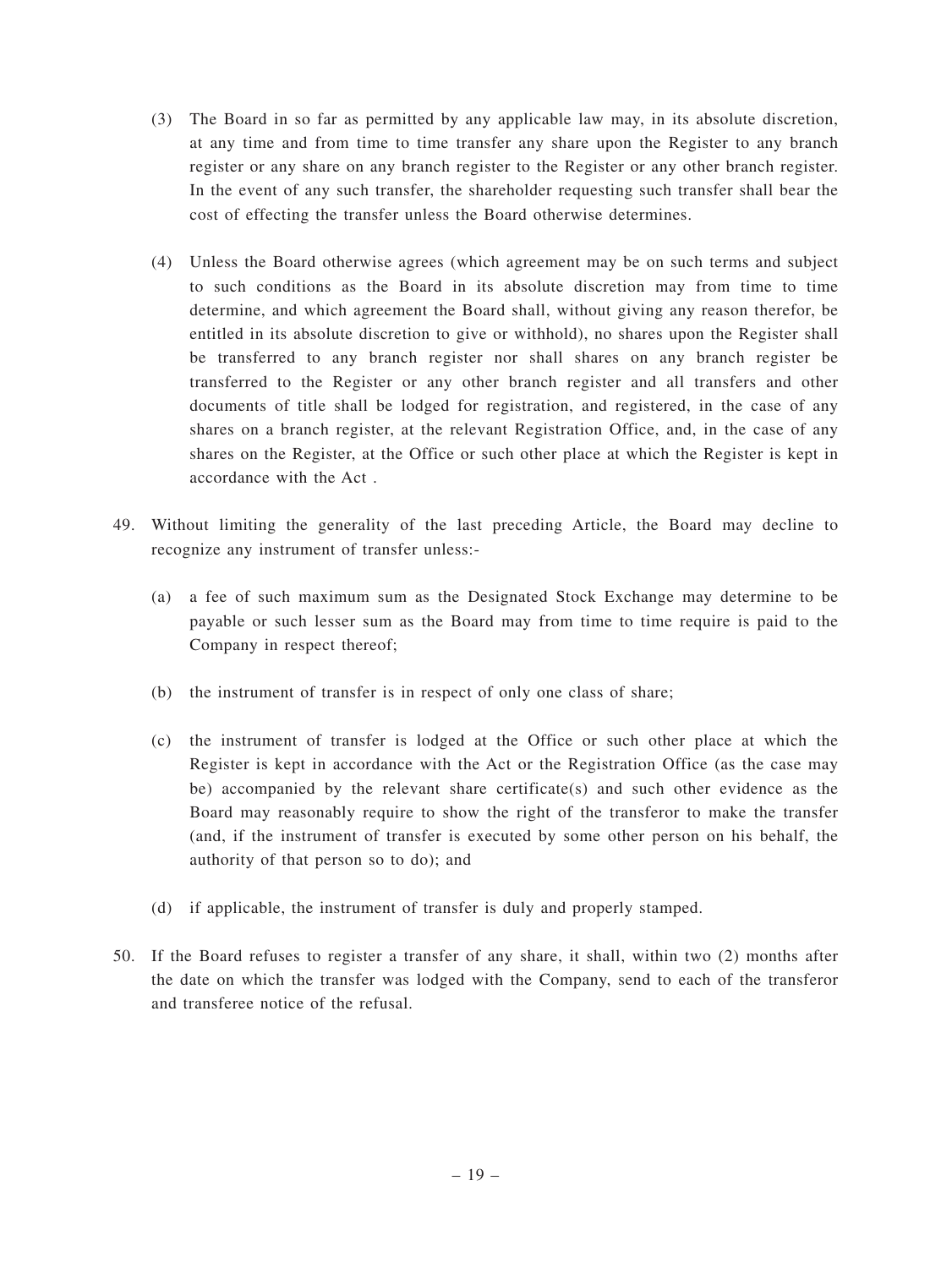51. The registration of transfers of shares or of any class of shares may, after notice has been given by announcement or by electronic communication or by advertisement in any newspapers or by any other means in accordance with the requirements of any Designated Stock Exchange to that effect be suspended at such times and for such periods (not exceeding in the whole thirty (30) days in any year) as the Board may determine. The period of thirty (30) days may be extended in respect of any year if approved by the Members by ordinary resolution.

# **TRANSMISSION OF SHARES**

- 52. If a Member dies, the survivor or survivors where the deceased was a joint holder, and his legal personal representatives where he was a sole or only surviving holder, will be the only persons recognised by the Company as having any title to his interest in the shares; but nothing in this Article will release the estate of a deceased Member (whether sole or joint) from any liability in respect of any share which had been solely or jointly held by him.
- 53. Any person becoming entitled to a share in consequence of the death or bankruptcy or winding-up of a Member may, upon such evidence as to his title being produced as may be required by the Board, elect either to become the holder of the share or to have some person nominated by him registered as the transferee thereof. If he elects to become the holder he shall notify the Company in writing either at the Registration Office or Office, as the case may be, to that effect. If he elects to have another person registered he shall execute a transfer of the share in favour of that person. The provisions of these Articles relating to the transfer and registration of transfers of shares shall apply to such notice or transfer as aforesaid as if the death or bankruptcy of the Member had not occurred and the notice or transfer were a transfer signed by such Member.
- 54. A person becoming entitled to a share by reason of the death or bankruptcy or winding-up of a Member shall be entitled to the same dividends and other advantages to which he would be entitled if he were the registered holder of the share. However, the Board may, if it thinks fit, withhold the payment of any dividend payable or other advantages in respect of such share until such person shall become the registered holder of the share or shall have effectually transferred such share, but, subject to the requirements of Article 72(2) being met, such a person may vote at meetings.

# **UNTRACEABLE MEMBERS**

55. (1) Without prejudice to the rights of the Company under paragraph (2) of this Article, the Company may cease sending cheques for dividend entitlements or dividend warrants by post if such cheques or warrants have been left uncashed on two consecutive occasions.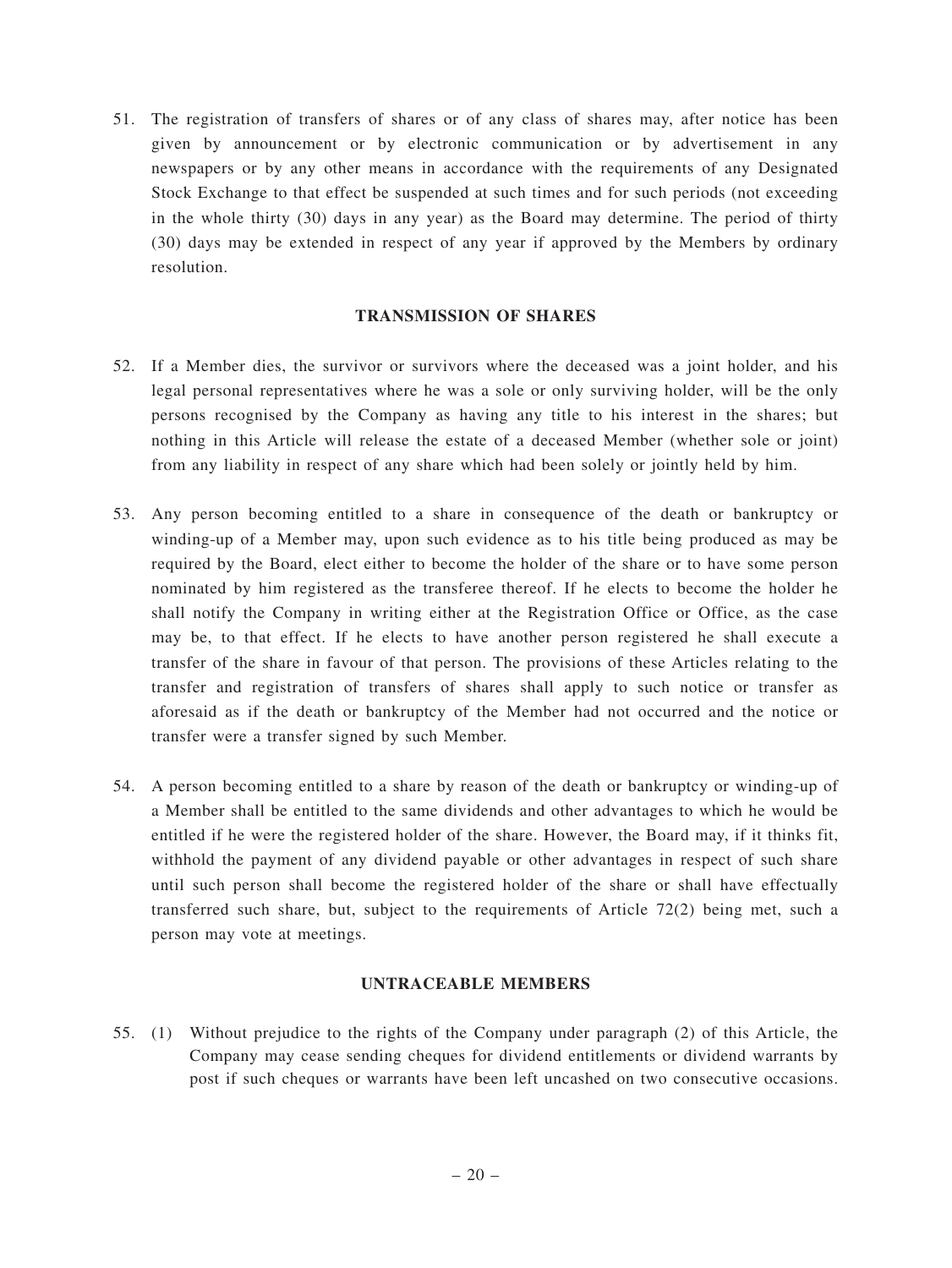However, the Company may exercise the power to cease sending cheques for dividend entitlements or dividend warrants after the first occasion on which such a cheque or warrant is returned undelivered.

- (2) The Company shall have the power to sell, in such manner as the Board thinks fit, any shares of a Member who is untraceable, but no such sale shall be made unless:
	- (a) all cheques or warrants in respect of dividends of the shares in question, being not less than three in total number, for any sum payable in cash to the holder of such shares in respect of them sent during the relevant period in the manner authorised by the Articles have remained uncashed;
	- (b) so far as it is aware at the end of the relevant period, the Company has not at any time during the relevant period received any indication of the existence of the Member who is the holder of such shares or of a person entitled to such shares by death, bankruptcy or operation of law; and
	- (c) the Company has given notice of its intention to sell such shares to, and caused advertisement both in daily newspaper and in a newspaper circulating in the area of the last known address of such Member or any person entitled to the share under Article 54 and where applicable, in each case in accordance with the requirements of the Designated Stock Exchange, and a period of three (3) months or such shorter period as may be allowed by the Designated Stock Exchange has elapsed since the date of such advertisement.

For the purpose of the foregoing, the "relevant period" means the period commencing twelve (12) years before the date of publication of the advertisement referred to in paragraph (c) of this Article and ending at the expiry of the period referred to in that paragraph.

(3) To give effect to any such sale the Board may authorise some person to transfer the said shares and an instrument of transfer signed or otherwise executed by or on behalf of such person shall be as effective as if it had been executed by the registered holder or the person entitled by transmission to such shares, and the purchaser shall not be bound to see to the application of the purchase money nor shall his title to the shares be affected by any irregularity or invalidity in the proceedings relating to the sale. The net proceeds of the sale will belong to the Company and upon receipt by the Company of such net proceeds it shall become indebted to the former Member for an amount equal to such net proceeds. No trust shall be created in respect of such debt and no interest shall be payable in respect of it and the Company shall not be required to account for any money earned from the net proceeds which may be employed in the business of the Company or as it thinks fit. Any sale under this Article shall be valid and effective notwithstanding that the Member holding the shares sold is dead, bankrupt or otherwise under any legal disability or incapacity.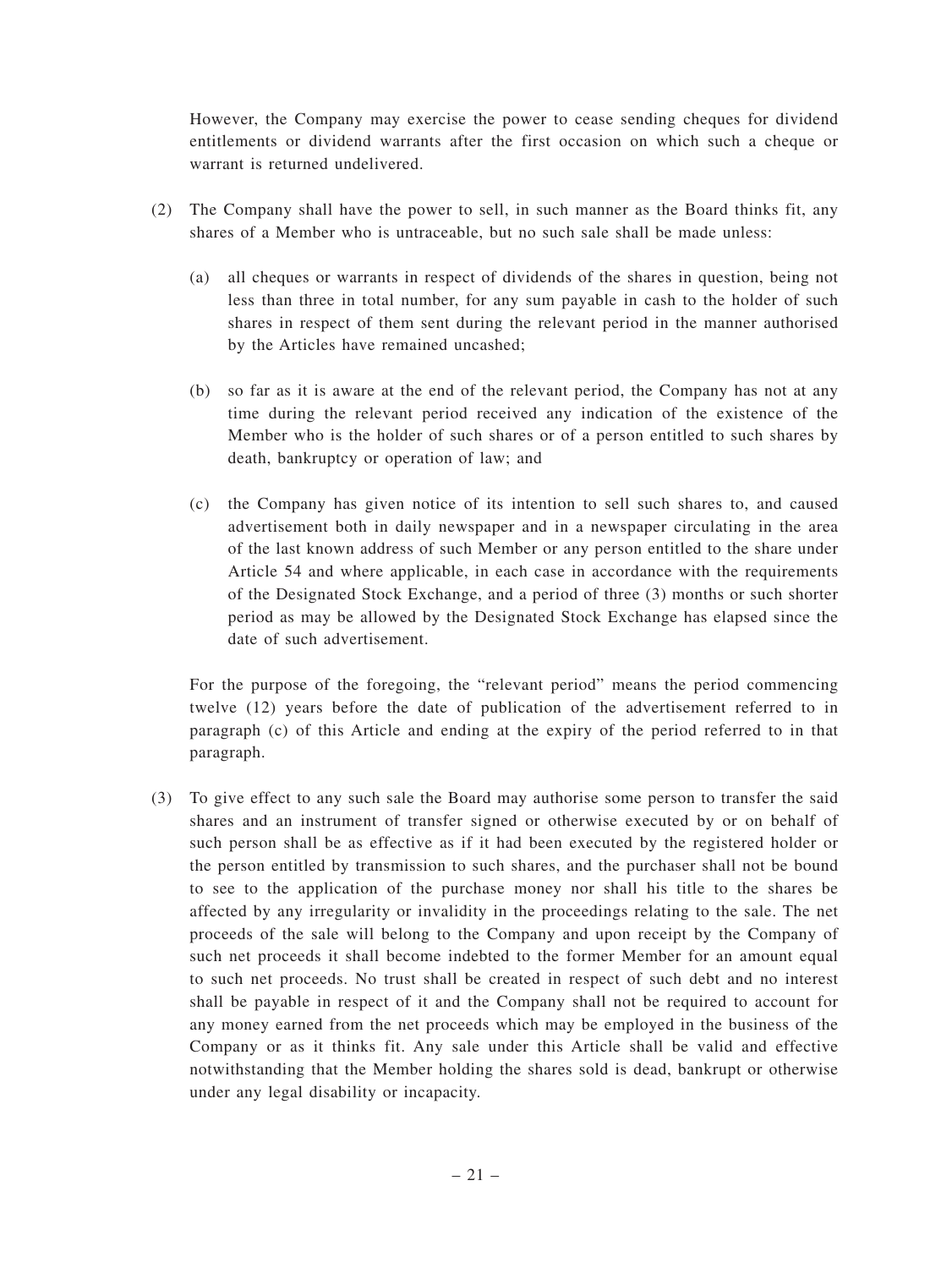#### **GENERAL MEETINGS**

- 56. An annual general meeting of the Company shall be held in each financial year other than the financial year of the Company's adoption of these Articles and such annual general meeting must be held within six (6) months after the end of the Company's financial year (unless a longer period would not infringe the Listing Rules, if any).
- 57. Each general meeting, other than an annual general meeting, shall be called an extraordinary general meeting. All general meetings (including an annual general meeting, any adjourned meeting or postponed meeting) may be held as a physical meeting in any part of the world and at one or more locations as provided in Article 64A, as a hybrid meeting or as an electronic meeting, as may be determined by the Board in its absolute discretion.
- 58. The Board may whenever it thinks fit call extraordinary general meetings. Any one or more Member(s) holding at the date of deposit of the requisition not less than one-tenth of the paid up capital of the Company carrying the right of voting at general meetings of the Company shall at all times have the right, by written requisition to the Board or the Secretary of the Company, to require an extraordinary general meeting to be called by the Board for the transaction of any business or resolution specified in such requisition; and such meeting shall be held within two (2) months after the deposit of such requisition. If within twenty-one (21) days of such deposit the Board fails to proceed to convene such meeting the requisitionist(s) himself (themselves) may convene a physical meeting at only one location which will be the Principal Meeting Place, and all reasonable expenses incurred by the requisitionist(s) as a result of the failure of the Board shall be reimbursed to the requisitionist(s) by the Company.

# **NOTICE OF GENERAL MEETINGS**

- 59. (1) An annual general meeting must be called by Notice of not less than twenty-one (21) clear days. All other general meetings (including an extraordinary general meeting) must be called by Notice of not less than fourteen (14) clear days but if permitted by the Listing Rules , a general meeting may be called by shorter notice, subject to the Act , if it is so agreed:
	- (a) in the case of a meeting called as an annual general meeting, by all the Members entitled to attend and vote thereat; and
	- (b) in the case of any other meeting, by a majority in number of the Members having the right to attend and vote at the meeting, being a majority together representing not less than ninety-five per cent. (95%) of the total voting rights at the meeting of all the Members.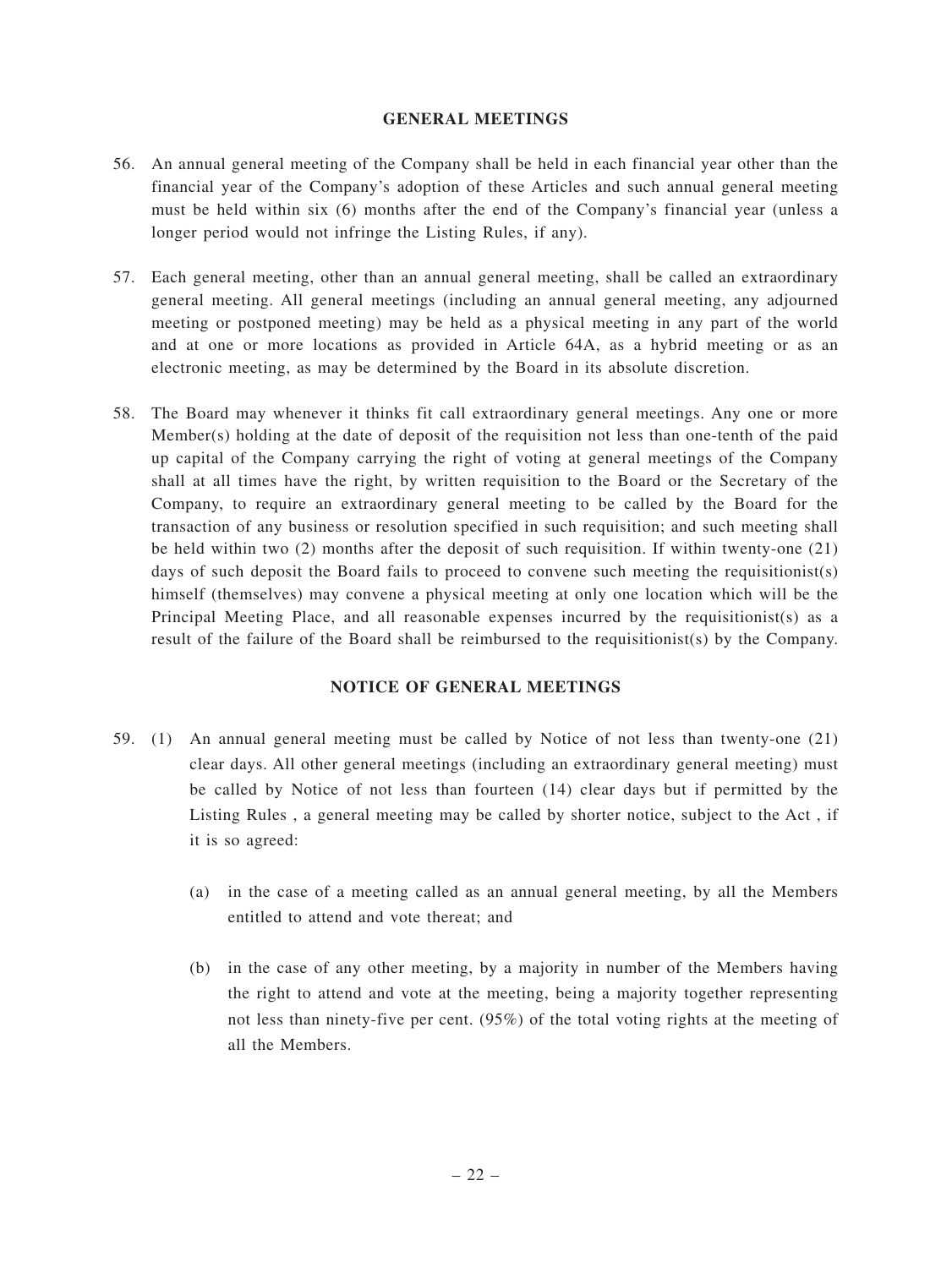- (2) The Notice shall specify (a) the time and date of the meeting (b) save for an electronic meeting, the place of meeting and if there is more than one meeting location as determined by the Board pursuant to Article 64A, the principal place of the meeting (the "**Principal Meeting Place**"), (c) if the general meeting is to be a hybrid meeting or an electronic meeting, the Notice shall include a statement to that effect and with details of the electronic facilities for attendance and participation by electronic means at the meeting or where such details will be made available by the Company prior to the meeting, and (d) particulars of resolutions to be considered at the meeting . The Notice convening an annual general meeting shall specify the meeting as such. Notice of every general meeting shall be given to all Members other than to such Members as, under the provisions of these Articles or the terms of issue of the shares they hold, are not entitled to receive such Notices from the Company, to all persons entitled to a share in consequence of the death or bankruptcy or winding-up of a Member and to each of the Directors and the Auditors.
- 60. The accidental omission to give Notice of a meeting or (in cases where instruments of proxy are sent out with the Notice) to send such instrument of proxy to, or the non-receipt of such Notice or such instrument of proxy by, any person entitled to receive such Notice shall not invalidate any resolution passed or the proceedings at that meeting.

## **PROCEEDINGS AT GENERAL MEETINGS**

- 61. (1) All business shall be deemed special that is transacted at an extraordinary general meeting, and also all business that is transacted at an annual general meeting, with the exception of:
	- (a) the declaration and sanctioning of dividends;
	- (b) consideration and adoption of the accounts and balance sheet and the reports of the Directors and Auditors and other documents required to be annexed to the balance sheet;
	- (c) the election of Directors whether by rotation or otherwise in the place of those retiring;
	- (d) appointment of Auditors (where special notice of the intention for such appointment is not required by the Act ) and other officers; and
	- (e) the fixing of the remuneration of the Auditors, and the voting of remuneration or extra remuneration to the Directors.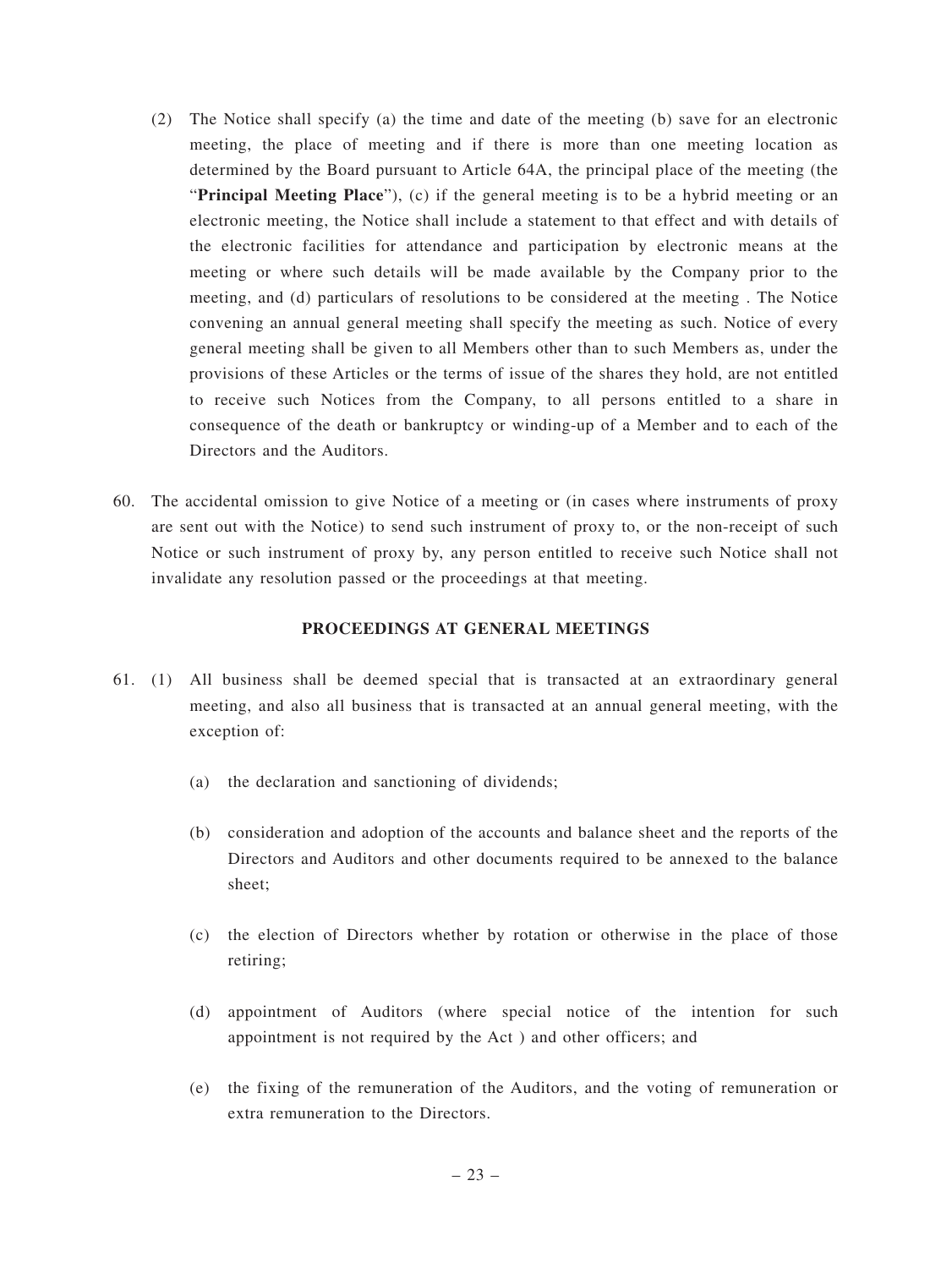- (2) No business other than the appointment of a chairman of a meeting shall be transacted at any general meeting unless a quorum is present at the commencement of the business. Two (2) Members entitled to vote and present in person or by proxy or, for quorum purposes only, two persons appointed by the clearing house as authorised representative or by proxy shall form a quorum for all purposes.
- 62. If within thirty (30) minutes (or such longer time not exceeding one hour as the chairman of the meeting may determine to wait) after the time appointed for the meeting a quorum is not present, the meeting, if convened on the requisition of Members, shall be dissolved. In any other case it shall stand adjourned to the same day in the next week at the same time (where applicable) and same place(s) or to such time and (where applicable) such place(s) and in such form and manner referred to in Article 57 as the chairman of the meeting (or in default the Board) may absolute determine. If at such adjourned meeting a quorum is not present within half an hour from the time appointed for holding the meeting, the meeting shall be dissolved.
- 63. The chairman of the Company or if there is more than one chairman, any one of them as may be agreed amongst themselves or failing such agreement, any one of them elected by all the Directors present shall preside as chairman at a general meeting. If at any meeting no chairman, is present within fifteen (15) minutes after the time appointed for holding the meeting, or is willing to act as chairman, the deputy chairman of the Company or if there is more than one deputy chairman, any one of them as may be agreed amongst themselves or failing such agreement, any one of them elected by all the Directors present shall preside as chairman. If no chairman or deputy chairman is present or is willing to act as chairman of the meeting, the Directors present shall choose one of their number to act, or if one Director only is present he shall preside as chairman if willing to act. If no Director is present, or if each of the Directors present declines to take the chair, or if the chairman chosen shall retire from the chair, the Members present in person or by proxy and entitled to vote shall elect one of their number to be chairman of the meeting.
- 64. Subject to Article 64C, the chairman may, with the consent of any meeting at which a quorum is present (and shall if so directed by the meeting), adjourn the meeting from time to time (or indefinitely) and/or from place to place(s) and/or from one form to another (a physical meeting, a hybrid meeting or an electronic meeting) as the meeting shall determine, but no business shall be transacted at any adjourned meeting other than the business which might lawfully have been transacted at the meeting had the adjournment not taken place. When a meeting is adjourned for fourteen (14) days or more, at least seven (7) clear days' Notice of the adjourned meeting shall be given specifying the details set out in Article 59(2) but it shall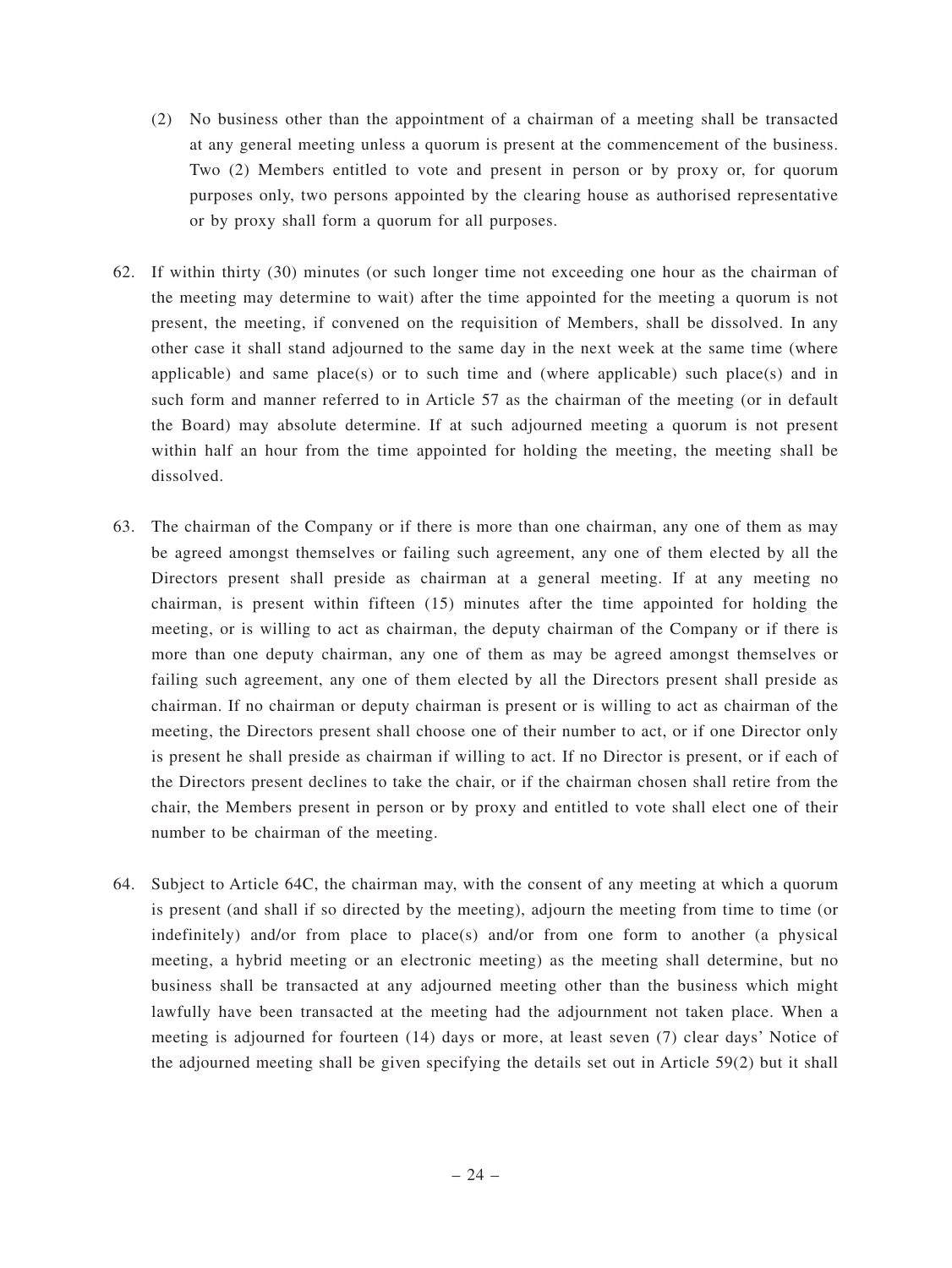not be necessary to specify in such Notice the nature of the business to be transacted at the adjourned meeting and the general nature of the business to be transacted. Save as aforesaid, it shall be unnecessary to give Notice of an adjournment.

- 64A. (1) The Board may, at its absolute discretion, arrange for persons entitled to attend a general meeting to do so by simultaneous attendance and participation by means of electronic facilities at such location or locations ("**Meeting Location(s)**") determined by the Board at its absolute discretion. Any Member or any proxy attending and participating in such way or any Member or proxy attending and participating in an electronic meeting or a hybrid meeting by means of electronic facilities is deemed to be present at and shall be counted in the quorum of the meeting.
	- (2) All general meetings are subject to the following and, where appropriate, all references to a "Member" or "Members" in this sub-paragraph (2) shall include a proxy or proxies respectively:
		- (a) where a Member is attending a Meeting Location and/or in the case of a hybrid meeting, the meeting shall be treated as having commenced if it has commenced at the Principal Meeting Place;
		- (b) Members present in person or by proxy at a Meeting Location and/or Members attending and participating in an electronic meeting or a hybrid meeting by means of electronic facilities shall be counted in the quorum for and entitled to vote at the meeting in question, and that meeting shall be duly constituted and its proceedings valid provided that the chairman of the meeting is satisfied that adequate electronic facilities are available throughout the meeting to ensure that Members at all Meeting Locations and Members participating in an electronic meeting or a hybrid meeting by means of electronic facilities are able to participate in the business for which the meeting has been convened;
		- (c) where Members attend a meeting by being present at one of the Meeting Locations and/or where Members participating in an electronic meeting or a hybrid meeting by means of electronic facilities, a failure (for any reason) of the electronic facilities or communication equipment, or any other failure in the arrangements for enabling those in a Meeting Location other than the Principal Meeting Place to participate in the business for which the meeting has been convened or in the case of an electronic meeting or a hybrid meeting, the inability of one or more Members or proxies to access, or continue to access, the electronic facilities despite adequate electronic facilities having been made available by the Company, shall not affect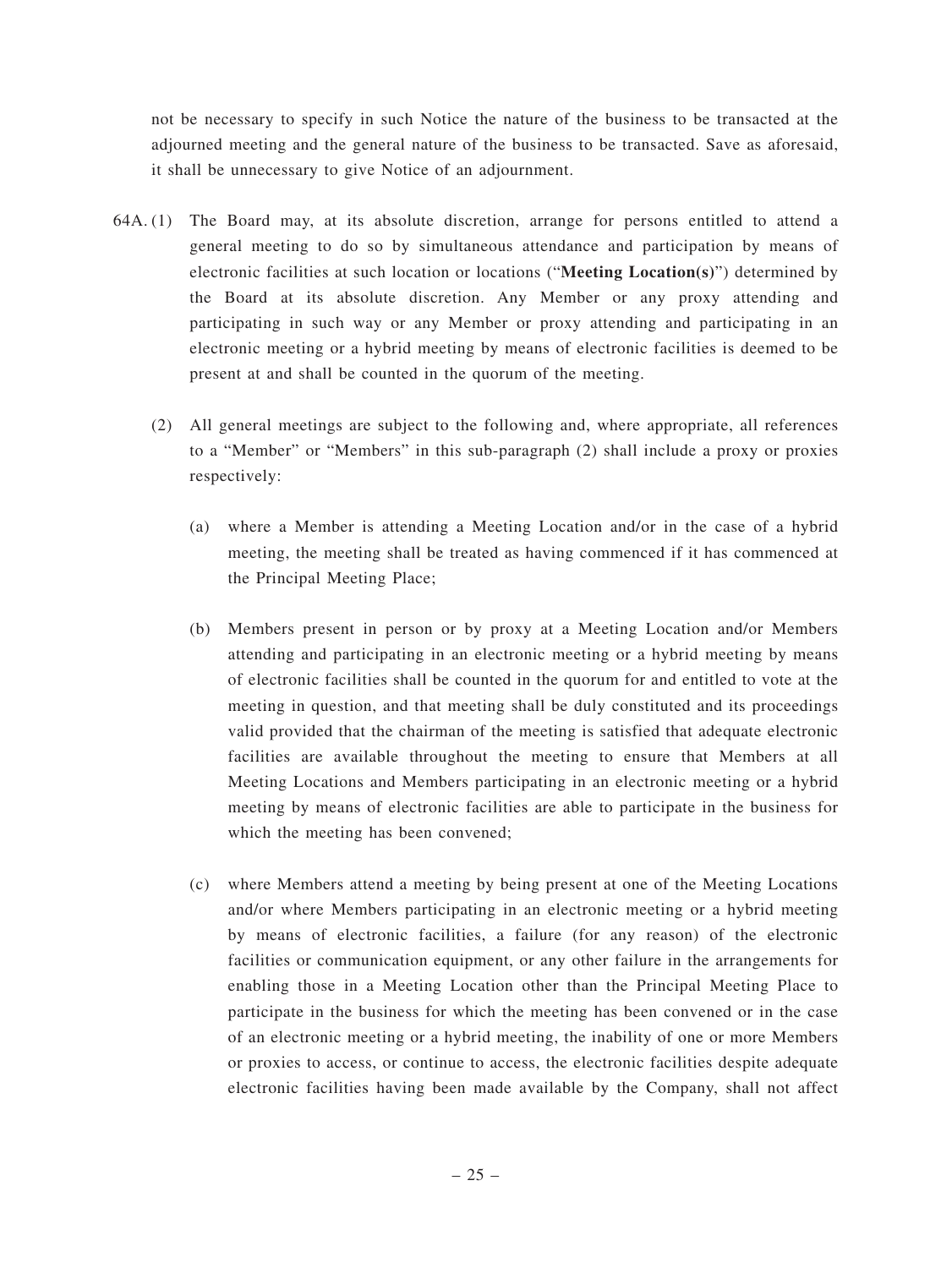the validity of the meeting or the resolutions passed, or any business conducted there or any action taken pursuant to such business provided that there is a quorum present throughout the meeting; and

- (d) if any of the Meeting Locations is not in the same jurisdiction as the Principal Meeting Place and/or in the case of a hybrid meeting, the provisions of these Articles concerning the service and giving of Notice for the meeting, and the time for lodging proxies, shall apply by reference to the Principal Meeting Place; and in the case of an electronic meeting, the time for lodging proxies shall be as stated in the Notice for the meeting.
- 64B. The Board and, at any general meeting, the chairman of the meeting may from time to time make arrangements for managing attendance and/or participation and/or voting at the Principal Meeting Place, any Meeting Location(s) and/or participation in an electronic meeting or a hybrid meeting by means of electronic facilities (whether involving the issue of tickets or some other means of identification, passcode, seat reservation, electronic voting or otherwise) as it shall in its absolute discretion consider appropriate, and may from time to time change any such arrangements, provided that a Member who, pursuant to such arrangements, is not entitled to attend, in person or by proxy, at any Meeting Location shall be entitled so to attend at one of the other Meeting Locations; and the entitlement of any Member so to attend the meeting or adjourned meeting or postponed meeting at such Meeting Location or Meeting Locations shall be subject to any such arrangement as may be for the time being in force and by the Notice of meeting or adjourned meeting or postponed meeting stated to apply to the meeting.

64C. If it appears to the chairman of the general meeting that:

- (a) facilities at the Principal Meeting Place or at such other Meeting Location(s) at which the meeting may be attended have become inadequate for the purposes referred to in Article 64A(1) or are otherwise not sufficient to allow the meeting to be conducted substantially in accordance with the provisions set out in the Notice of the meeting; or
- (b) in the case of an electronic meeting or a hybrid meeting, electronic facilities being made available by the Company have become inadequate; or
- (c) it is not possible to ascertain the view of those present or to give all persons entitled to do so a reasonable opportunity to communicate and/or vote at the meeting; or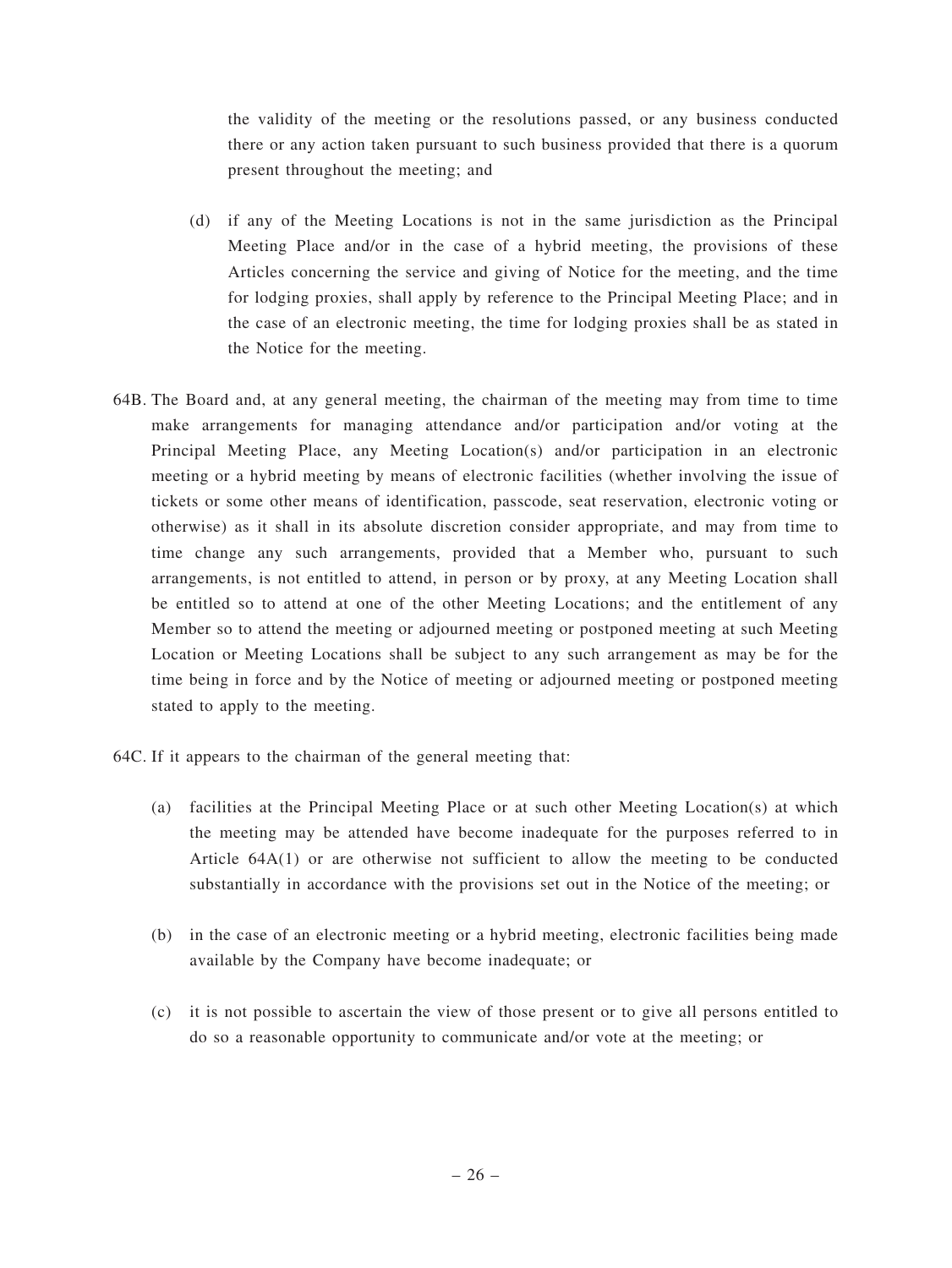(d) there is violence or the threat of violence, unruly behaviour or other disruption occurring at the meeting or it is not possible to secure the proper and orderly conduct of the meeting;

then, without prejudice to any other power which the chairman of the meeting may have under these Articles or at common law, the chairman may, at his/her absolute discretion, without the consent of the meeting, and before or after the meeting has started and irrespective of whether a quorum is present, interrupt or adjourn the meeting (including adjournment for indefinite period). All business conducted at the meeting up to the time of such adjournment shall be valid.

- 64D. The Board and, at any general meeting, the chairman of the meeting may make any arrangement and impose any requirement or restriction the Board or the chairman of the meeting, as the case may be, considers appropriate to ensure the security and orderly conduct of a meeting (including, without limitation, requirements for evidence of identity to be produced by those attending the meeting, the searching of their personal property and the restriction of items that may be taken into the meeting place, determining the number and frequency of and the time allowed for questions that may be raised at a meeting). Members shall also comply with all requirements or restrictions imposed by the owner of the premises at which the meeting is held. Any decision made under this Article shall be final and conclusive and a person who refuses to comply with any such arrangements, requirements or restrictions may be refused entry to the meeting or ejected (physically or electronically) from the meeting.
- 64E. If, after the sending of Notice of a general meeting but before the meeting is held, or after the adjournment of a meeting but before the adjourned meeting is held (whether or not Notice of the adjourned meeting is required), the Directors, in their absolute discretion, consider that it is inappropriate, impracticable, unreasonable or undesirable for any reason to hold the general meeting on the date or at the time or place or by means of electronic facilities specified in the Notice calling the meeting, they may change or postpone the meeting to another date, time and/or place and/or change the electronic facilities and/or change the form of the meeting (a physical meeting, an electronic meeting or a hybrid meeting) without approval from the Members. Without prejudice to the generality of the foregoing, the Directors shall have the power to provide in every Notice calling a general meeting the circumstances in which a postponement of the relevant general meeting may occur automatically without further notice, including without limitation where a number 8 or higher typhoon signal, black rainstorm warning or other similar event is in force at any time on the day of the meeting. This Article shall be subject to the following: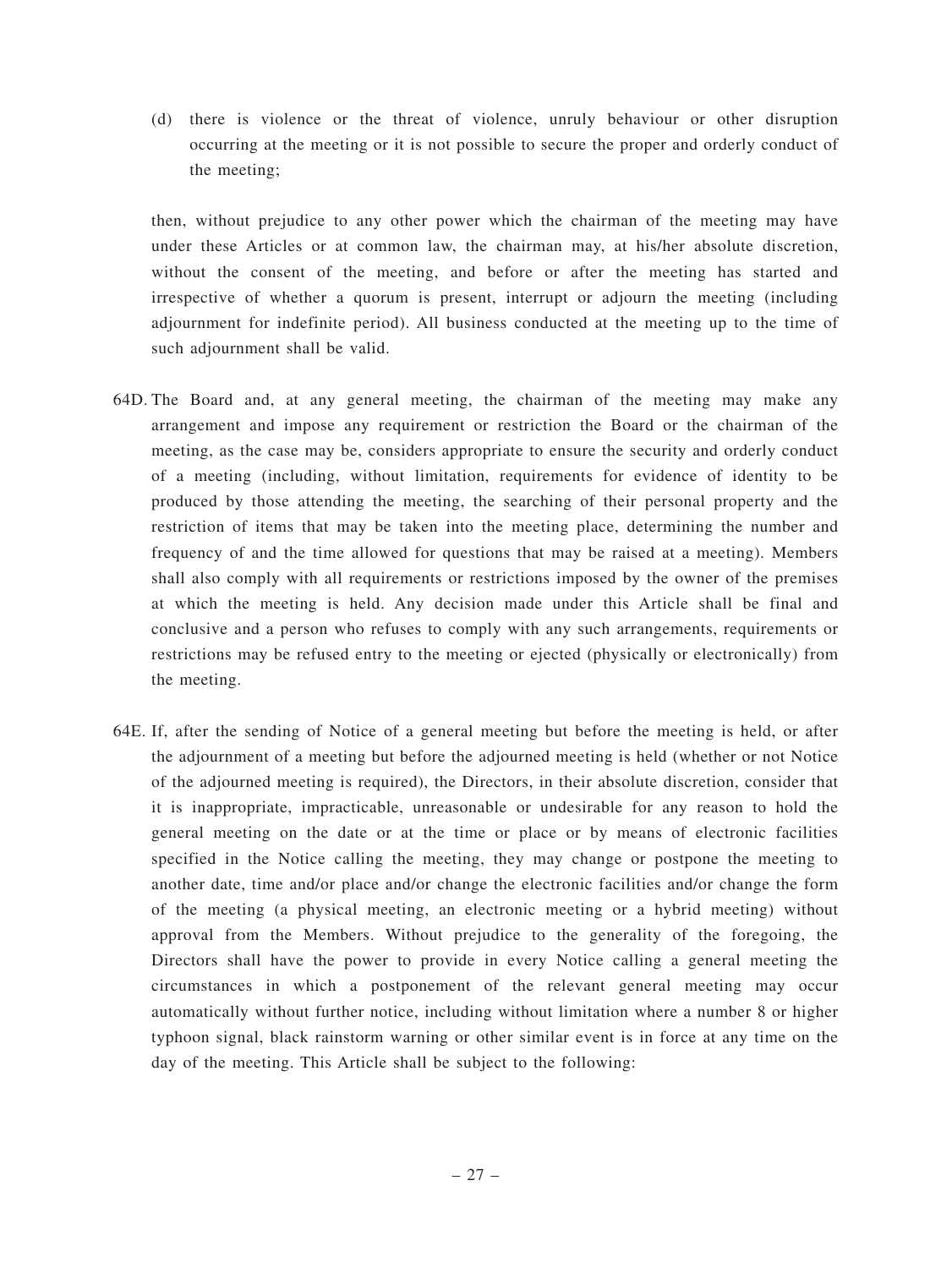- (a) when a meeting is so postponed, the Company shall endeavour to post a Notice of such postponement on the Company's website as soon as practicable (provided that failure to post such a Notice shall not affect the automatic postponement of a meeting);
- (b) when only the form of the meeting or electronic facilities specified in the Notice are changed, the Board shall notify the Members of details of such change in such manner as the Board may determine;
- (c) meeting is postponed or changed in accordance with this Article, subject to and without prejudice to Article 64, unless already specified in the original Notice of the meeting, the Board shall fix the date, time, place (if applicable) and electronic facilities (if applicable) for the postponed or changed meeting and shall notify the Members of such details in such manner as the Board may determine; further all proxy forms shall be valid (unless revoked or replaced by a new proxy) if they are received as required by these Articles not less than 48 hours before the time of the postponed meeting; and
- (d) Notice of the business to be transacted at the postponed or changed meeting shall not be required, nor shall any accompanying documents be required to be recirculated, provided that the business to be transacted at the postponed or changed meeting is the same as that set out in the original Notice of general meeting circulated to the Members.
- 64F. All persons seeking to attend and participate in an electronic meeting or a hybrid meeting shall be responsible for maintaining adequate facilities to enable them to do so. Subject to Article 64C, any inability of a person or persons to attend or participate in a general meeting by way of electronic facilities shall not invalidate the proceedings of and/or resolutions passed at that meeting.
- 64G. Without prejudice to other provisions in Article 64, a physical meeting may also be held by means of such telephone, electronic or other communication facilities as permit all persons participating in the meeting to communicate with each other simultaneously and instantaneously, and participation in such a meeting shall constitute presence in person at such meeting.
- 65. If an amendment is proposed to any resolution under consideration but is in good faith ruled out of order by the chairman of the meeting, the proceedings on the substantive resolution shall not be invalidated by any error in such ruling. In the case of a resolution duly proposed as a special resolution, no amendment thereto (other than a mere clerical amendment to correct a patent error) may in any event be considered or voted upon.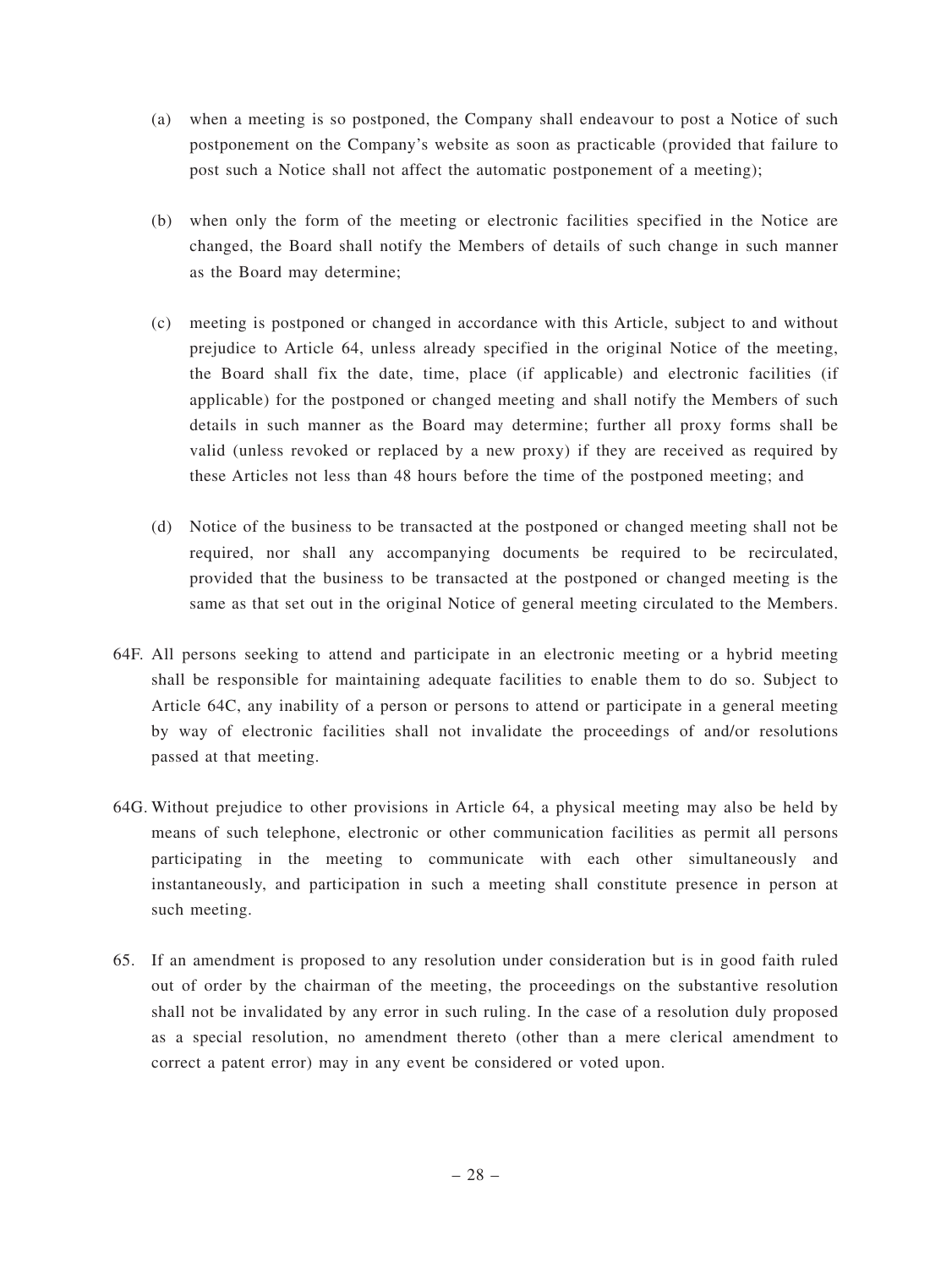#### **VOTING**

- 66. (1) Subject to any special rights or restrictions as to voting for the time being attached to any shares by or in accordance with these Articles, at any general meeting on a poll every Member present in person or by proxy shall have one vote for every fully paid share of which he is the holder but so that no amount paid up or credited as paid up on a share in advance of calls or instalments is treated for the foregoing purposes as paid up on the share. A resolution put to the vote of a meeting shall be decided by way of a poll save that in the case of a physical meeting, the chairman of the meeting may in good faith, allow a resolution which relates purely to a procedural or administrative matter to be voted on by a show of hands in which case every Member present in person or by proxy(ies) shall have one vote provided that where more than one proxy is appointed by a Member which is a clearing house (or its nominee(s)), each such proxy shall have one vote on a show of hands. For purposes of this Article, procedural and administrative matters are those that (i) are not on the agenda of the general meeting or in any supplementary circular that may be issued by the Company to its Members; and (ii) relate to the chairman's duties to maintain the orderly conduct of the meeting and/or allow the business of the meeting to be properly and effectively dealt with, whilst allowing all Members a reasonable opportunity to express their views. Votes (whether on a show of hands or by way of poll) may be cast by such means, electronic or otherwise, as the Directors or the chairman of the meeting may determine.
	- (2) In the case of a physical meeting where a show of hands is allowed, before or on the declaration of the result of the show of hands, a poll may be demanded:
		- (a) by at least three Members present in person or by proxy for the time being entitled to vote at the meeting; or
		- (b) by a Member or Members present in person or by proxy and representing not less than one-tenth of the total voting rights of all Members having the right to vote at the meeting; or
		- (c) by a Member or Members present in person or by proxy and holding shares in the Company conferring a right to vote at the meeting being shares on which an aggregate sum has been paid up equal to not less than one-tenth of the total sum paid up on all shares conferring that right.

A demand by a person as proxy for a Member shall be deemed to be the same as a demand by the Member.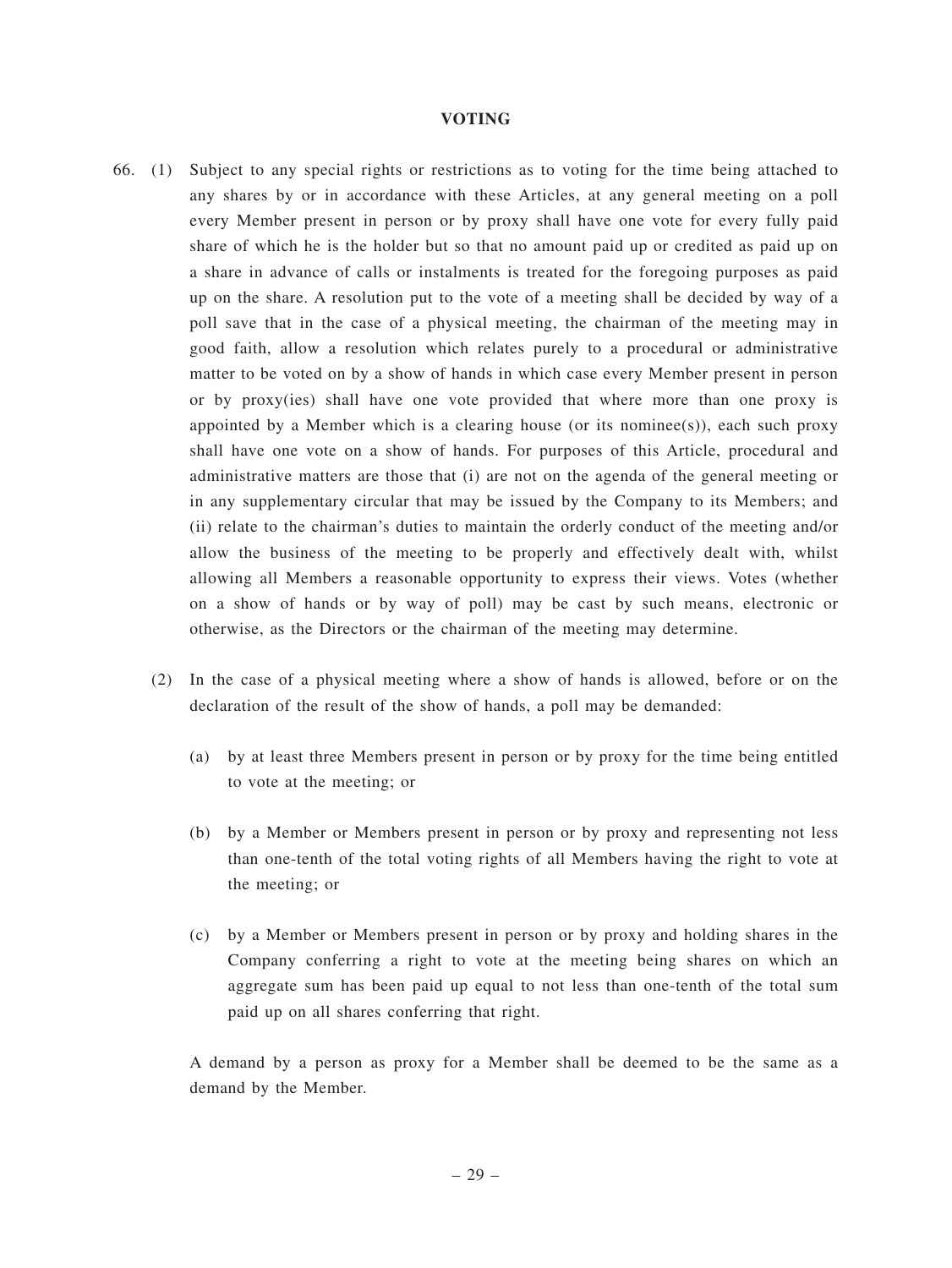- 67. Where a resolution is voted on by a show of hands, a declaration by the chairman that a resolution has been carried, or carried unanimously, or by a particular majority, or not carried by a particular majority, or lost, and an entry to that effect made in the minute book of the Company, shall be conclusive evidence of the facts without proof of the number or proportion of the votes recorded for or against the resolution. The result of the poll shall be deemed to be the resolution of the meeting. The Company shall only be required to disclose the voting figures on a poll if such disclosure is required by the Listing Rules .
- 68. On a poll votes may be given either personally or by proxy.
- 69. A person entitled to more than one vote on a poll need not use all his votes or cast all the votes he uses in the same way.
- 70. All questions submitted to a meeting shall be decided by a simple majority of votes except where a greater majority is required by these Articles or by the Act . In the case of an equality of votes, the chairman of such meeting shall be entitled to a second or casting vote in addition to any other vote he may have.
- 71. Where there are joint holders of any share any one of such joint holders may vote, either in person or by proxy, in respect of such share as if he were solely entitled thereto, but if more than one of such joint holders be present at any meeting the vote of the senior holder who tenders a vote, whether in person or by proxy, shall be accepted to the exclusion of the votes of the other joint holders, and for this purpose seniority shall be determined by the order in which the names stand in the Register in respect of the joint holding. Several executors or administrators of a deceased Member in whose name any share stands shall for the purposes of this Article be deemed joint holders thereof.
- 72. (1) A Member who is a patient for any purpose relating to mental health or in respect of whom an order has been made by any court having jurisdiction for the protection or management of the affairs of persons incapable of managing their own affairs may vote, by his receiver, committee, *curator bonis* or other person in the nature of a receiver, committee or *curator bonis* appointed by such court, and such receiver, committee, *curator bonis* or other person may vote by proxy, and may otherwise act and be treated as if he were the registered holder of such shares for the purposes of general meetings, provided that such evidence as the Board may require of the authority of the person claiming to vote shall have been deposited at the Office, head office or Registration Office, as appropriate, not less than forty-eight (48) hours before the time appointed for holding the meeting, or adjourned meeting, or postponed meeting as the case may be.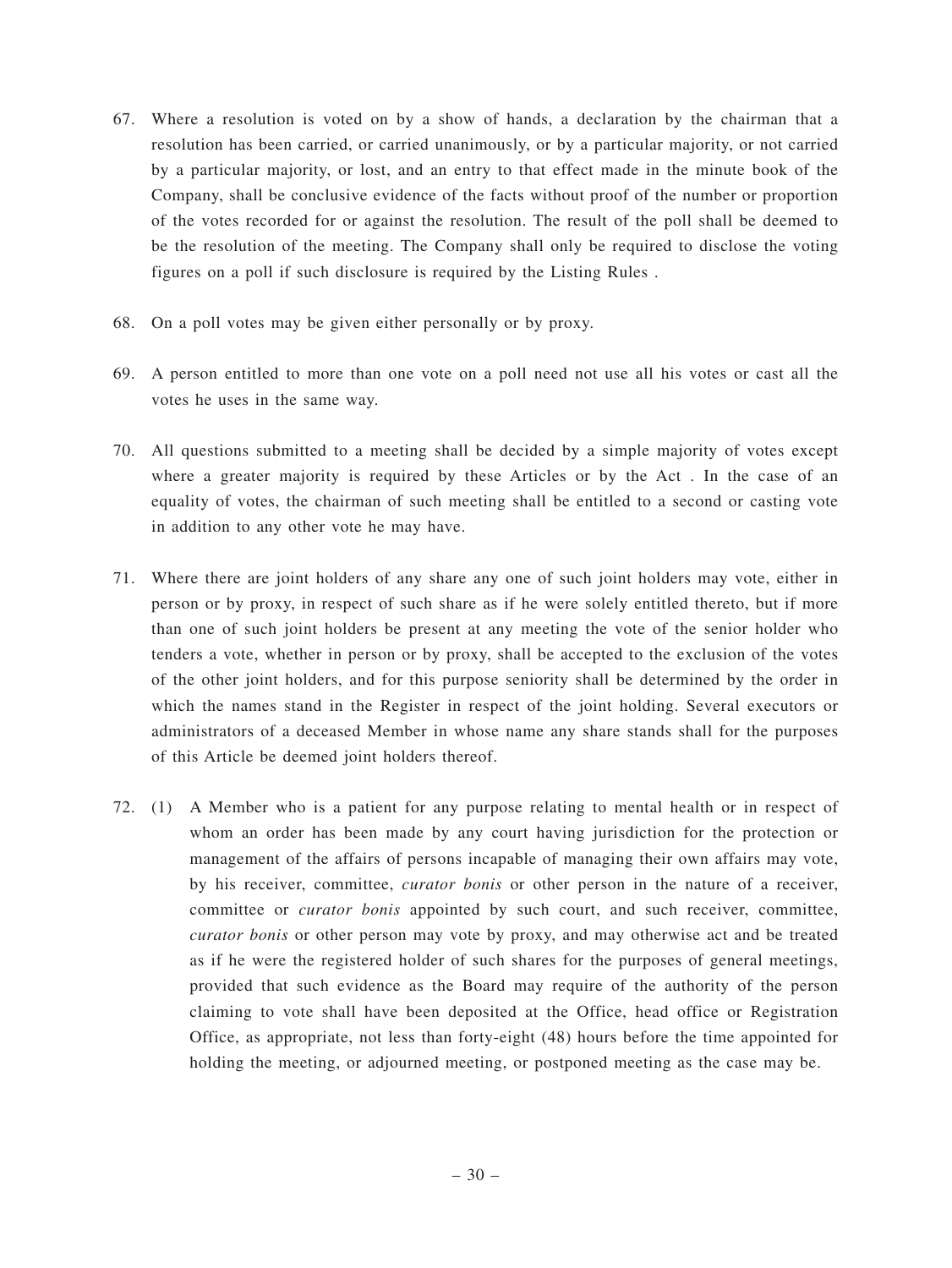- (2) Any person entitled under Article 53 to be registered as the holder of any shares may vote at any general meeting in respect thereof in the same manner as if he were the registered holder of such shares, provided that forty-eight (48) hours at least before the time of the holding of the meeting or adjourned meeting or postponed meeting, as the case may be, at which he proposes to vote, he shall satisfy the Board of his entitlement to such shares, or the Board shall have previously admitted his right to vote at such meeting in respect thereof.
- 73. (1) No Member shall, unless the Board otherwise determines, be entitled to attend and vote and to be reckoned in a quorum at any general meeting unless he is duly registered and all calls or other sums presently payable by him in respect of shares in the Company have been paid.
	- (2) All members shall have the right to (a) speak at a general meeting; and (b) vote at a general meeting except where a Member is required, by Listing Rules, to abstain from voting to approve the matter under consideration.
	- (3) Where the Company has knowledge that any Member is, under the Listing Rules , required to abstain from voting on any particular resolution of the Company or restricted to voting only for or only against any particular resolution of the Company, any votes cast by or on behalf of such Member in contravention of such requirement or restriction shall not be counted.
- 74. If:
	- (a) any objection shall be raised to the qualification of any voter; or
	- (b) any votes have been counted which ought not to have been counted or which might have been rejected; or
	- (c) any votes are not counted which ought to have been counted;

the objection or error shall not vitiate the decision of the meeting or adjourned meeting or postponed meeting on any resolution unless the same is raised or pointed out at the meeting or, as the case may be, the adjourned meeting or postponed meeting at which the vote objected to is given or tendered or at which the error occurs. Any objection or error shall be referred to the chairman of the meeting and shall only vitiate the decision of the meeting on any resolution if the chairman decides that the same may have affected the decision of the meeting. The decision of the chairman on such matters shall be final and conclusive.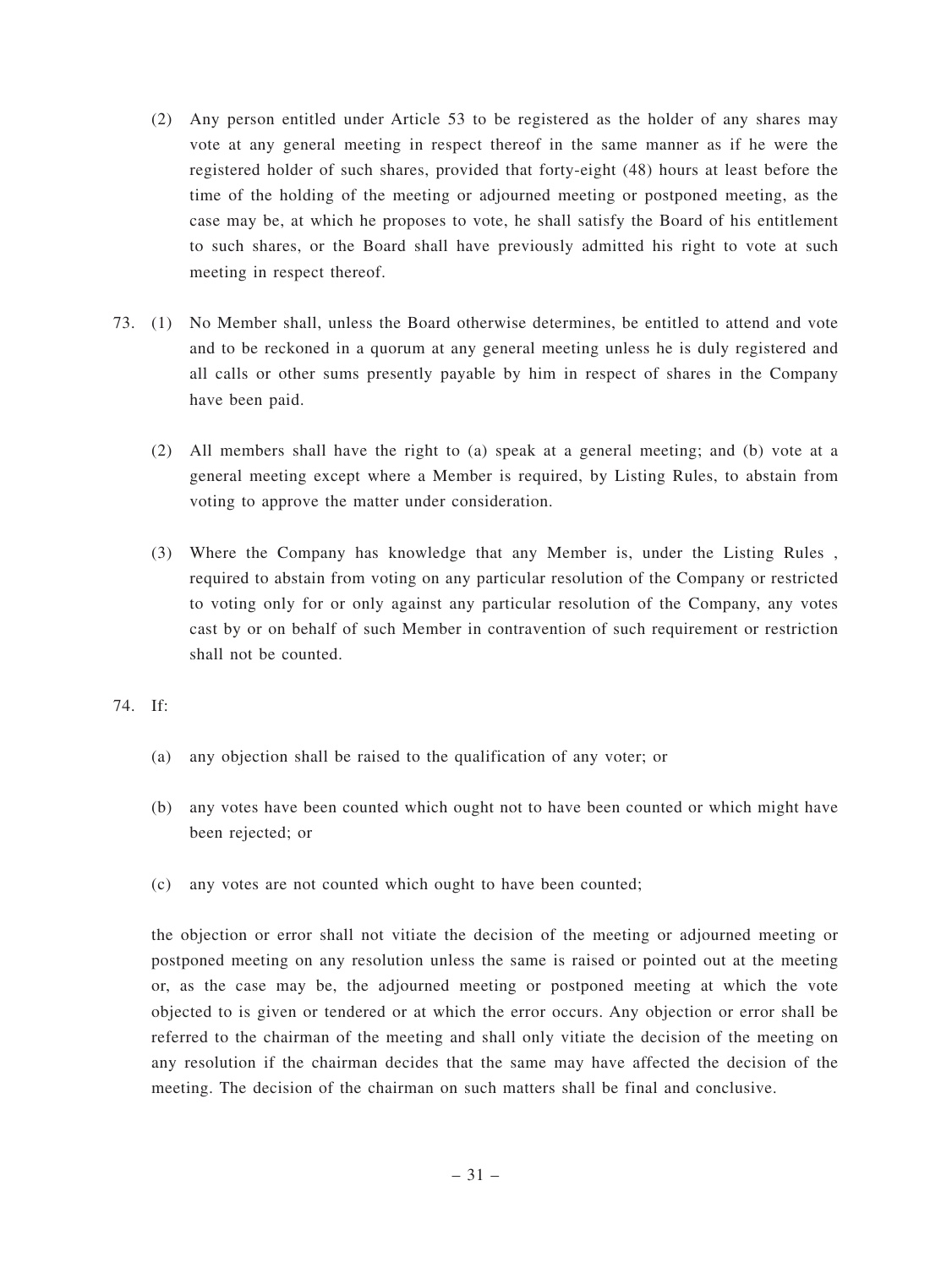#### **PROXIES**

- 75. Any Member entitled to attend and vote at a meeting of the Company shall be entitled to appoint another person as his proxy to attend and vote instead of him. A Member who is the holder of two or more shares may appoint more than one proxy to represent him and vote on his behalf at a general meeting of the Company or at a class meeting. A proxy need not be a Member. In addition, a proxy or proxies representing either a Member who is an individual or a Member which is a corporation shall be entitled to exercise the same powers on behalf of the Member which he or they represent as such Member could exercise.
- 76. The instrument appointing a proxy shall be in writing under the hand of the appointor or of his attorney duly authorised in writing or, if the appointor is a corporation, either under its seal or under the hand of an officer, attorney or other person authorised to sign the same. In the case of an instrument of proxy purporting to be signed on behalf of a corporation by an officer thereof it shall be assumed, unless the contrary appears, that such officer was duly authorised to sign such instrument of proxy on behalf of the corporation without further evidence of the facts.
- 77. (1) The Company may, at its absolute discretion, provide an electronic address for the receipt of any document or information relating to proxies for a general meeting (including any instrument of proxy or invitation to appoint a proxy, any document necessary to show the validity of, or otherwise relating to, an appointment of proxy (whether or not required under these Articles) and notice of termination of the authority of a proxy). If such an electronic address is provided, the Company shall be deemed to have agreed that any such document or information (relating to proxies as aforesaid) may be sent by electronic means to that address, subject as hereafter provided and subject to any other limitations or conditions specified by the Company when providing the address. Without limitation, the Company may from time to time determine that any such electronic address may be used generally for such matters or specifically for particular meetings or purposes and, if so, the Company may provide different electronic addresses for different purposes. The Company may also impose any conditions on the transmission of and its receipt of such electronic communications including, for the avoidance of doubt, imposing any security or encryption arrangements as may be specified by the Company. If any document or information required to be sent to the Company under this Article is sent to the Company by electronic means, such document or information is not treated as validly delivered to or deposited with the Company if the same is not received by the Company at its designated electronic address provided in accordance with this Article or if no electronic address is so designated by the Company for the receipt of such document or information.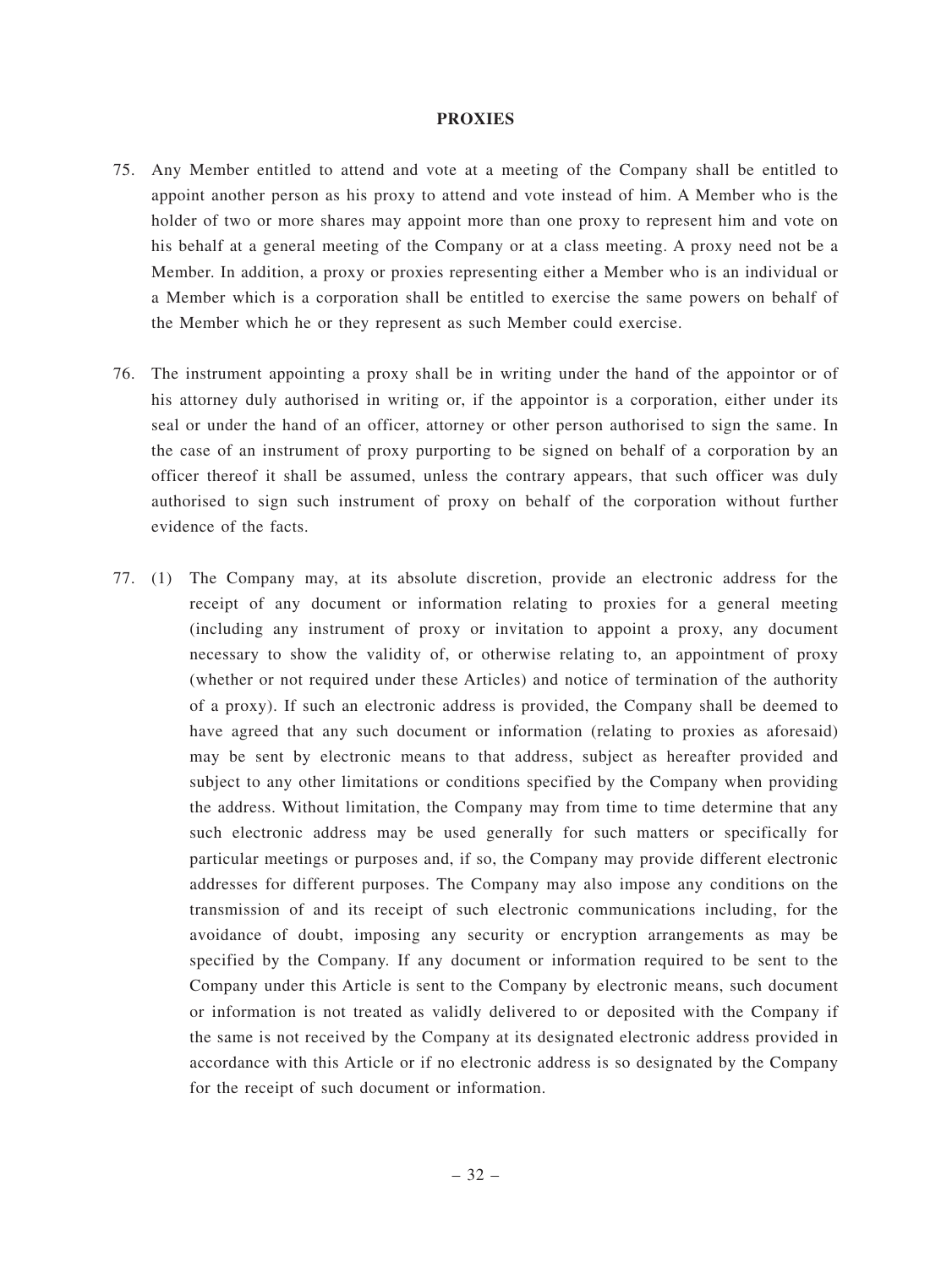- (2) The instrument appointing a proxy and (if required by the Board) the power of attorney or other authority (if any) under which it is signed, or a certified copy of such power or authority, shall be delivered to such place or one of such places (if any) as may be specified for that purpose in or by way of note to or in any document accompanying the Notice convening the meeting (or, if no place is so specified at the Registration Office or the Office, as may be appropriate), or if the Company has provided an electronic address in accordance with the preceding paragraph, shall be received at the electronic address specified not less than forty-eight (48) hours before the time appointed for holding the meeting or adjourned meeting or postponed meeting at which the person named in the instrument proposes to vote. No instrument appointing a proxy shall be valid after the expiration of twelve (12) months from the date named in it as the date of its execution, except at an adjourned meeting or postponed meeting in cases where the meeting was originally held within twelve (12) months from such date. Delivery of an instrument appointing a proxy shall not preclude a Member from attending and voting at the meeting convened and in such event, the instrument appointing a proxy shall be deemed to be revoked.
- 78. Instruments of proxy shall be in any common form or in such other form as the Board may approve (provided that this shall not preclude the use of the two-way form) and the Board may, if it thinks fit, send out with the Notice of any meeting forms of instrument of proxy for use at the meeting. The instrument of proxy shall be deemed to confer authority to vote on any amendment of a resolution put to the meeting for which it is given as the proxy thinks fit. The instrument of proxy shall, unless the contrary is stated therein, be valid as well for any adjournment or postponement of the meeting as for the meeting to which it relates. The Board may decide, either generally or in any particular case, to treat a proxy appointment as valid notwithstanding that the appointment or any of the information required under these Articles has not been received in accordance with the requirements of these Articles. Subject to aforesaid, if the proxy appointment and any of the information required under these Articles is not received in the manner set out in these Articles, the appointee shall not be entitled to vote in respect of the shares in question.
- 79. A vote given in accordance with the terms of an instrument of proxy shall be valid notwithstanding the previous death or insanity of the principal, or revocation of the instrument of proxy or of the authority under which it was executed, provided that no intimation in writing of such death, insanity or revocation shall have been received by the Company at the Office or the Registration Office (or such other place as may be specified for the delivery of instruments of proxy in the Notice convening the meeting or other document sent therewith) two (2) hours at least before the commencement of the meeting or adjourned meeting or postponed meeting, at which the instrument of proxy is used.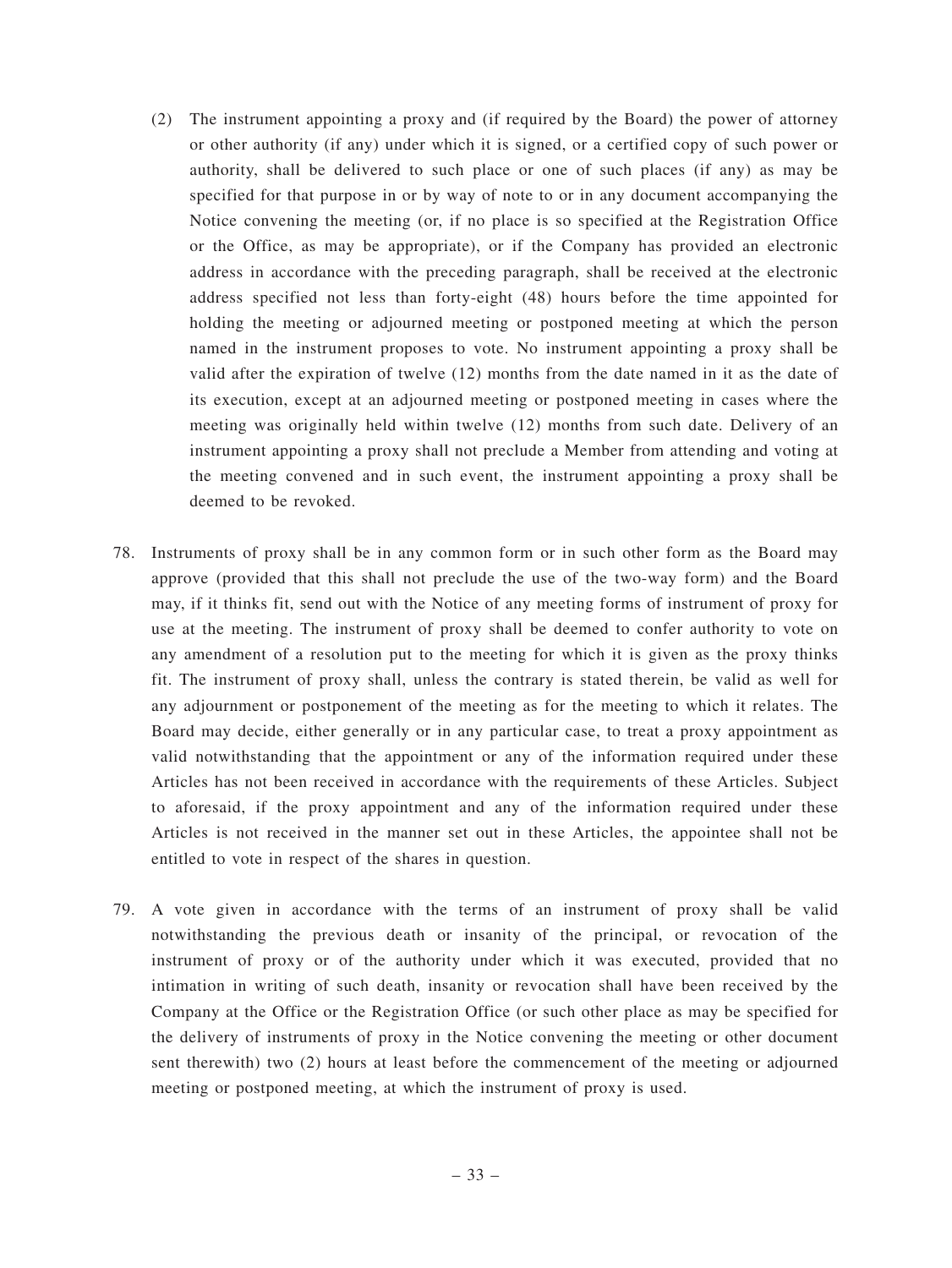80. Anything which under these Articles a Member may do by proxy he may likewise do by his duly appointed attorney and the provisions of these Articles relating to proxies and instruments appointing proxies shall apply *mutatis mutandis* in relation to any such attorney and the instrument under which such attorney is appointed.

#### **CORPORATIONS ACTING BY REPRESENTATIVES**

- 81. (1) Any corporation which is a Member may by resolution of its directors or other governing body authorise such person as it thinks fit to act as its representative at any meeting of the Company or at any meeting of any class of Members. The person so authorised shall be entitled to exercise the same powers on behalf of such corporation as the corporation could exercise if it were an individual Member and such corporation shall for the purposes of these Articles be deemed to be present in person at any such meeting if a person so authorised is present thereat.
	- (2) If a clearing house (or its nominee(s)), being a corporation, is a Member, it may authorise such persons as it thinks fit to act as its representatives at any meeting of the Company or at any meeting of any class of Members provided that, if more than one person is so authorised, the authorisation shall specify the number and class of shares in respect of which each such representative is so authorised. Each person so authorised under the provisions of this Article shall be deemed to have been duly authorised without further evidence of the facts and be entitled to exercise the same rights and powers on behalf of the clearing house (or its nominee(s)) as if such person was the registered holder of the shares of the Company held by the clearing house (or its nominee(s)) including, where a show of hands is allowed, the right to vote individually on a show of hands.
	- (3) Any reference in these Articles to a duly authorised representative of a Member being a corporation shall mean a representative authorised under the provisions of this Article.

# **WRITTEN RESOLUTIONS OF MEMBERS**

82. (1) Subject to the Listing Rules, a resolution in writing signed (in such manner as to indicate, expressly or impliedly, unconditional approval) by or on behalf of all persons for the time being entitled to receive Notice of and to attend and vote at general meetings of the Company shall, for the purposes of these Articles, be treated as a resolution duly passed at a general meeting of the Company and, where relevant, as a special resolution so passed. Any such resolution shall be deemed to have been passed at a meeting held on the date on which it was signed by the last Member to sign, and where the resolution states a date as being the date of his signature thereof by any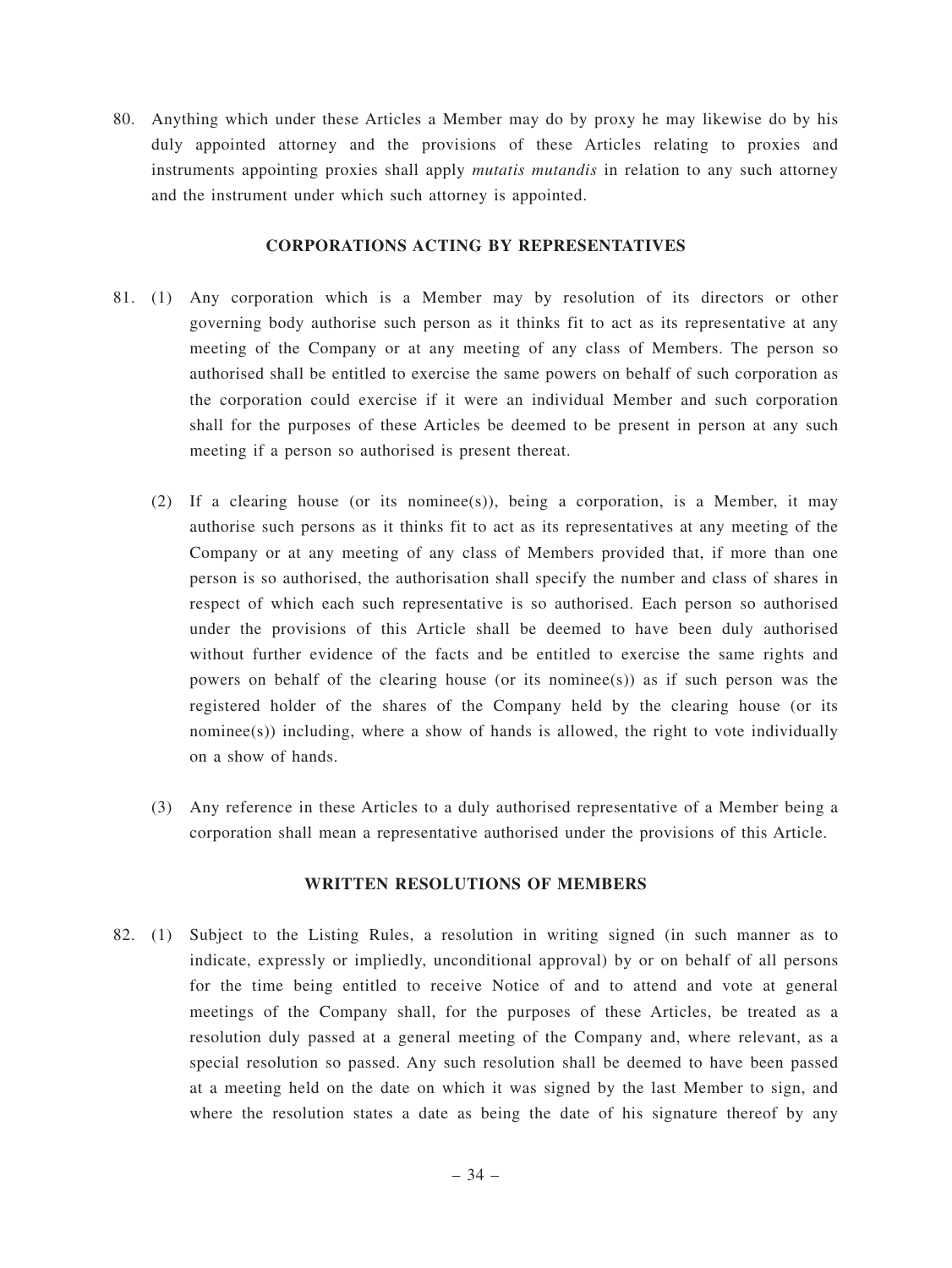Member the statement shall be prima facie evidence that it was signed by him on that date. Such a resolution may consist of several documents in the like form, each signed by one or more relevant Members.

(2) Notwithstanding any provisions contained in these Articles, a resolution in writing shall not be passed for the purposes set out in Article 10 relating to the variation of rights attached to shares, for the purpose of removing a Director before the expiration of his term of office under Article 83(5), for the purposes set out in Article 152 and 154 relating to the removal and appointment of the Auditor, for the purpose of the voluntary winding up of the Company under Article 161(2), or for the purposes of rescinding, altering or amending these Articles under Article 165.

## **BOARD OF DIRECTORS**

- 83. (1) Unless otherwise determined by the Company in general meeting, the number of Directors shall not be less than two (2). There shall be no maximum number of Directors unless otherwise determined from time to time by the Members in general meeting. The Directors shall be elected or appointed in the first place by the subscribers to the Memorandum of Association or by a majority of them and thereafter in accordance with Article 84 called for such purpose and who shall hold office for such term as the Members may determine or, in the absence of such determination, in accordance with Article 84 or until their successors are elected or appointed or their office is otherwise vacated.
	- (2) Subject to the Articles and the Act , the Company may by ordinary resolution elect any person to be a Director either to fill a casual vacancy on the Board, or as an addition to the existing Board.
	- (3) The Directors shall have the power from time to time and at any time to appoint any person as a Director either to fill a casual vacancy on the Board or as an addition to the existing Board. Any Director so appointed shall hold office only until the next following annual general meeting of the Company and shall then be eligible for re-election.
	- (4) Neither a Director nor an alternate Director shall be required to hold any shares of the Company by way of qualification and a Director or alternate Director (as the case may be) who is not a Member shall be entitled to receive Notice of and to attend and speak at any general meeting of the Company and of all classes of shares of the Company.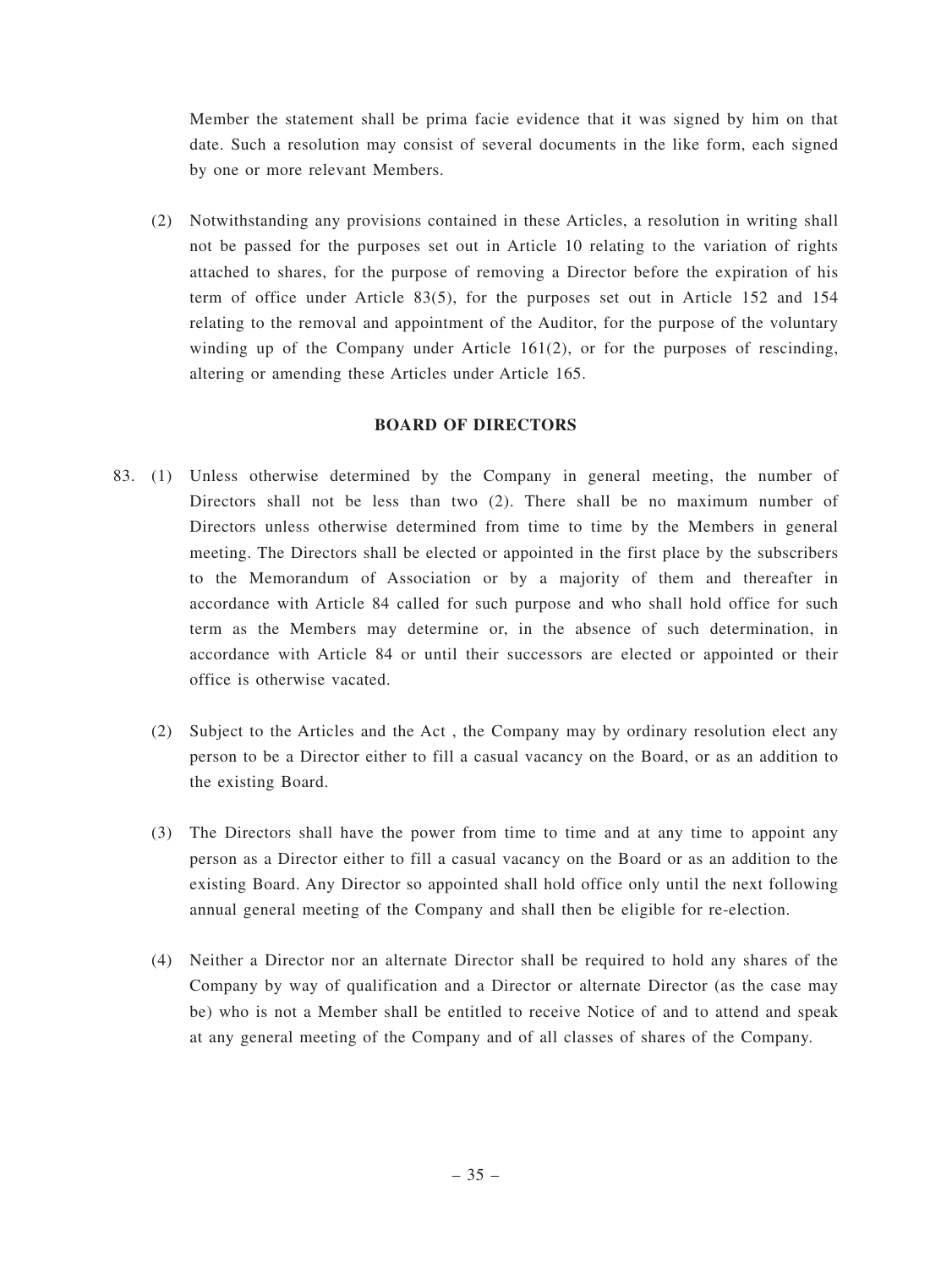- (5) The Members may, at any general meeting convened and held in accordance with these Articles, by ordinary resolution remove a Director at any time before the expiration of his period of office notwithstanding anything to the contrary in these Articles or in any agreement between the Company and such Director (but without prejudice to any claim for damages under any such agreement).
- (6) A vacancy on the Board created by the removal of a Director under the provisions of subparagraph (5) above may be filled by the election or appointment by ordinary resolution of the Members at the meeting at which such Director is removed.
- (7) The Company may from time to time in general meeting by ordinary resolution increase or reduce the number of Directors but so that the number of Directors shall never be less than two (2).

## **RETIREMENT OF DIRECTORS**

- 84. (1) Notwithstanding any other provisions in the Articles, at each annual general meeting one-third of the Directors for the time being (or, if their number is not a multiple of three (3), the number nearest to but not less than one-third) shall retire from office by rotation provided that every Director shall be subject to retirement at an annual general meeting at least once every three years.
	- (2) A retiring Director shall be eligible for re-election and shall continue to act as a Director throughout the meeting at which he retires. The Directors to retire by rotation shall include (so far as necessary to ascertain the number of directors to retire by rotation) any Director who wishes to retire and not to offer himself for re-election. Any further Directors so to retire shall be those of the other Directors subject to retirement by rotation who have been longest in office since their last re-election or appointment and so that as between persons who became or were last re-elected Directors on the same day those to retire shall (unless they otherwise agree among themselves) be determined by lot. Any Director appointed by the Board pursuant to Article 83(3) shall not be taken into account in determining which particular Directors or the number of Directors who are to retire by rotation.
- 85. No person other than a Director retiring at the meeting shall, unless recommended by the Directors for election, be eligible for election as a Director at any general meeting unless a Notice signed by a Member (other than the person to be proposed) duly qualified to attend and vote at the meeting for which such notice is given of his intention to propose such person for election and also a Notice signed by the person to be proposed of his willingness to be elected shall have been lodged at the head office or at the Registration Office provided that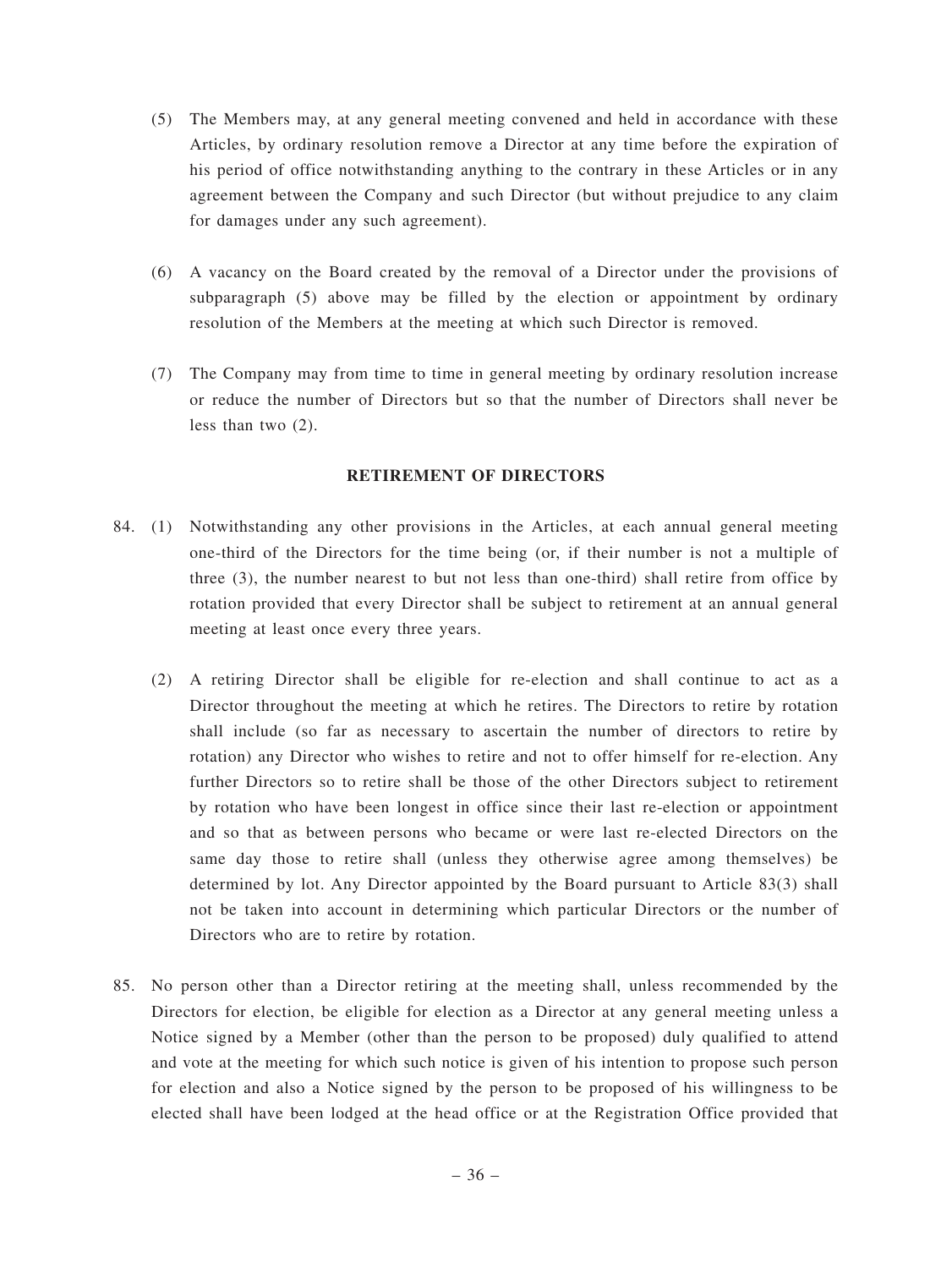the minimum length of the period, during which such Notice(s) are given, shall be at least seven (7) days and that (if the Notices are submitted after the despatch of the notice of the general meeting appointed for such election) the period for lodgment of such Notice(s) shall commence on the day after the despatch of the notice of the general meeting appointed for such election and end no later than seven (7) days prior to the date of such general meeting.

### **DISQUALIFICATION OF DIRECTORS**

- 86. The office of a Director shall be vacated if the Director:
	- (1) resigns his office by notice in writing delivered to the Company at the Office or tendered at a meeting of the Board;
	- (2) becomes of unsound mind or dies;
	- (3) without special leave of absence from the Board, is absent from meetings of the Board for six consecutive months, and his alternate Director, if any, shall not during such period have attended in his stead and the Board resolves that his office be vacated;
	- (4) becomes bankrupt or has a receiving order made against him or suspends payment or compounds with his creditors;
	- (5) is prohibited by law from being a Director; or
	- (6) ceases to be a Director by virtue of any provision of the Statutes or is removed from office pursuant to these Articles.

#### **EXECUTIVE DIRECTORS**

87. The Board may from time to time appoint any one or more of its body to be a managing director, joint managing director or deputy managing director or to hold any other employment or executive office with the Company for such period (subject to their continuance as Directors) and upon such terms as the Board may determine and the Board may revoke or terminate any of such appointments. Any such revocation or termination as aforesaid shall be without prejudice to any claim for damages that such Director may have against the Company or the Company may have against such Director. A Director appointed to an office under this Article shall be subject to the same provisions as to removal as the other Directors of the Company, and he shall (subject to the provisions of any contract between him and the Company) ipso facto and immediately cease to hold such office if he shall cease to hold the office of Director for any cause.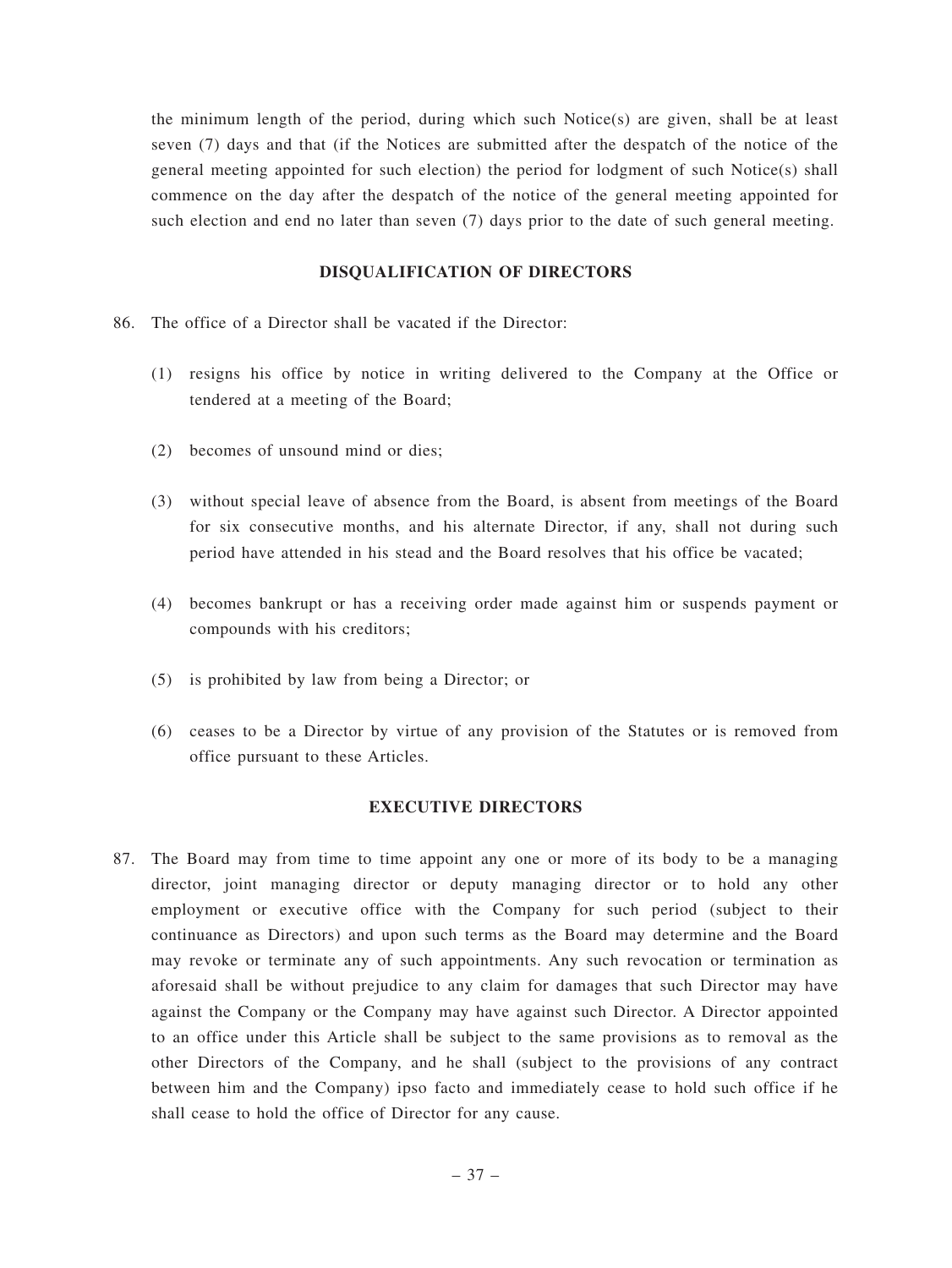88. Notwithstanding Articles 93, 94, 95 and 96, an executive director appointed to an office under Article 87 hereof shall receive such remuneration (whether by way of salary, commission, participation in profits or otherwise or by all or any of those modes) and such other benefits (including pension and/or gratuity and/or other benefits on retirement) and allowances as the Board may from time to time determine, and either in addition to or in lieu of his remuneration as a Director.

## **ALTERNATE DIRECTORS**

- 89. Any Director may at any time by Notice delivered to the Office or head office or at a meeting of the Directors appoint any person (including another Director) to be his alternate Director. Any person so appointed shall have all the rights and powers of the Director or Directors for whom such person is appointed in the alternative provided that such person shall not be counted more than once in determining whether or not a quorum is present. An alternate Director may be removed at any time by the body which appointed him and, subject thereto, the office of alternate Director shall continue until the happening of any event which, if he were a Director, would cause him to vacate such office or if his appointer ceases for any reason to be a Director. Any appointment or removal of an alternate Director shall be effected by Notice signed by the appointor and delivered to the Office or head office or tendered at a meeting of the Board. An alternate Director may also be a Director in his own right and may act as alternate to more than one Director. An alternate Director shall, if his appointor so requests, be entitled to receive notices of meetings of the Board or of committees of the Board to the same extent as, but in lieu of, the Director appointing him and shall be entitled to such extent to attend and vote as a Director at any such meeting at which the Director appointing him is not personally present and generally at such meeting to exercise and discharge all the functions, powers and duties of his appointor as a Director and for the purposes of the proceedings at such meeting the provisions of these Articles shall apply as if he were a Director save that as an alternate for more than one Director his voting rights shall be cumulative.
- 90. An alternate Director shall only be a Director for the purposes of the Act and shall only be subject to the provisions of the Act insofar as they relate to the duties and obligations of a Director when performing the functions of the Director for whom he is appointed in the alternative and shall alone be responsible to the Company for his acts and defaults and shall not be deemed to be the agent of or for the Director appointing him. An alternate Director shall be entitled to contract and be interested in and benefit from contracts or arrangements or transactions and to be repaid expenses and to be indemnified by the Company to the same extent *mutatis mutandis* as if he were a Director but he shall not be entitled to receive from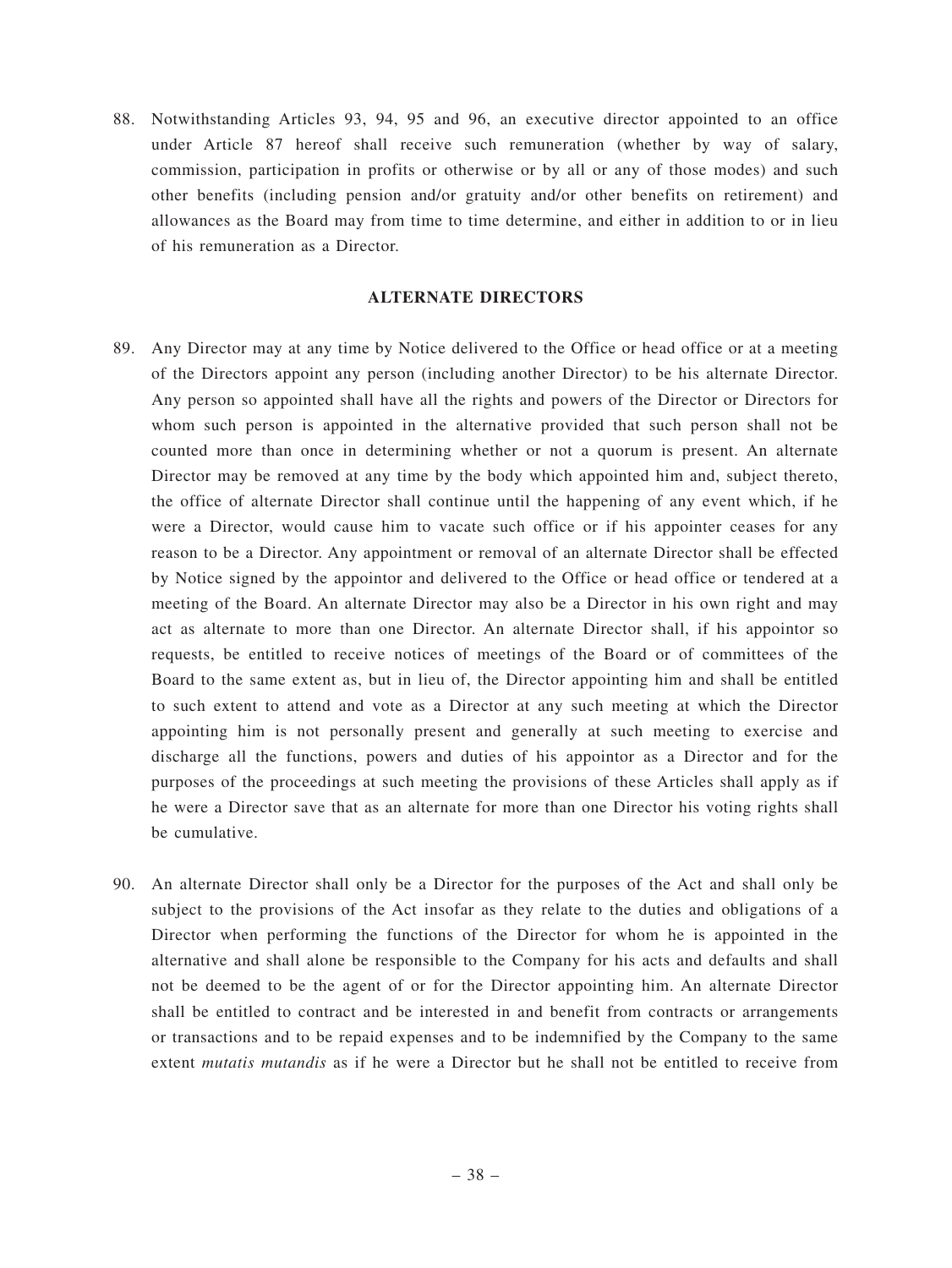the Company any fee in his capacity as an alternate Director except only such part, if any, of the remuneration otherwise payable to his appointor as such appointor may by Notice to the Company from time to time direct.

- 91. Every person acting as an alternate Director shall have one vote for each Director for whom he acts as alternate (in addition to his own vote if he is also a Director). If his appointor is for the time being absent from Hong Kong or otherwise not available or unable to act, the signature of an alternate Director to any resolution in writing of the Board or a committee of the Board of which his appointor is a member shall, unless the notice of his appointment provides to the contrary, be as effective as the signature of his appointor.
- 92. An alternate Director shall ipso facto cease to be an alternate Director if his appointor ceases for any reason to be a Director, however, such alternate Director or any other person may be re-appointed by the Directors to serve as an alternate Director PROVIDED always that, if at any meeting any Director retires but is re-elected at the same meeting, any appointment of such alternate Director pursuant to these Articles which was in force immediately before his retirement shall remain in force as though he had not retired.

## **DIRECTORS' FEES AND EXPENSES**

- 93. The ordinary remuneration of the Directors shall from time to time be determined by the Company in general meeting and shall (unless otherwise directed by the resolution by which it is voted) be divided amongst the Board in such proportions and in such manner as the Board may agree or, failing agreement, equally, except that any Director who shall hold office for part only of the period in respect of which such remuneration is payable shall be entitled only to rank in such division for a proportion of remuneration related to the period during which he has held office. Such remuneration shall be deemed to accrue from day to day.
- 94. Each Director shall be entitled to be repaid or prepaid all travelling, hotel and incidental expenses reasonably incurred or expected to be incurred by him in attending meetings of the Board or committees of the Board or general meetings or separate meetings of any class of shares or of debentures of the Company or otherwise in connection with the discharge of his duties as a Director.
- 95. Any Director who, by request, goes or resides abroad for any purpose of the Company or who performs services which in the opinion of the Board go beyond the ordinary duties of a Director may be paid such extra remuneration (whether by way of salary, commission,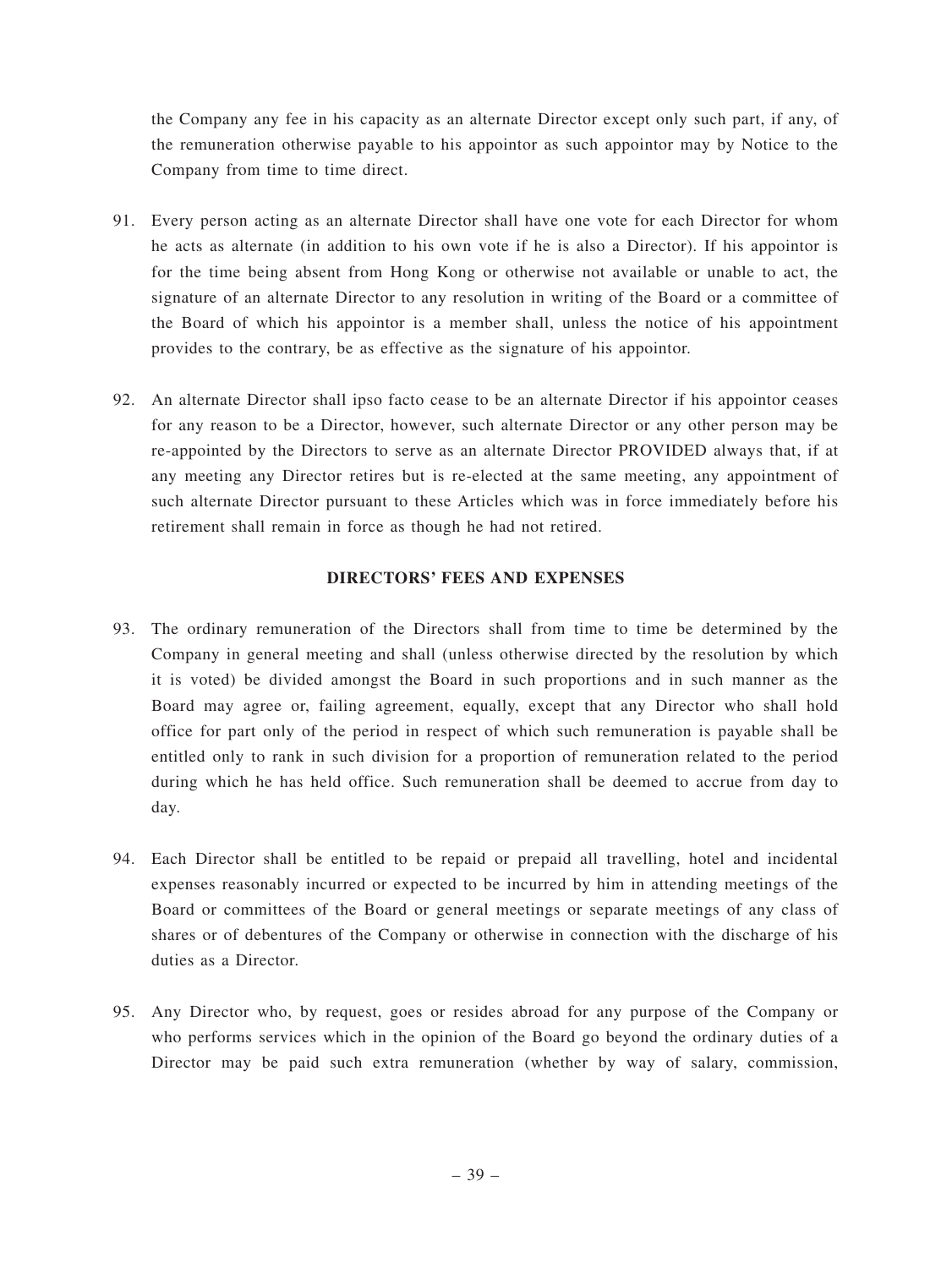participation in profits or otherwise) as the Board may determine and such extra remuneration shall be in addition to or in substitution for any ordinary remuneration provided for by or pursuant to any other Article.

96. The Board shall obtain the approval of the Company in general meeting before making any payment to any Director or past Director of the Company by way of compensation for loss of office, or as consideration for or in connection with his retirement from office (not being payment to which the Director is contractually entitled).

## **DIRECTORS' INTERESTS**

- 97. A Director may:
	- (a) hold any other office or place of profit with the Company (except that of Auditor) in conjunction with his office of Director for such period and upon such terms as the Board may determine. Any remuneration (whether by way of salary, commission, participation in profits or otherwise) paid to any Director in respect of any such other office or place of profit shall be in addition to any remuneration provided for by or pursuant to any other Article;
	- (b) act by himself or his firm in a professional capacity for the Company (otherwise than as Auditor) and he or his firm may be remunerated for professional services as if he were not a Director;
	- (c) continue to be or become a director, managing director, joint managing director, deputy managing director, executive director, manager or other officer or member of any other company promoted by the Company or in which the Company may be interested as a vendor, shareholder or otherwise and (unless otherwise agreed) no such Director shall be accountable for any remuneration, profits or other benefits received by him as a director, managing director, joint managing director, deputy managing director, executive director, manager or other officer or member of or from his interests in any such other company. Subject as otherwise provided by these Articles the Directors may exercise or cause to be exercised the voting powers conferred by the shares in any other company held or owned by the Company, or exercisable by them as Directors of such other company in such manner in all respects as they think fit (including the exercise thereof in favour of any resolution appointing themselves or any of them directors, managing directors, joint managing directors, deputy managing directors, executive directors, managers or other officers of such company) or voting or providing for the payment of remuneration to the director, managing director, joint managing director, deputy managing director, executive director, manager or other officers of such other company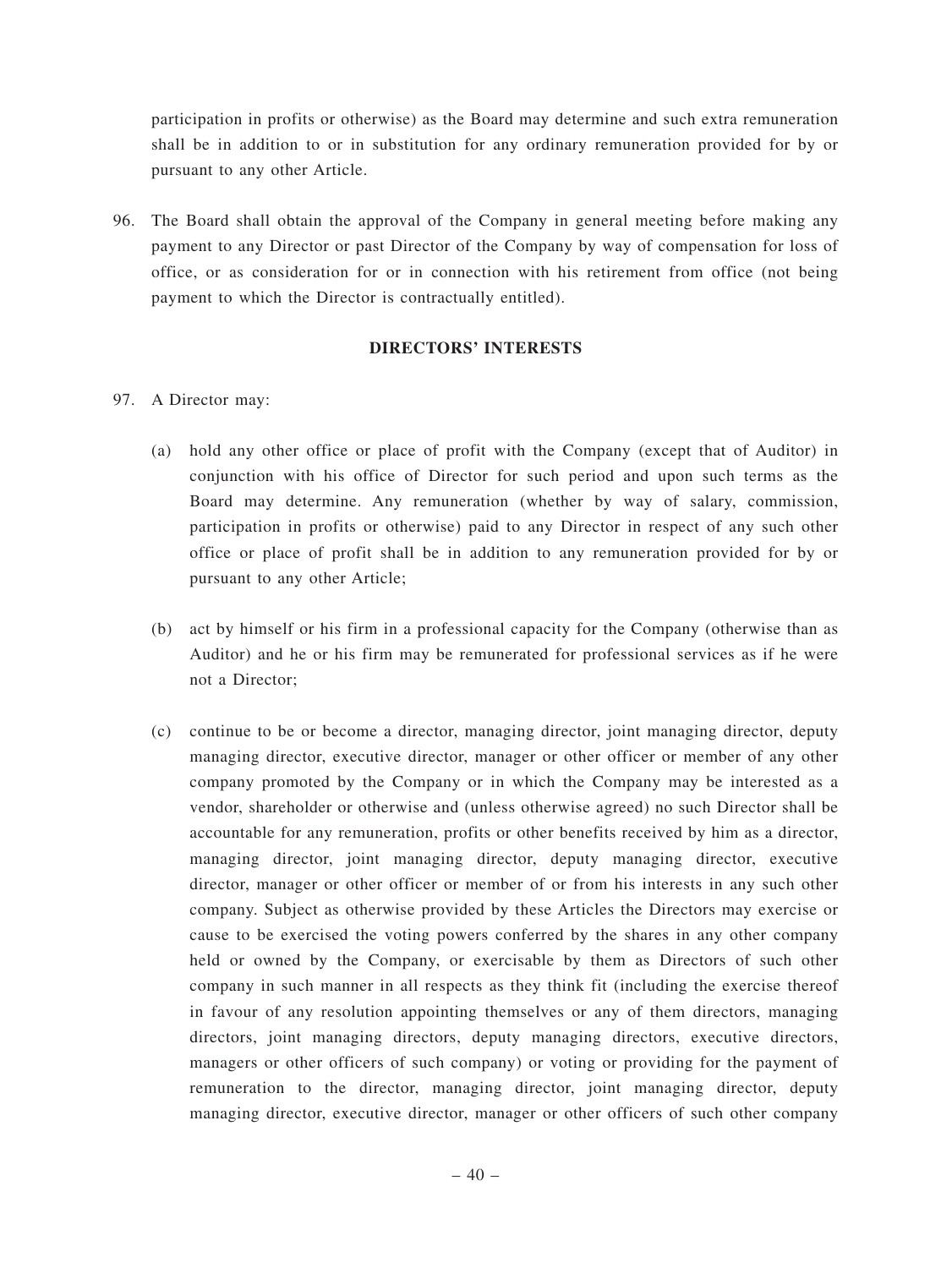and any Director may vote in favour of the exercise of such voting rights in manner aforesaid notwithstanding that he may be, or about to be, appointed a director, managing director, joint managing director, deputy managing director, executive director, manager or other officer of such a company, and that as such he is or may become interested in the exercise of such voting rights in manner aforesaid.

- 98. Subject to the Act and to these Articles, no Director or proposed or intending Director shall be disqualified by his office from contracting with the Company, either with regard to his tenure of any office or place of profit or as vendor, purchaser or in any other manner whatsoever, nor shall any such contract or any other contract or arrangement in which any Director is in any way interested be liable to be avoided, nor shall any Director so contracting or being so interested be liable to account to the Company or the Members for any remuneration, profit or other benefits realised by any such contract or arrangement by reason of such Director holding that office or of the fiduciary relationship thereby established provided that such Director shall disclose the nature of his interest in any contract or arrangement in which he is interested in accordance with Article 99 herein.
- 99. A Director who to his knowledge is in any way, whether directly or indirectly, interested in a contract or arrangement or proposed contract or arrangement with the Company shall declare the nature of his interest at the meeting of the Board at which the question of entering into the contract or arrangement is first considered, if he knows his interest then exists, or in any other case at the first meeting of the Board after he knows that he is or has become so interested. For the purposes of this Article, a general Notice to the Board by a Director to the effect that:
	- (a) he is a member or officer of a specified company or firm and is to be regarded as interested in any contract or arrangement which may after the date of the Notice be made with that company or firm; or
	- (b) he is to be regarded as interested in any contract or arrangement which may after the date of the Notice be made with a specified person who is connected with him;

shall be deemed to be a sufficient declaration of interest under this Article in relation to any such contract or arrangement, provided that no such Notice shall be effective unless either it is given at a meeting of the Board or the Director takes reasonable steps to secure that it is brought up and read at the next Board meeting after it is given.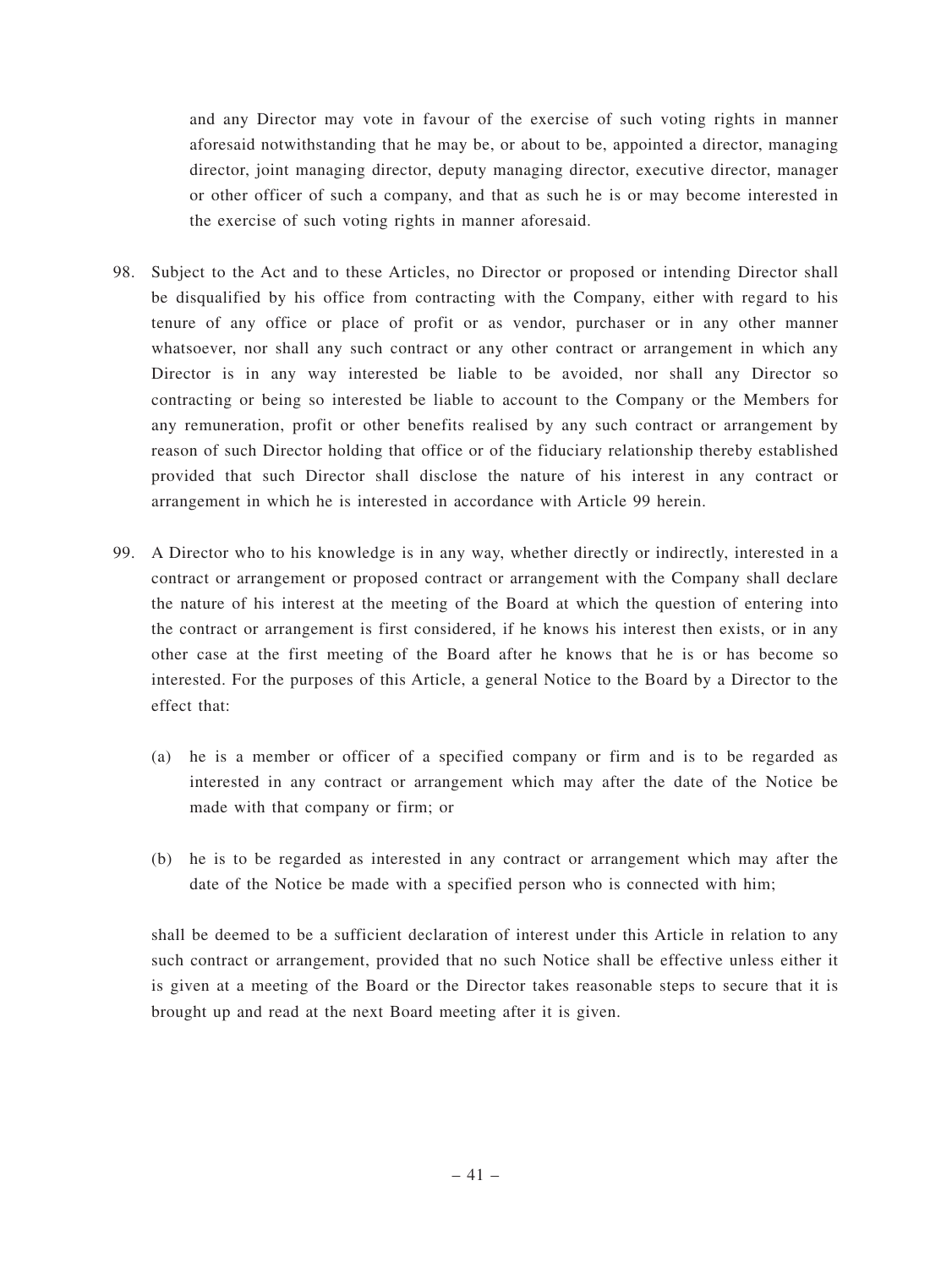- 100. (1) A Director shall not vote (nor be counted in the quorum) on any resolution of the Board approving any contract or arrangement or any other proposal in which he or any of his close associates is materially interested, but this prohibition shall not apply to any of the following matters namely:
	- (i) the giving of any security or indemnity either:-
		- (a) to the Director or his close associate(s) in respect of money lent or obligations incurred or undertaken by him or any of them at the request of or for the benefit of the Company or any of its subsidiaries; or
		- (b) to a third party in respect of a debt or obligation of the Company or any of its subsidiaries for which the Director or his close associate(s) has himself/themselves assumed responsibility in whole or in part and whether alone or jointly under a guarantee or indemnity or by the giving of security;
	- (ii) any proposal concerning an offer of shares or debentures or other securities of or by the Company or any other company which the Company may promote or be interested in for subscription or purchase, where the Director or his close  $associate(s)$  is/are or is/are to be interested as a participant in the underwriting or sub-underwriting of the offer;
	- (iii) any proposal or arrangement concerning the benefit of employees of the Company or its subsidiaries including:
		- (a) the adoption, modification or operation of any employees' share scheme or any share incentive or share option scheme under which the Director or his close associate(s) may benefits; or
		- (b) the adoption, modification or operation of a pension fund or retirement, death or disability benefits scheme which relates to the Director, his close associate(s) and employee(s) of the Company or of any of its subsidiaries and does not provide in respect of any Director, or his close associate(s), as such any privilege or advantage not generally accorded to the class of persons to which such scheme or fund relates;
	- (iv) any contract or arrangement in which the Director or his close associate(s) is/are interested in the same manner as other holders of shares or debentures or other securities of the Company by virtue only of his/their interest in shares or debentures or other securities of the Company.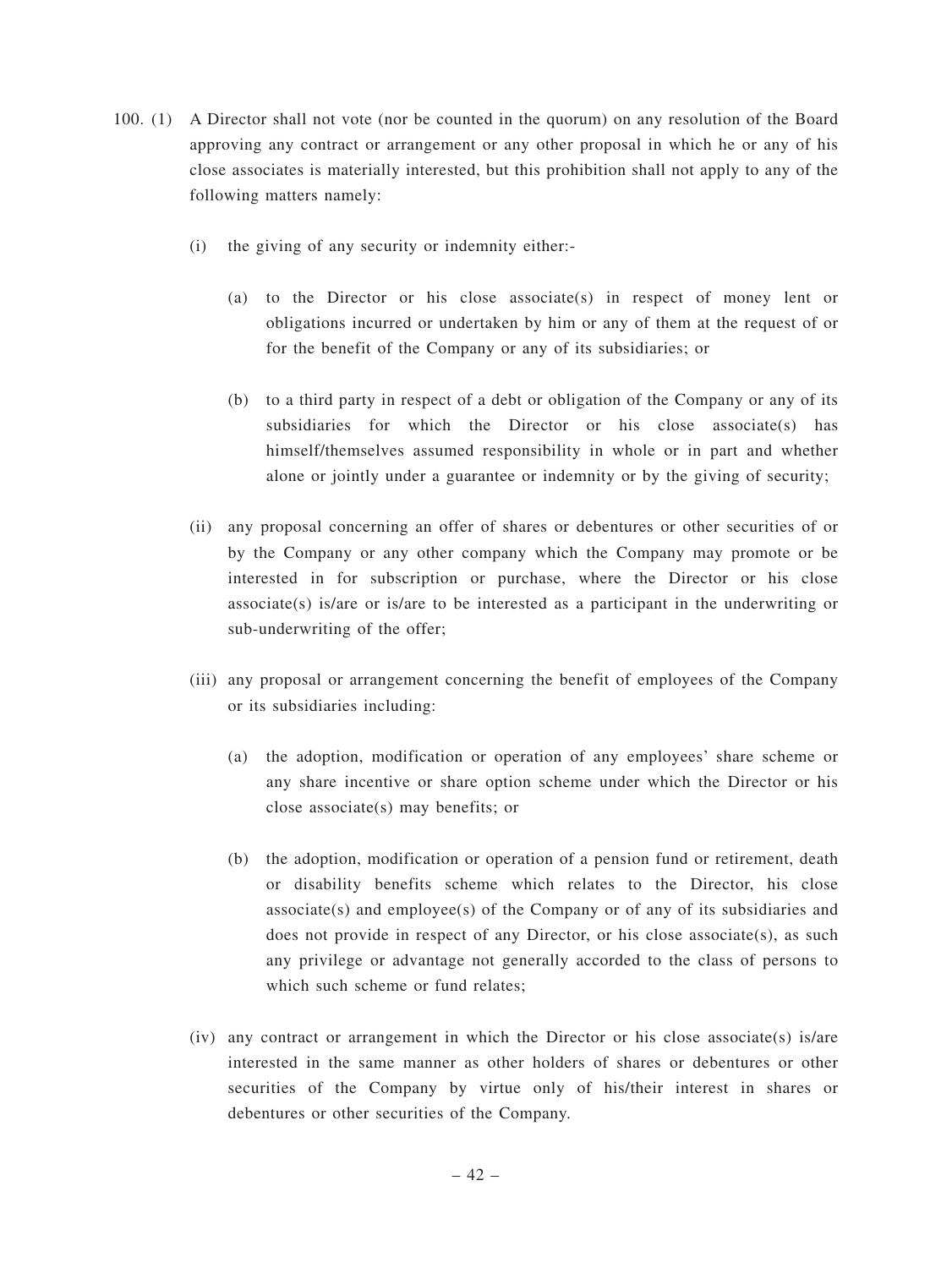(2) If any question shall arise at any meeting of the Board as to the materiality of the interest of a Director (other than the chairman of the meeting) or as to the entitlement of any Director (other than such chairman) to vote and such question is not resolved by his voluntarily agreeing to abstain from voting, such question shall be referred to the chairman of the meeting and his ruling in relation to such other Director shall be final and conclusive except in a case where the nature or extent of the interest of the Director concerned as known to such Director has not been fairly disclosed to the Board. If any question as aforesaid shall arise in respect of the chairman of the meeting such question shall be decided by a resolution of the Board (for which purpose such chairman shall not vote thereon) and such resolution shall be final and conclusive except in a case where the nature or extent of the interest of such chairman as known to such chairman has not been fairly disclosed to the Board.

### **GENERAL POWERS OF THE DIRECTORS**

- 101. (1) The business of the Company shall be managed and conducted by the Board, which may pay all expenses incurred in forming and registering the Company and may exercise all powers of the Company (whether relating to the management of the business of the Company or otherwise) which are not by the Statutes or by these Articles required to be exercised by the Company in general meeting, subject nevertheless to the provisions of the Statutes and of these Articles and to such regulations being not inconsistent with such provisions, as may be prescribed by the Company in general meeting, but no regulations made by the Company in general meeting shall invalidate any prior act of the Board which would have been valid if such regulations had not been made. The general powers given by this Article shall not be limited or restricted by any special authority or power given to the Board by any other Article.
	- (2) Any person contracting or dealing with the Company in the ordinary course of business shall be entitled to rely on any written or oral contract or agreement or deed, document or instrument entered into or executed as the case may be by any two of the Directors acting jointly on behalf of the Company and the same shall be deemed to be validly entered into or executed by the Company as the case may be and shall, subject to any rule of law, be binding on the Company.
	- (3) Without prejudice to the general powers conferred by these Articles it is hereby expressly declared that the Board shall have the following powers:
		- (a) to give to any person the right or option of requiring at a future date that an allotment shall be made to him of any share at par or at such premium as may be agreed;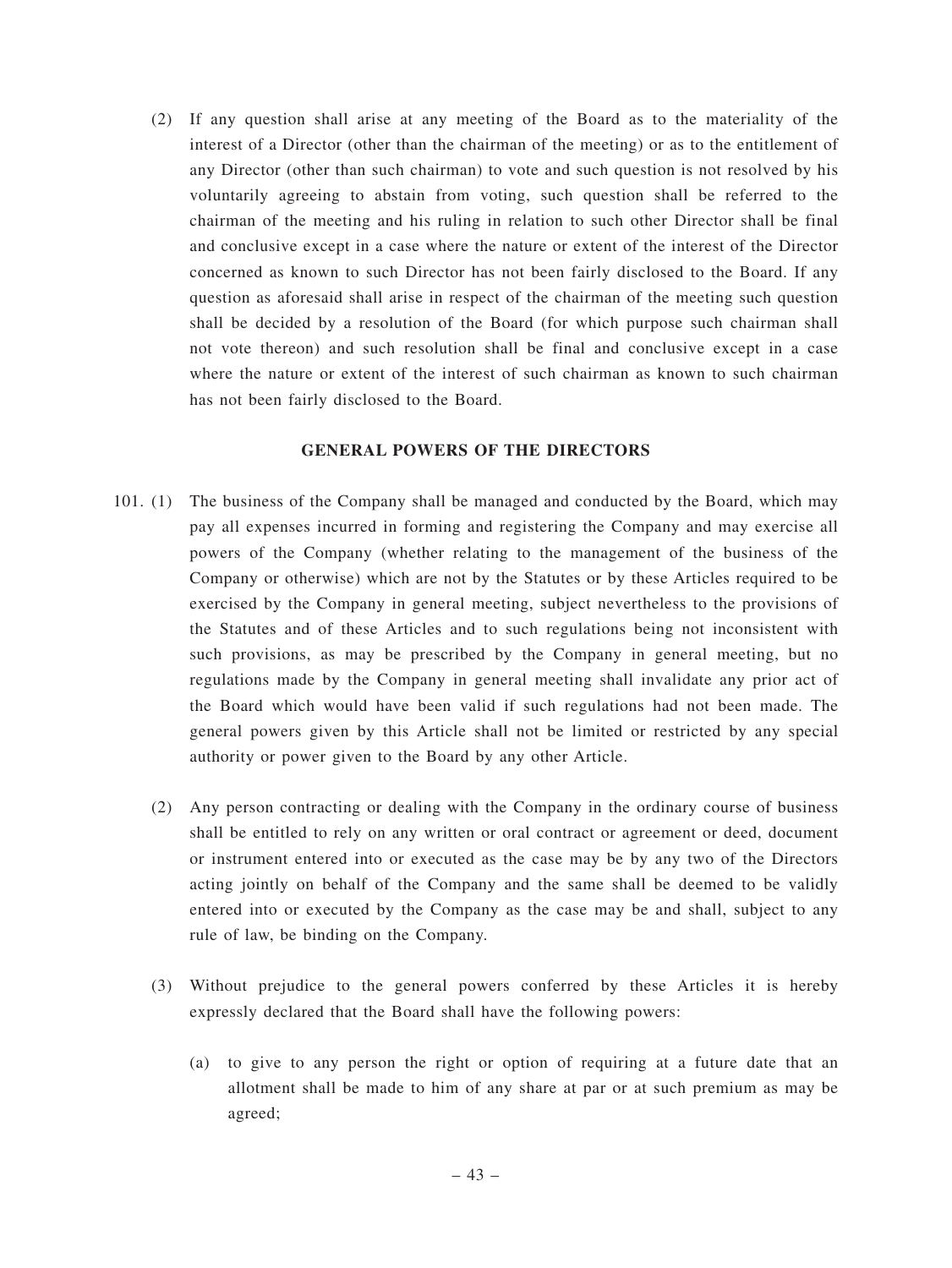- (b) to give to any Directors, officers or servants of the Company an interest in any particular business or transaction or participation in the profits thereof or in the general profits of the Company either in addition to or in substitution for a salary or other remuneration; and
- (c) to resolve that the Company be deregistered in the Cayman Islands and continued in a named jurisdiction outside the Cayman Islands subject to the provisions of the Act .
- (4) The Company shall not make any loan, directly or indirectly, to a Director or his close  $associate(s)$  if and to the extent it would be prohibited by the Companies Ordinance (Chapter 622 of the laws of Hong Kong) as if the Company were a company incorporated in Hong Kong.

Article 101(4) shall only have effect for so long as the shares of the Company are listed on The Stock Exchange of Hong Kong Limited.

- 102. The Board may establish any regional or local boards or agencies for managing any of the affairs of the Company in any place, and may appoint any persons to be members of such local boards, or any managers or agents, and may fix their remuneration (either by way of salary or by commission or by conferring the right to participation in the profits of the Company or by a combination of two or more of these modes) and pay the working expenses of any staff employed by them upon the business of the Company. The Board may delegate to any regional or local board, manager or agent any of the powers, authorities and discretions vested in or exercisable by the Board (other than its powers to make calls and forfeit shares), with power to sub-delegate, and may authorise the members of any of them to fill any vacancies therein and to act notwithstanding vacancies. Any such appointment or delegation may be made upon such terms and subject to such conditions as the Board may think fit, and the Board may remove any person appointed as aforesaid, and may revoke or vary such delegation, but no person dealing in good faith and without notice of any such revocation or variation shall be affected thereby.
- 103. The Board may by power of attorney appoint under the Seal any company, firm or person or any fluctuating body of persons, whether nominated directly or indirectly by the Board, to be the attorney or attorneys of the Company for such purposes and with such powers, authorities and discretions (not exceeding those vested in or exercisable by the Board under these Articles) and for such period and subject to such conditions as it may think fit, and any such power of attorney may contain such provisions for the protection and convenience of persons dealing with any such attorney as the Board may think fit, and may also authorise any such attorney to sub-delegate all or any of the powers, authorities and discretions vested in him.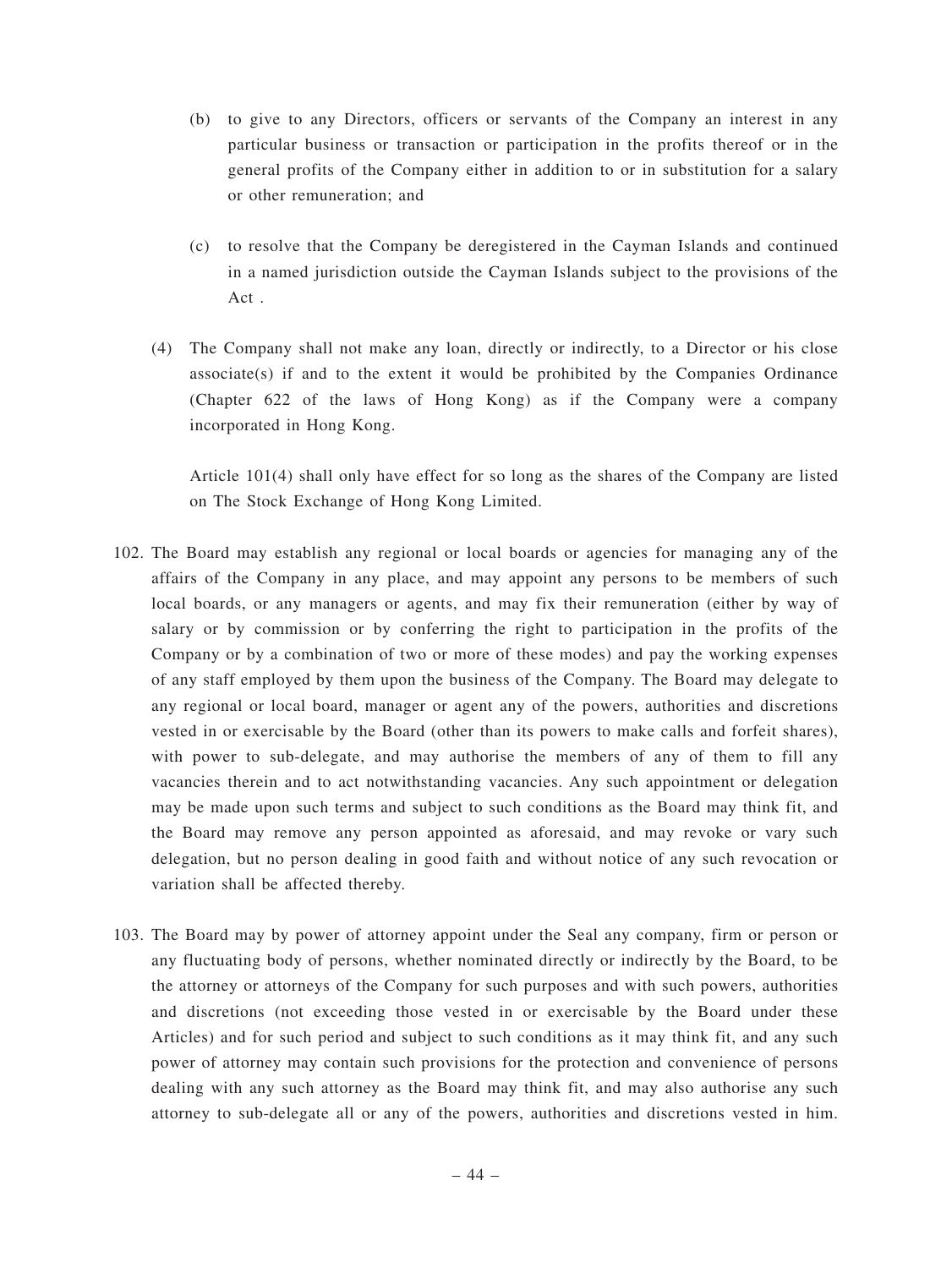Such attorney or attorneys may, if so authorised under the Seal of the Company, execute any deed or instrument under their personal seal with the same effect as the affixation of the Company's Seal.

- 104. The Board may entrust to and confer upon a managing director, joint managing director, deputy managing director, an executive director or any Director any of the powers exercisable by it upon such terms and conditions and with such restrictions as it thinks fit, and either collaterally with, or to the exclusion of, its own powers, and may from time to time revoke or vary all or any of such powers but no person dealing in good faith and without notice of such revocation or variation shall be affected thereby.
- 105. All cheques, promissory notes, drafts, bills of exchange and other instruments, whether negotiable or transferable or not, and all receipts for moneys paid to the Company shall be signed, drawn, accepted, endorsed or otherwise executed, as the case may be, in such manner as the Board shall from time to time by resolution determine. The Company's banking accounts shall be kept with such banker or bankers as the Board shall from time to time determine.
- 106. (1) The Board may establish or concur or join with other companies (being subsidiary companies of the Company or companies with which it is associated in business) in establishing and making contributions out of the Company's moneys to any schemes or funds for providing pensions, sickness or compassionate allowances, life assurance or other benefits for employees (which expression as used in this and the following paragraph shall include any Director or ex-Director who may hold or have held any executive office or any office of profit under the Company or any of its subsidiary companies) and ex-employees of the Company and their dependants or any class or classes of such person.
	- (2) The Board may pay, enter into agreements to pay or make grants of revocable or irrevocable, and either subject or not subject to any terms or conditions, pensions or other benefits to employees and ex-employees and their dependants, or to any of such persons, including pensions or benefits additional to those, if any, to which such employees or ex-employees or their dependants are or may become entitled under any such scheme or fund as mentioned in the last preceding paragraph. Any such pension or benefit may, as the Board considers desirable, be granted to an employee either before and in anticipation of or upon or at any time after his actual retirement.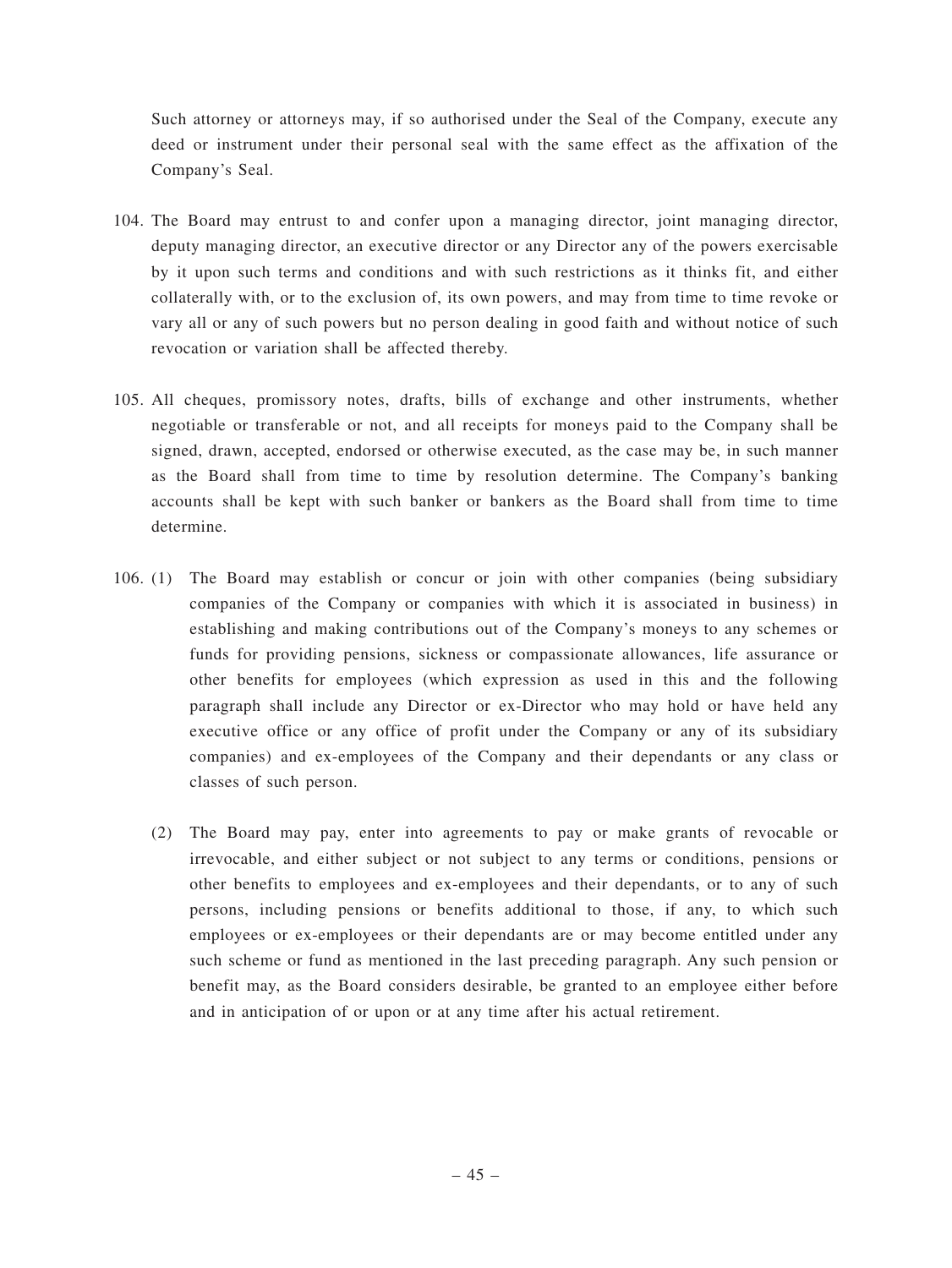#### **BORROWING POWERS**

- 107. The Board may exercise all the powers of the Company to raise or borrow money and to mortgage or charge all or any part of the undertaking, property and assets (present and future) and uncalled capital of the Company and, subject to the Act , to issue debentures, bonds and other securities, whether outright or as collateral security for any debt, liability or obligation of the Company or of any third party.
- 108. Debentures, bonds and other securities may be made assignable free from any equities between the Company and the person to whom the same may be issued.
- 109. Any debentures, bonds or other securities may be issued at a discount (other than shares), premium or otherwise and with any special privileges as to redemption, surrender, drawings, allotment of shares, attending and voting at general meetings of the Company, appointment of Directors and otherwise.
- 110. (1) Where any uncalled capital of the Company is charged, all persons taking any subsequent charge thereon shall take the same subject to such prior charge, and shall not be entitled, by notice to the Members or otherwise, to obtain priority over such prior charge.
	- (2) The Board shall cause a proper register to be kept, in accordance with the provisions of the Act , of all charges specifically affecting the property of the Company and of any series of debentures issued by the Company and shall duly comply with the requirements of the Act in regard to the registration of charges and debentures therein specified and otherwise.

#### **PROCEEDINGS OF THE DIRECTORS**

- 111. The Board may meet for the despatch of business, adjourn or postpone and otherwise regulate its meetings as it considers appropriate. Questions arising at any meeting shall be determined by a majority of votes. In the case of any equality of votes the chairman of the meeting shall have an additional or casting vote.
- 112. A meeting of the Board may be convened by the Secretary on request of a Director or by any Director. The Secretary shall convene a meeting of the Board whenever he shall be required so to do by any Director. Notice of a meeting of the Board shall be deemed to be duly given to a Director if it is given to such Director in writing or verbally (including in person or by telephone) or by electronic means to an electronic address from time to time notified to the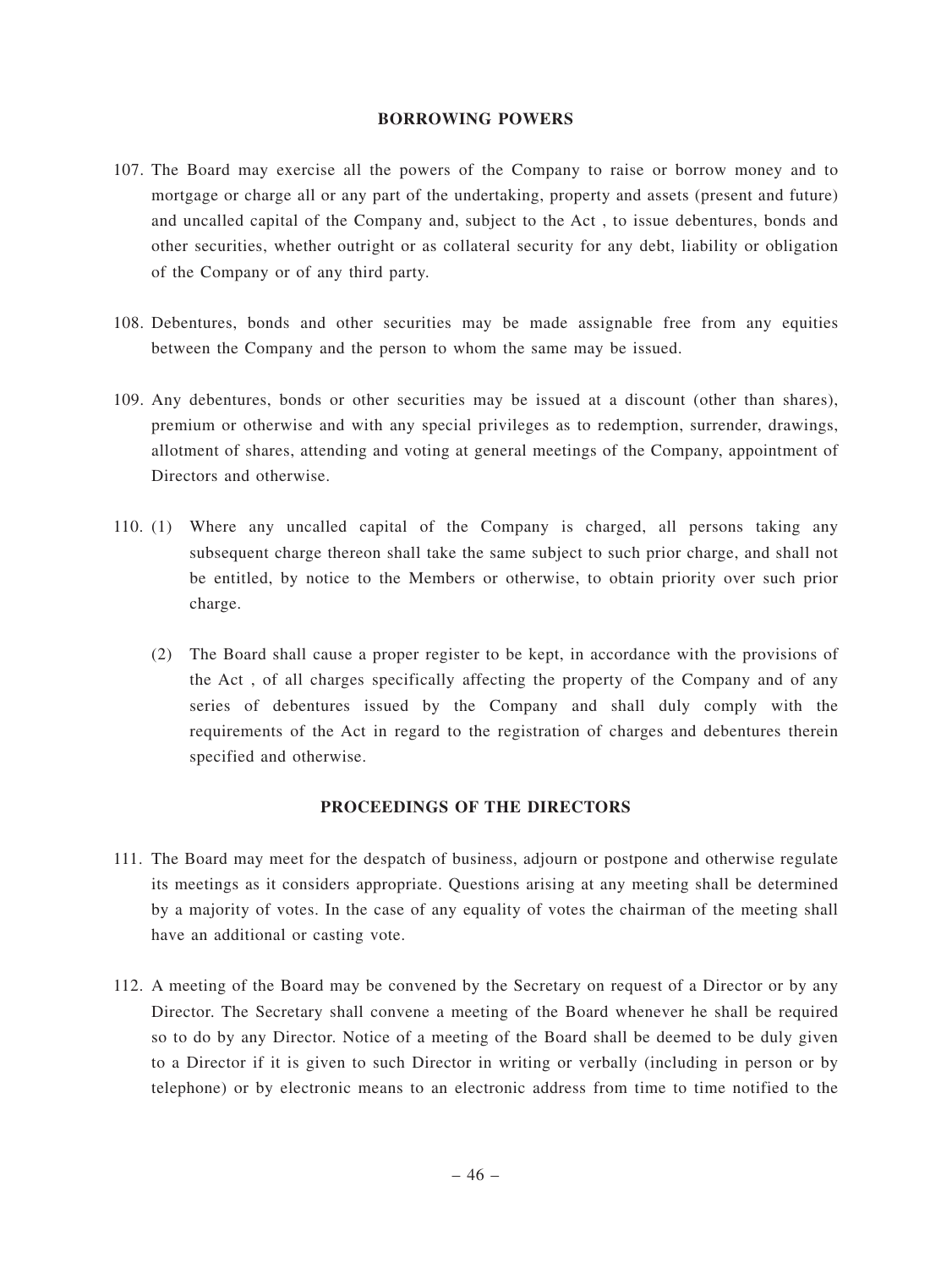Company by such Director or (if the recipient consents to it being made available on a website) by making it available on a website or by telephone or in such other manner as the Board may from time to time determine.

- 113. (1) The quorum necessary for the transaction of the business of the Board may be fixed by the Board and, unless so fixed at any other number, shall be two (2). An alternate Director shall be counted in a quorum in the case of the absence of a Director for whom he is the alternate provided that he shall not be counted more than once for the purpose of determining whether or not a quorum is present.
	- (2) Directors may participate in any meeting of the Board by means of a conference telephone, electronic or other communications equipment through which all persons participating in the meeting can communicate with each other simultaneously and instantaneously and, for the purpose of counting a quorum, such participation shall constitute presence at a meeting as if those participating were present in person.
	- (3) Any Director who ceases to be a Director at a Board meeting may continue to be present and to act as a Director and be counted in the quorum until the termination of such Board meeting if no other Director objects and if otherwise a quorum of Directors would not be present.
- 114. The continuing Directors or a sole continuing Director may act notwithstanding any vacancy in the Board but, if and so long as the number of Directors is reduced below the minimum number fixed by or in accordance with these Articles, the continuing Directors or Director, notwithstanding that the number of Directors is below the number fixed by or in accordance with these Articles as the quorum or that there is only one continuing Director, may act for the purpose of filling vacancies in the Board or of summoning general meetings of the Company but not for any other purpose.
- 115. The Board may elect one or more chairman and one or more deputy chairman of its meetings and determine the period for which they are respectively to hold such office. If no chairman or deputy chairman is elected, or if at any meeting no chairman or deputy chairman is present within five (5) minutes after the time appointed for holding the same, the Directors present may choose one of their number to be chairman of the meeting.
- 116. A meeting of the Board at which a quorum is present shall be competent to exercise all the powers, authorities and discretions for the time being vested in or exercisable by the Board.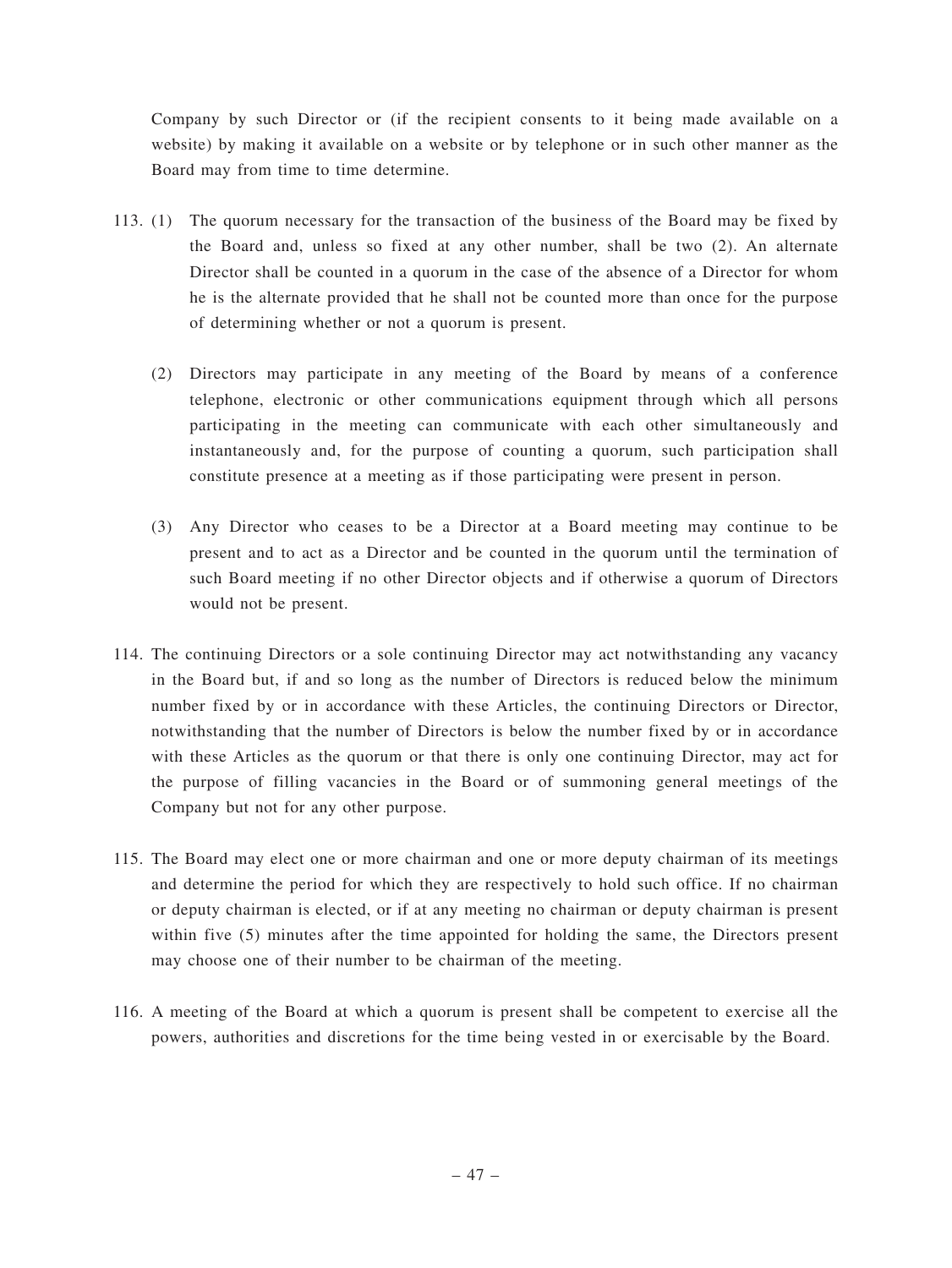- 117. (1) The Board may delegate any of its powers, authorities and discretions to committees, consisting of such Director or Directors and other persons as it thinks fit, and they may, from time to time, revoke such delegation or revoke the appointment of and discharge any such committees either wholly or in part, and either as to persons or purposes. Any committee so formed shall, in the exercise of the powers, authorities and discretions so delegated, conform to any regulations which may be imposed on it by the Board.
	- (2) All acts done by any such committee in conformity with such regulations, and in fulfilment of the purposes for which it was appointed, but not otherwise, shall have like force and effect as if done by the Board, and the Board shall have power, with the consent of the Company in general meeting, to remunerate the members of any such committee, and charge such remuneration to the current expenses of the Company.
- 118. The meetings and proceedings of any committee consisting of two or more members shall be governed by the provisions contained in these Articles for regulating the meetings and proceedings of the Board so far as the same are applicable and are not superseded by any regulations imposed by the Board under the last preceding Article.
- 119. A resolution in writing signed by all the Directors except such as are temporarily unable to act through ill-health or disability, and all the alternate Directors, if appropriate, whose appointors are temporarily unable to act as aforesaid shall (provided that such number is sufficient to constitute a quorum and further provided that a copy of such resolution has been given or the contents thereof communicated to all the Directors for the time being entitled to receive notices of Board meetings in the same manner as notices of meetings are required to be given by these Articles) be as valid and effectual as if a resolution had been passed at a meeting of the Board duly convened and held. A notification of consent to such resolution given by a Director in writing to the Board by any means (including by means of electronic communication) shall be deemed to be his/her signature to such resolution in writing for the purpose of this Articles. Such resolution may be contained in one document or in several documents in like form each signed by one or more of the Directors or alternate Directors and for this purpose a facsimile signature of a Director or an alternate Director shall be treated as valid. Notwithstanding the foregoing, a resolution in writing shall not be passed in lieu of a meeting of the Board for the purposes of considering any matter or business in which a substantial shareholder of the Company or a Director has a conflict of interest and the Board has determined that such conflict of interest to be material.
- 120. All acts bona fide done by the Board or by any committee or by any person acting as a Director or members of a committee, shall, notwithstanding that it is afterwards discovered that there was some defect in the appointment of any member of the Board or such committee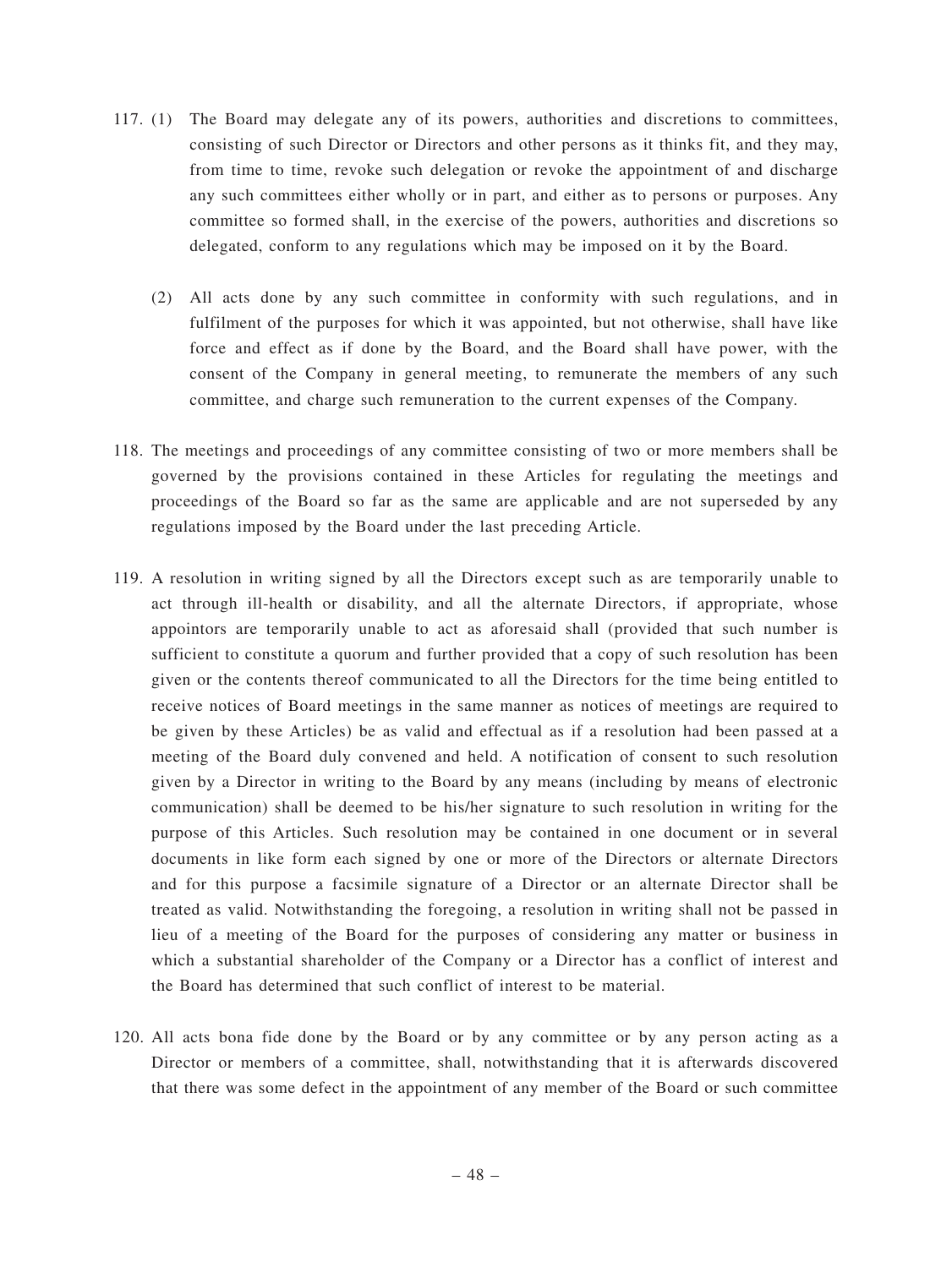or person acting as aforesaid or that they or any of them were disqualified or had vacated office, be as valid as if every such person had been duly appointed and was qualified and had continued to be a Director or member of such committee.

#### **MANAGERS**

- 121. The Board may from time to time appoint a general manager, a manager or managers of the Company and may fix his or their remuneration either by way of salary or commission or by conferring the right to participation in the profits of the Company or by a combination of two or more of these modes and pay the working expenses of any of the staff of the general manager, manager or managers who may be employed by him or them upon the business of the Company.
- 122. The appointment of such general manager, manager or managers may be for such period as the Board may decide, and the Board may confer upon him or them all or any of the powers of the Board as they may think fit.
- 123. The Board may enter into such agreement or agreements with any such general manager, manager or managers upon such terms and conditions in all respects as the Board may in their absolute discretion think fit, including a power for such general manager, manager or managers to appoint an assistant manager or managers or other employees whatsoever under them for the purpose of carrying on the business of the Company.

## **OFFICERS**

- 124. (1) The officers of the Company shall consist of at least one chairman, the Directors and Secretary and such additional officers (who may or may not be Directors) as the Board may from time to time determine, all of whom shall be deemed to be officers for the purposes of the Act and these Articles.
	- (2) The Directors shall, as soon as may be after each appointment or election of Directors, elect amongst the Directors a chairman and if more than one (1) Director is proposed for this office, the Directors may elect more than one chairman in such manner as the Directors may determine.
	- (3) The officers shall receive such remuneration as the Directors may from time to time determine.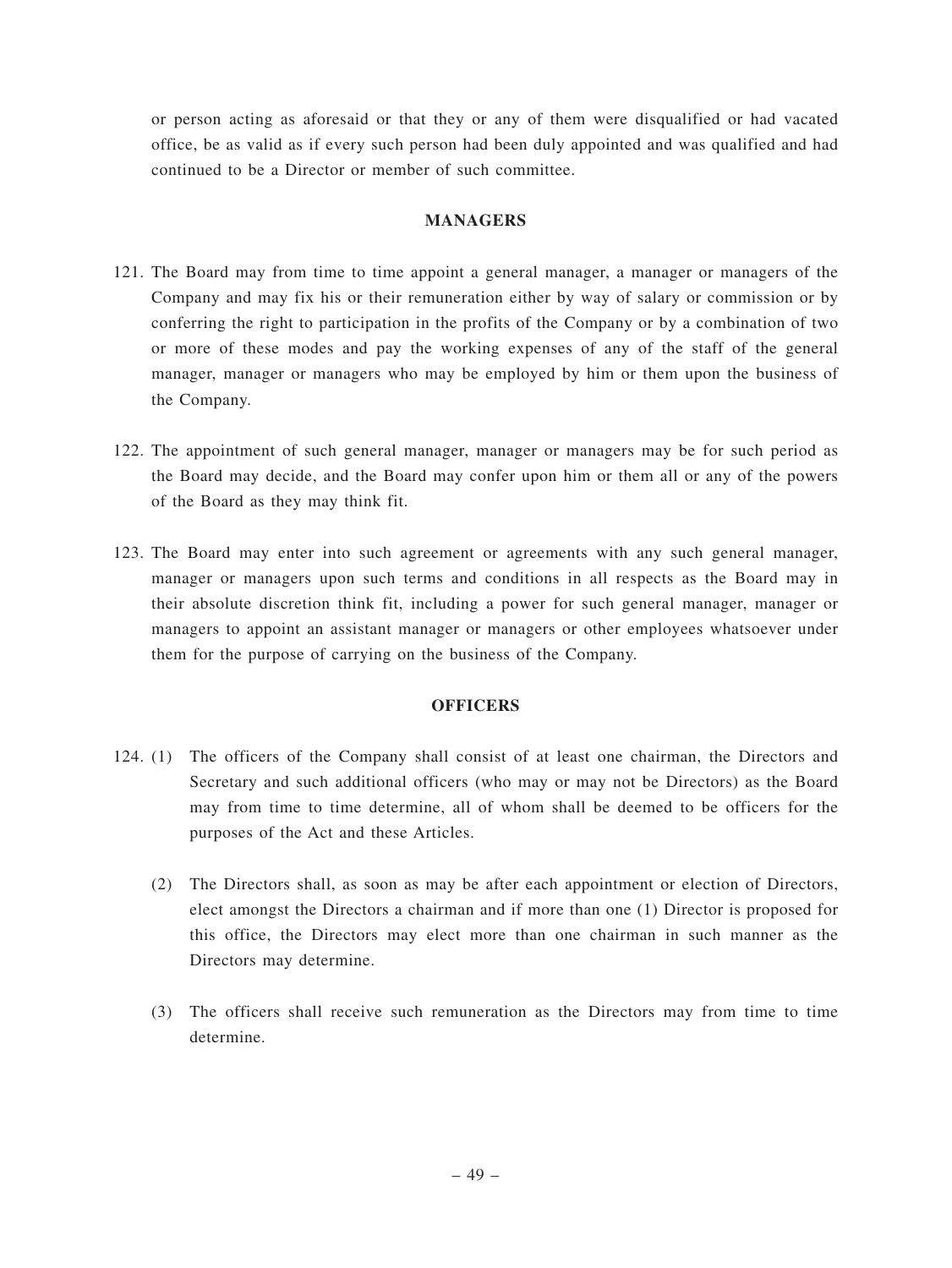- 125. (1) The Secretary and additional officers, if any, shall be appointed by the Board and shall hold office on such terms and for such period as the Board may determine. If thought fit, two (2) or more persons may be appointed as joint Secretaries. The Board may also appoint from time to time on such terms as it thinks fit one or more assistant or deputy **Secretaries** 
	- (2) The Secretary shall attend all meetings of the Members and shall keep correct minutes of such meetings and enter the same in the proper books provided for the purpose. He shall perform such other duties as are prescribed by the Act or these Articles or as may be prescribed by the Board.
- 126. The officers of the Company shall have such powers and perform such duties in the management, business and affairs of the Company as may be delegated to them by the Directors from time to time.
- 127. A provision of the Act or of these Articles requiring or authorising a thing to be done by or to a Director and the Secretary shall not be satisfied by its being done by or to the same person acting both as Director and as or in place of the Secretary.

## **REGISTER OF DIRECTORS AND OFFICERS**

128. The Company shall cause to be kept in one or more books at its Office a Register of Directors and Officers in which there shall be entered the full names and addresses of the Directors and Officers and such other particulars as required by the Act or as the Directors may determine. The Company shall send to the Registrar of Companies in the Cayman Islands a copy of such register, and shall from time to time notify to the said Registrar of any change that takes place in relation to such Directors and Officers as required by the Act .

#### **MINUTES**

- 129. (1) The Board shall cause minutes to be duly entered in books provided for the purpose:
	- (a) of all elections and appointments of officers;
	- (b) of the names of the Directors present at each meeting of the Directors and of any committee of the Directors;
	- (c) of all resolutions and proceedings of each general meeting of the Members, meetings of the Board and meetings of committees of the Board and where there are managers, of all proceedings of meetings of the managers.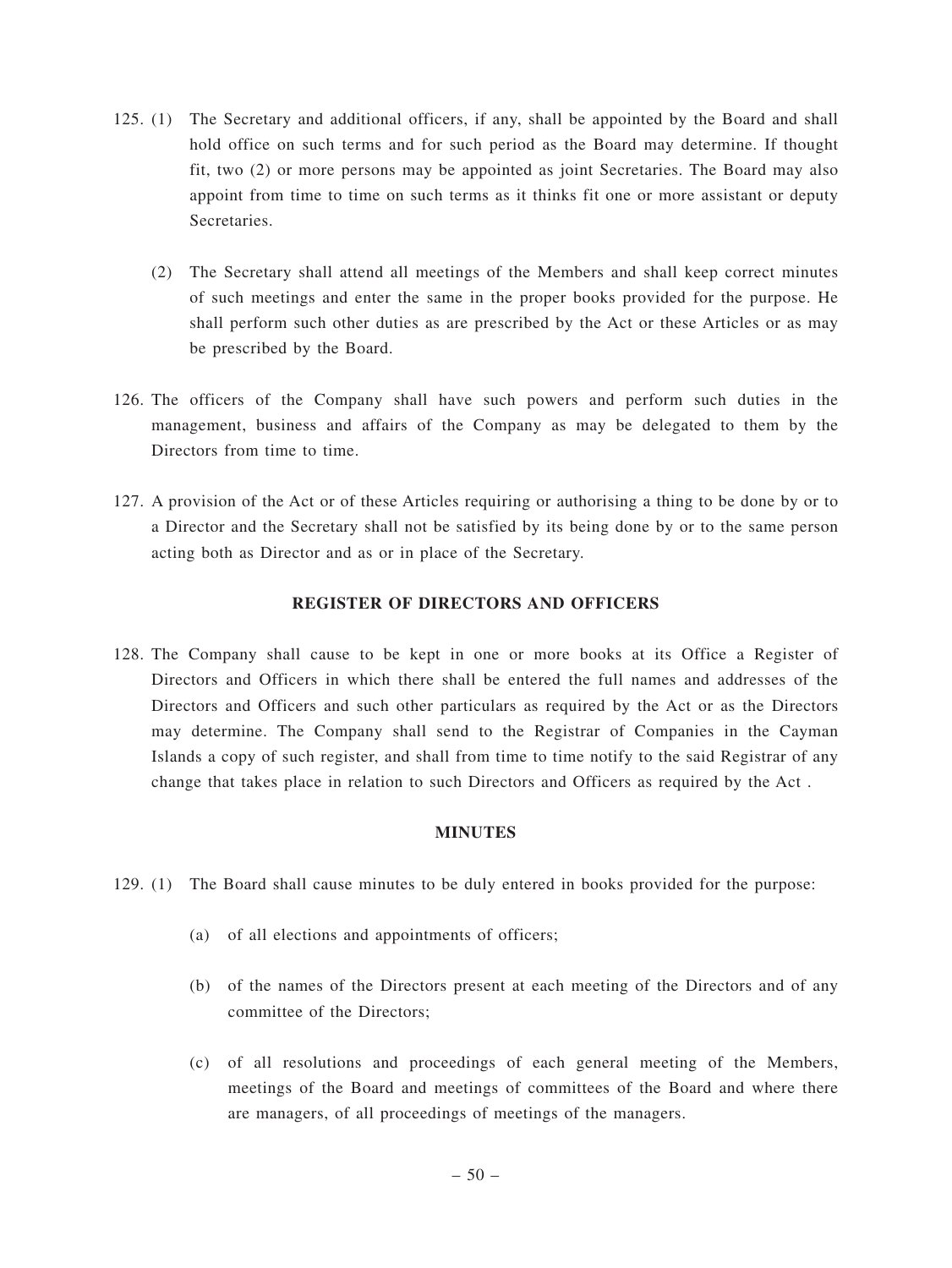(2) Minutes shall be kept by the Secretary at the head office.

#### **SEAL**

- 130. (1) The Company shall have one or more Seals, as the Board may determine. For the purpose of sealing documents creating or evidencing securities issued by the Company, the Company may have a securities seal which is a facsimile of the Seal of the Company with the addition of the word "Securities" on its face or in such other form as the Board may approve. The Board shall provide for the custody of each Seal and no Seal shall be used without the authority of the Board or of a committee of the Board authorised by the Board in that behalf. Subject as otherwise provided in these Articles, any instrument to which a Seal is affixed shall be signed autographically by one Director and the Secretary or by two Directors or by such other person (including a Director) or persons as the Board may appoint, either generally or in any particular case, save that as regards any certificates for shares or debentures or other securities of the Company the Board may by resolution determine that such signatures or either of them shall be dispensed with or affixed by some method or system of mechanical signature. Every instrument executed in manner provided by this Article shall be deemed to be sealed and executed with the authority of the Board previously given.
	- (2) Where the Company has a Seal for use abroad, the Board may by writing under the Seal appoint any agent or committee abroad to be the duly authorised agent of the Company for the purpose of affixing and using such Seal and the Board may impose restrictions on the use thereof as may be thought fit. Wherever in these Articles reference is made to the Seal, the reference shall, when and so far as may be applicable, be deemed to include any such other Seal as aforesaid.

#### **AUTHENTICATION OF DOCUMENTS**

131. Any Director or the Secretary or any person appointed by the Board for the purpose may authenticate any documents affecting the constitution of the Company and any resolution passed by the Company or the Board or any committee, and any books, records, documents and accounts relating to the business of the Company, and to certify copies thereof or extracts therefrom as true copies or extracts, and if any books, records, documents or accounts are elsewhere than at the Office or the head office the local manager or other officer of the Company having the custody thereof shall be deemed to be a person so appointed by the Board. A document purporting to be a copy of a resolution, or an extract from the minutes of a meeting, of the Company or of the Board or any committee which is so certified shall be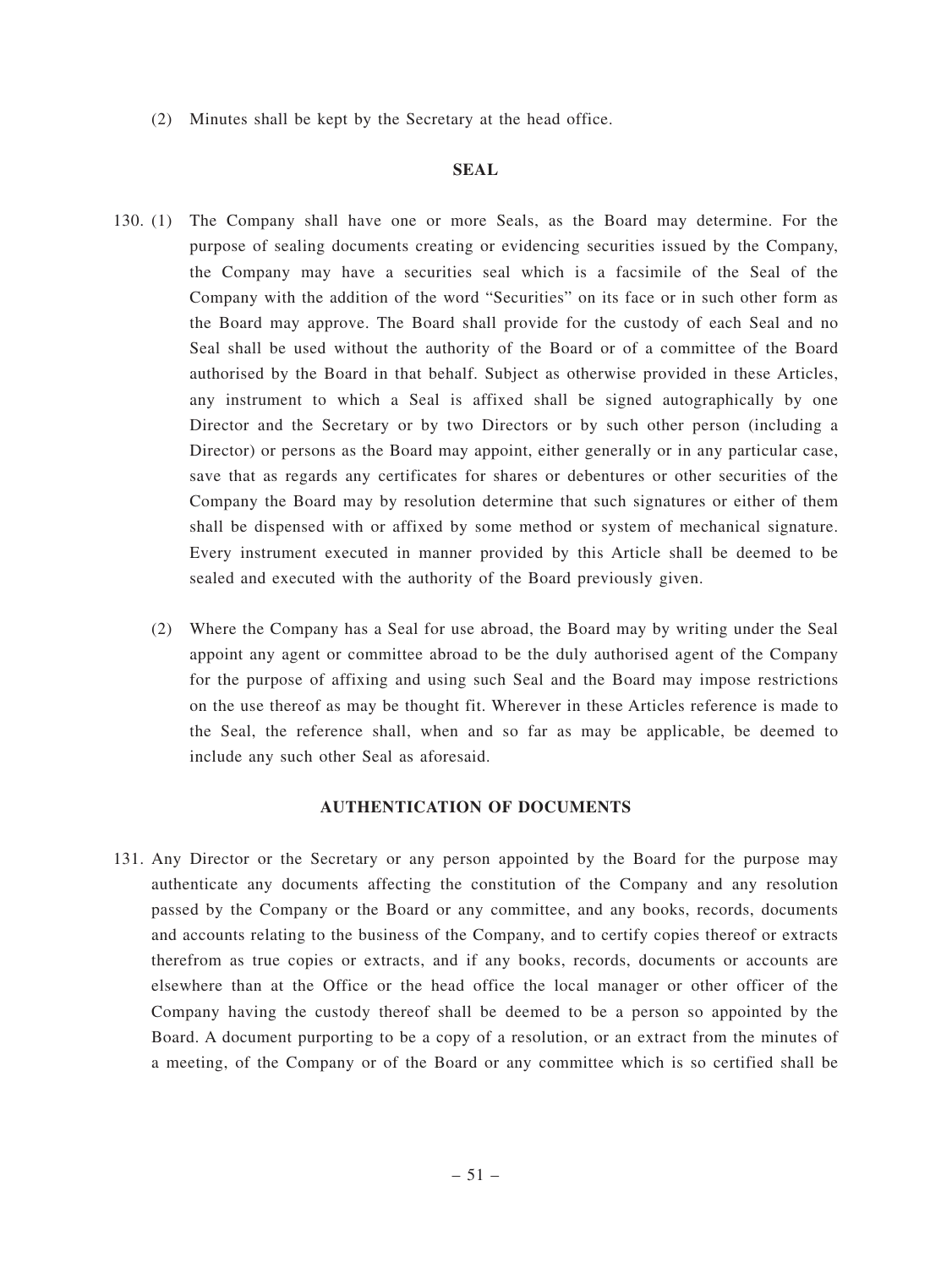conclusive evidence in favour of all persons dealing with the Company upon the faith thereof that such resolution has been duly passed or, as the case may be, that such minutes or extract is a true and accurate record of proceedings at a duly constituted meeting.

## **DESTRUCTION OF DOCUMENTS**

- 132. (1) The Company shall be entitled to destroy the following documents at the following times:
	- (a) any share certificate which has been cancelled at any time after the expiry of one (1) year from the date of such cancellation;
	- (b) any dividend mandate or any variation or cancellation thereof or any notification of change of name or address at any time after the expiry of two (2) years from the date such mandate, variation, cancellation or notification was recorded by the Company;
	- (c) any instrument of transfer of shares which has been registered at any time after the expiry of seven (7) years from the date of registration;
	- (d) any allotment letters after the expiry of seven (7) years from the date of issue thereof; and
	- (e) copies of powers of attorney, grants of probate and letters of administration at any time after the expiry of seven (7) years after the account to which the relevant power of attorney, grant of probate or letters of administration related has been closed;

and it shall conclusively be presumed in favour of the Company that every entry in the Register purporting to be made on the basis of any such documents so destroyed was duly and properly made and every share certificate so destroyed was a valid certificate duly and properly cancelled and that every instrument of transfer so destroyed was a valid and effective instrument duly and properly registered and that every other document destroyed hereunder was a valid and effective document in accordance with the recorded particulars thereof in the books or records of the Company. Provided always that: (1) the foregoing provisions of this Article shall apply only to the destruction of a document in good faith and without express notice to the Company that the preservation of such document was relevant to a claim; (2) nothing contained in this Article shall be construed as imposing upon the Company any liability in respect of the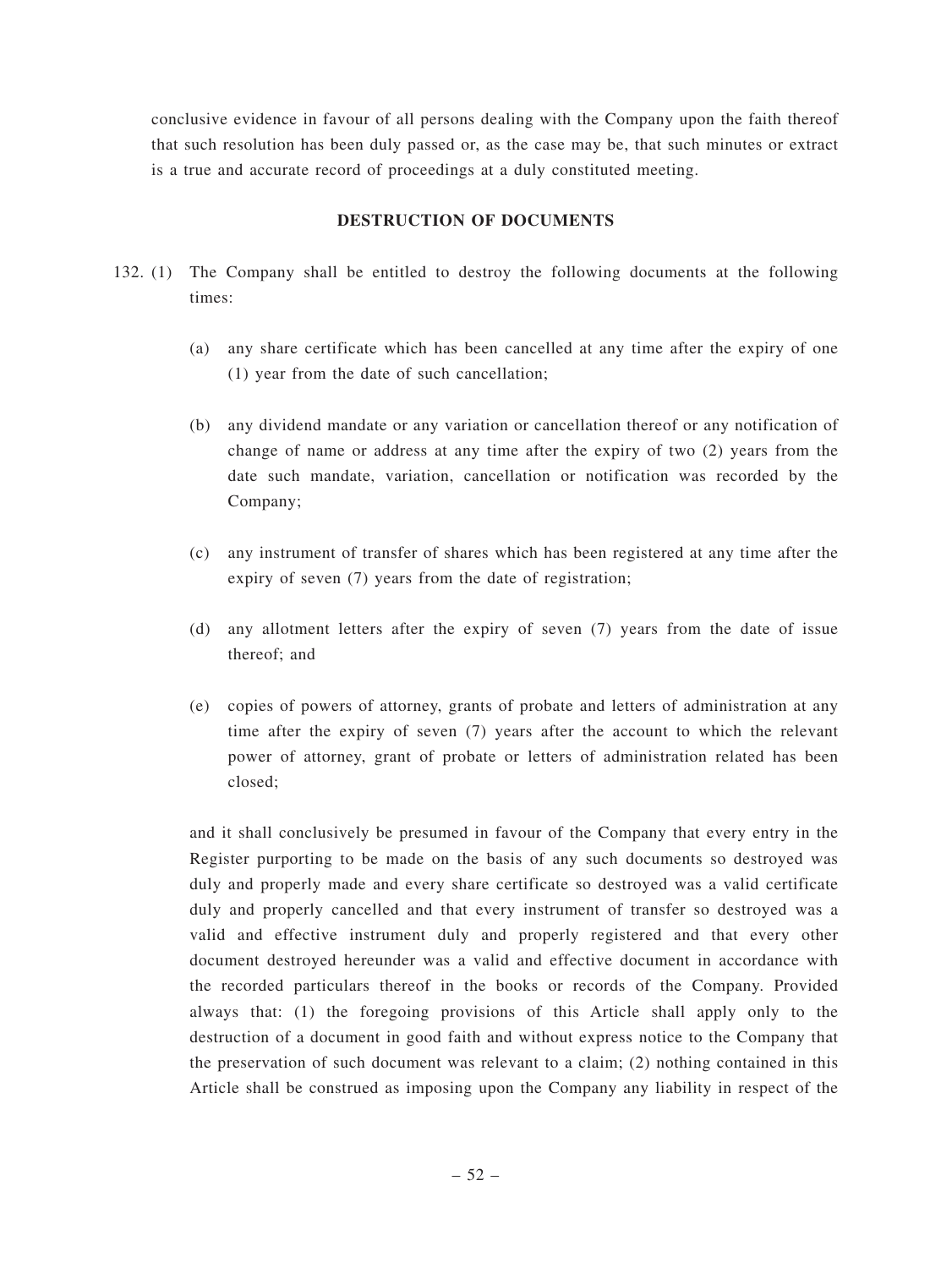destruction of any such document earlier than as aforesaid or in any case where the conditions of proviso (1) above are not fulfilled; and (3) references in this Article to the destruction of any document include references to its disposal in any manner.

(2) Notwithstanding any provision contained in these Articles, the Directors may, if permitted by applicable law, authorise the destruction of documents set out in sub-paragraphs (a) to (e) of paragraph (1) of this Article and any other documents in relation to share registration which have been microfilmed or electronically stored by the Company or by the share registrar on its behalf provided always that this Article shall apply only to the destruction of a document in good faith and without express notice to the Company and its share registrar that the preservation of such document was relevant to a claim.

## **DIVIDENDS AND OTHER PAYMENTS**

- 133. Subject to the Act , the Company in general meeting may from time to time declare dividends in any currency to be paid to the Members but no dividend shall be declared in excess of the amount recommended by the Board.
- 134. Dividends may be declared and paid out of the profits of the Company, realised or unrealised, or from any reserve set aside from profits which the Directors determine is no longer needed. With the sanction of an ordinary resolution dividends may also be declared and paid out of share premium account or any other fund or account which can be authorised for this purpose in accordance with the Act .
- 135. Except in so far as the rights attaching to, or the terms of issue of, any share otherwise provide:
	- (a) all dividends shall be declared and paid according to the amounts paid up on the shares in respect of which the dividend is paid, but no amount paid up on a share in advance of calls shall be treated for the purposes of this Article as paid up on the share; and
	- (b) all dividends shall be apportioned and paid pro rata according to the amounts paid up on the shares during any portion or portions of the period in respect of which the dividend is paid.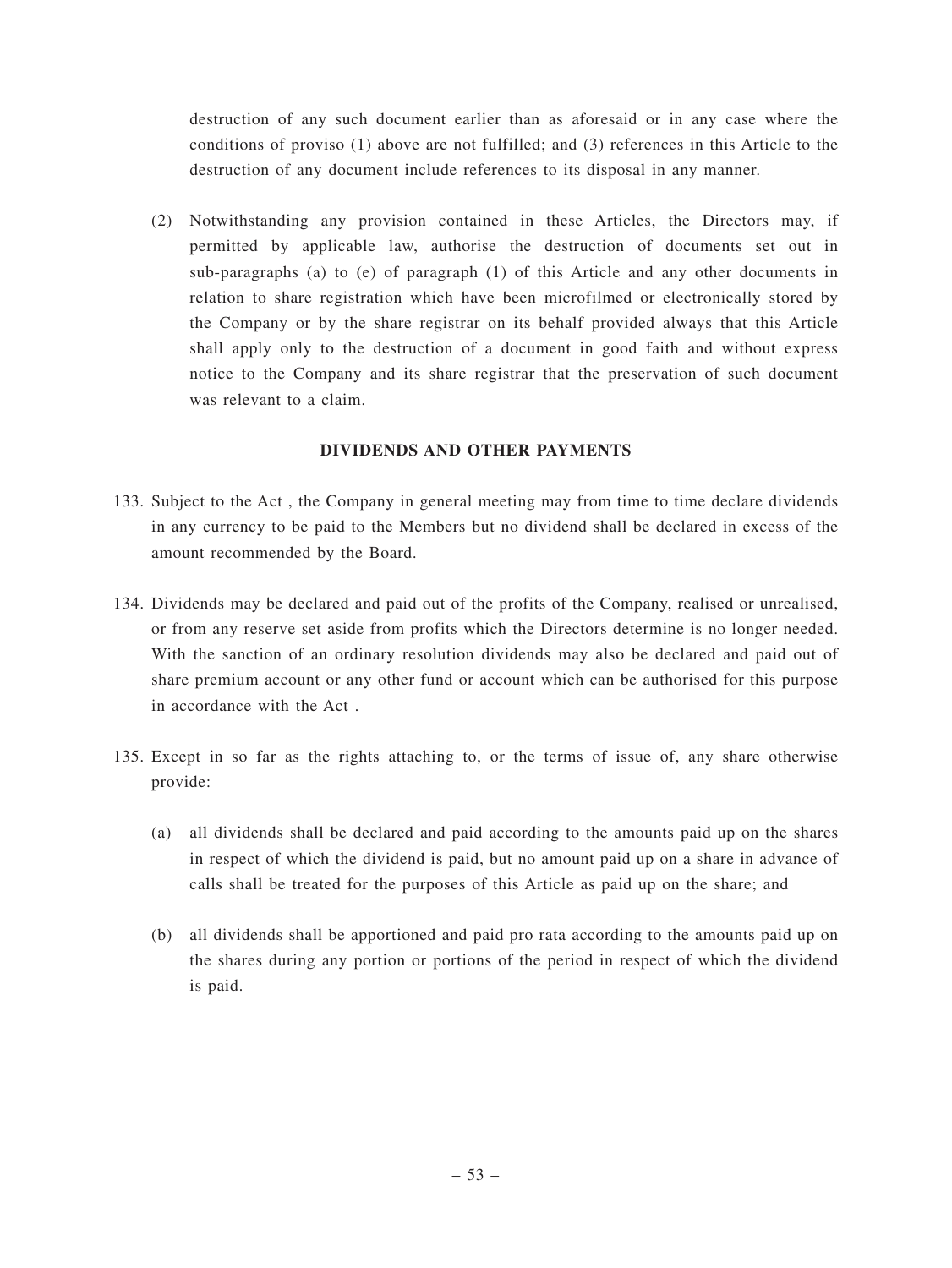- 136. The Board may from time to time pay to the Members such interim dividends as appear to the Board to be justified by the profits of the Company and in particular (but without prejudice to the generality of the foregoing) if at any time the share capital of the Company is divided into different classes, the Board may pay such interim dividends in respect of those shares in the capital of the Company which confer on the holders thereof deferred or non-preferential rights as well as in respect of those shares which confer on the holders thereof preferential rights with regard to dividend and provided that the Board acts bona fide the Board shall not incur any responsibility to the holders of shares conferring any preference for any damage that they may suffer by reason of the payment of an interim dividend on any shares having deferred or non-preferential rights and may also pay any fixed dividend which is payable on any shares of the Company half-yearly or on any other dates, whenever such profits, in the opinion of the Board, justifies such payment.
- 137. The Board may deduct from any dividend or other moneys payable to a Member by the Company on or in respect of any shares all sums of money (if any) presently payable by him to the Company on account of calls or otherwise.
- 138. No dividend or other moneys payable by the Company on or in respect of any share shall bear interest against the Company.
- 139. Any dividend, interest or other sum payable in cash to the holder of shares may be paid by cheque or warrant sent through the post addressed to the holder at his registered address or, in the case of joint holders, addressed to the holder whose name stands first in the Register in respect of the shares at his address as appearing in the Register or addressed to such person and at such address as the holder or joint holders may in writing direct. Every such cheque or warrant shall, unless the holder or joint holders otherwise direct, be made payable to the order of the holder or, in the case of joint holders, to the order of the holder whose name stands first on the Register in respect of such shares, and shall be sent at his or their risk and payment of the cheque or warrant by the bank on which it is drawn shall constitute a good discharge to the Company notwithstanding that it may subsequently appear that the same has been stolen or that any endorsement thereon has been forged. Any one of two or more joint holders may give effectual receipts for any dividends or other moneys payable or property distributable in respect of the shares held by such joint holders.
- 140. All dividends or bonuses unclaimed for one (1) year after having been declared may be invested or otherwise made use of by the Board for the benefit of the Company until claimed. Any dividend or bonuses unclaimed after a period of six (6) years from the date of declaration shall be forfeited and shall revert to the Company. The payment by the Board of any unclaimed dividend or other sums payable on or in respect of a share into a separate account shall not constitute the Company a trustee in respect thereof.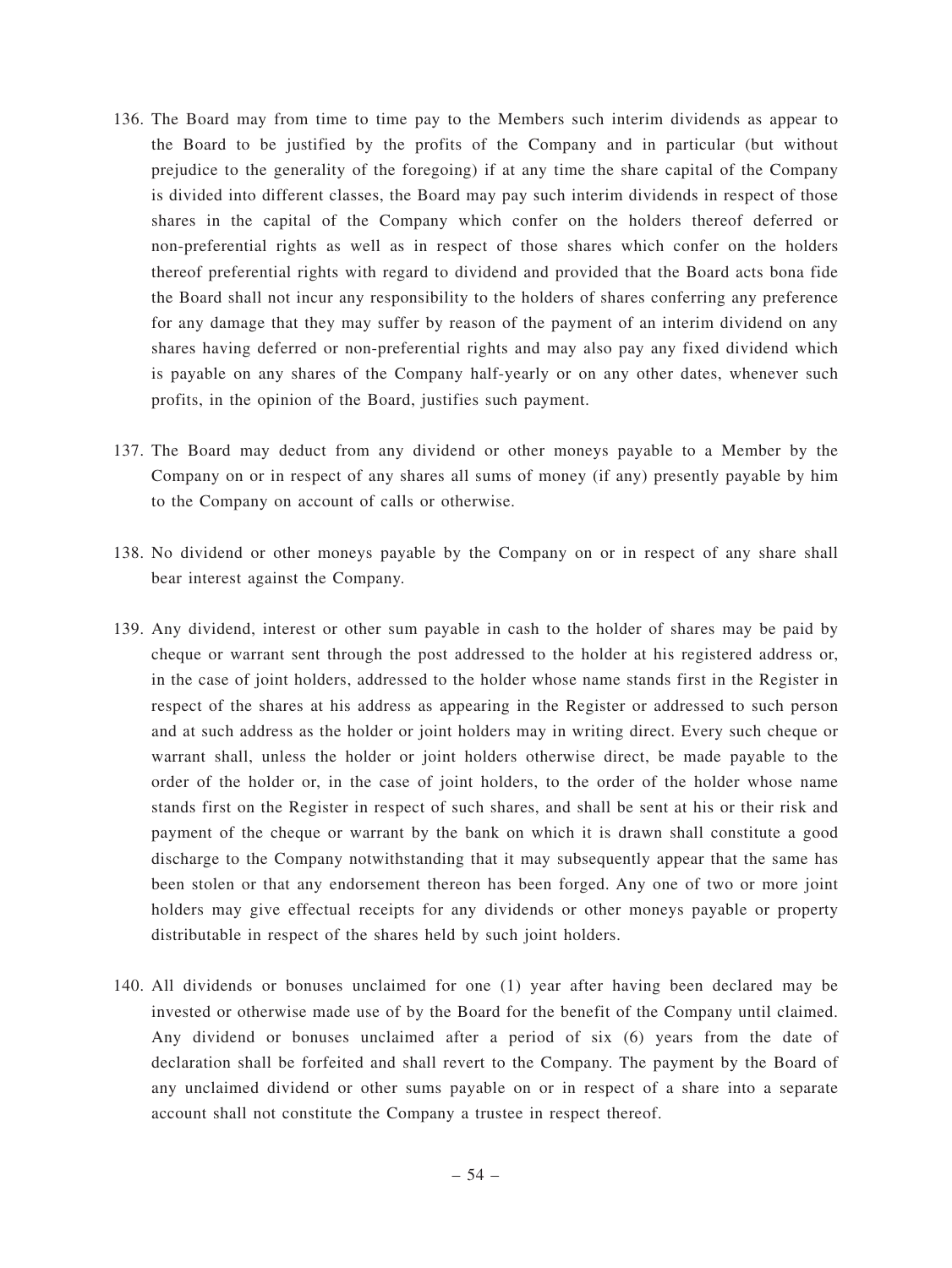- 141. Whenever the Board or the Company in general meeting has resolved that a dividend be paid or declared, the Board may further resolve that such dividend be satisfied wholly or in part by the distribution of specific assets of any kind and in particular of paid up shares, debentures or warrants to subscribe securities of the Company or any other company, or in any one or more of such ways, and where any difficulty arises in regard to the distribution the Board may settle the same as it thinks expedient, and in particular may issue certificates in respect of fractions of shares, disregard fractional entitlements or round the same up or down, and may fix the value for distribution of such specific assets, or any part thereof, and may determine that cash payments shall be made to any Members upon the footing of the value so fixed in order to adjust the rights of all parties, and may vest any such specific assets in trustees as may seem expedient to the Board and may appoint any person to sign any requisite instruments of transfer and other documents on behalf of the persons entitled to the dividend, and such appointment shall be effective and binding on the Members. The Board may resolve that no such assets shall be made available to Members with registered addresses in any particular territory or territories where, in the absence of a registration statement or other special formalities, such distribution of assets would or might, in the opinion of the Board, be unlawful or impracticable and in such event the only entitlement of the Members aforesaid shall be to receive cash payments as aforesaid. Members affected as a result of the foregoing sentence shall not be or be deemed to be a separate class of Members for any purpose whatsoever.
- 142. (1) Whenever the Board or the Company in general meeting has resolved that a dividend be paid or declared on any class of the share capital of the Company, the Board may further resolve either:
	- (a) that such dividend be satisfied wholly or in part in the form of an allotment of shares credited as fully paid up, provided that the Members entitled thereto will be entitled to elect to receive such dividend (or part thereof if the Board so determines) in cash in lieu of such allotment. In such case, the following provisions shall apply:
		- (i) the basis of any such allotment shall be determined by the Board;
		- (ii) the Board, after determining the basis of allotment, shall give not less than two (2) weeks' Notice to the holders of the relevant shares of the right of election accorded to them and shall send with such notice forms of election and specify the procedure to be followed and the place at which and the latest date and time by which duly completed forms of election must be lodged in order to be effective;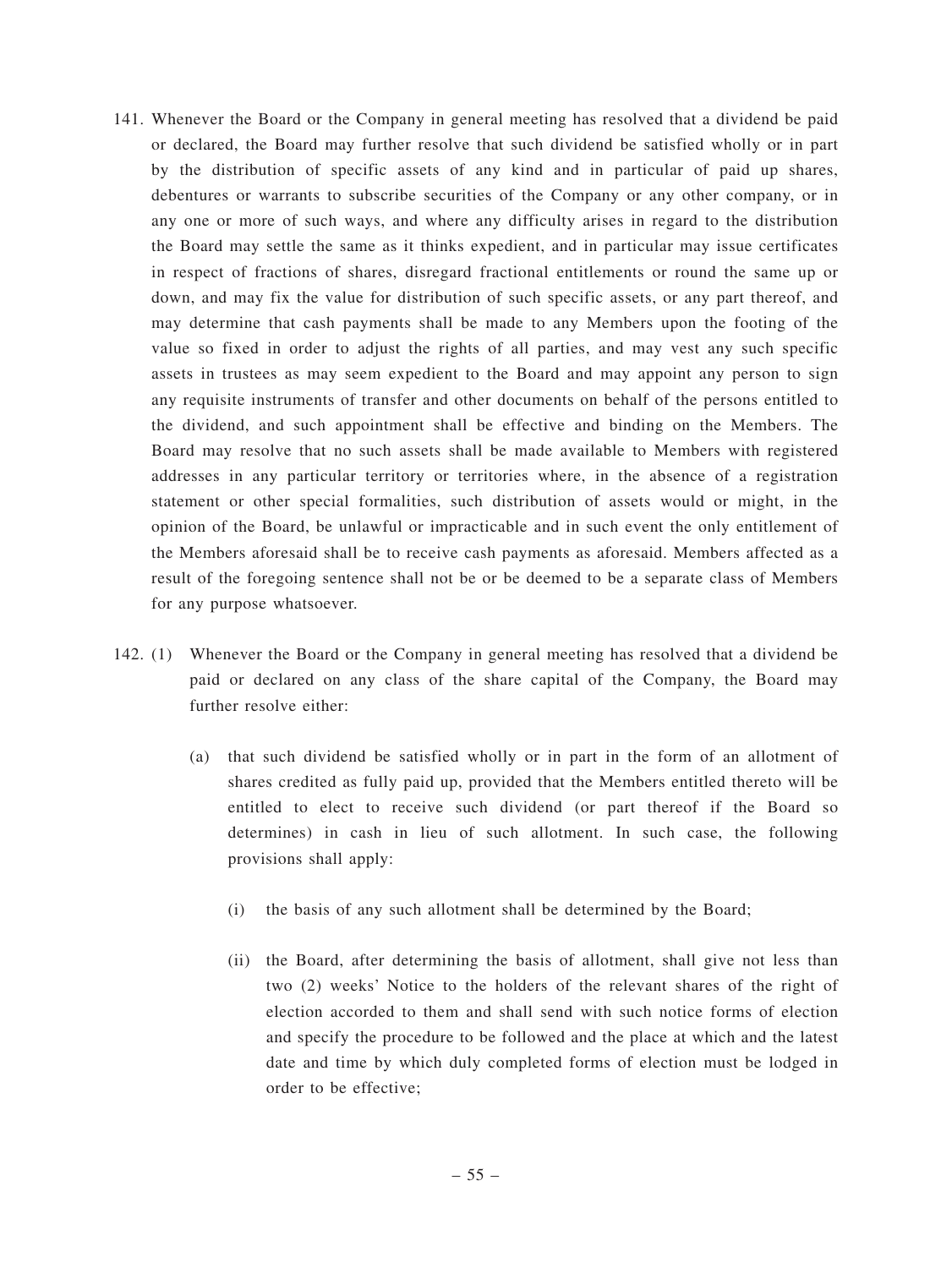- (iii) the right of election may be exercised in respect of the whole or part of that portion of the dividend in respect of which the right of election has been accorded; and
- (iv) the dividend (or that part of the dividend to be satisfied by the allotment of shares as aforesaid) shall not be payable in cash on shares in respect whereof the cash election has not been duly exercised ("**the non-elected shares**") and in satisfaction thereof shares of the relevant class shall be allotted credited as fully paid up to the holders of the non-elected shares on the basis of allotment determined as aforesaid and for such purpose the Board shall capitalise and apply out of any part of the undivided profits of the Company (including profits carried and standing to the credit of any reserves or other special account, share premium account, capital redemption reserve other than the Subscription Rights Reserve (as defined below)) as the Board may determine, such sum as may be required to pay up in full the appropriate number of shares of the relevant class for allotment and distribution to and amongst the holders of the non-elected shares on such basis; or
- (b) that the Members entitled to such dividend shall be entitled to elect to receive an allotment of shares credited as fully paid up in lieu of the whole or such part of the dividend as the Board may think fit. In such case, the following provisions shall apply:
	- (i) the basis of any such allotment shall be determined by the Board;
	- (ii) the Board, after determining the basis of allotment, shall give not less than two (2) weeks' Notice to the holders of the relevant shares of the right of election accorded to them and shall send with such notice forms of election and specify the procedure to be followed and the place at which and the latest date and time by which duly completed forms of election must be lodged in order to be effective;
	- (iii) the right of election may be exercised in respect of the whole or part of that portion of the dividend in respect of which the right of election has been accorded; and
	- (iv) the dividend (or that part of the dividend in respect of which a right of election has been accorded) shall not be payable in cash on shares in respect whereof the share election has been duly exercised ("**the elected shares**") and in lieu thereof shares of the relevant class shall be allotted credited as fully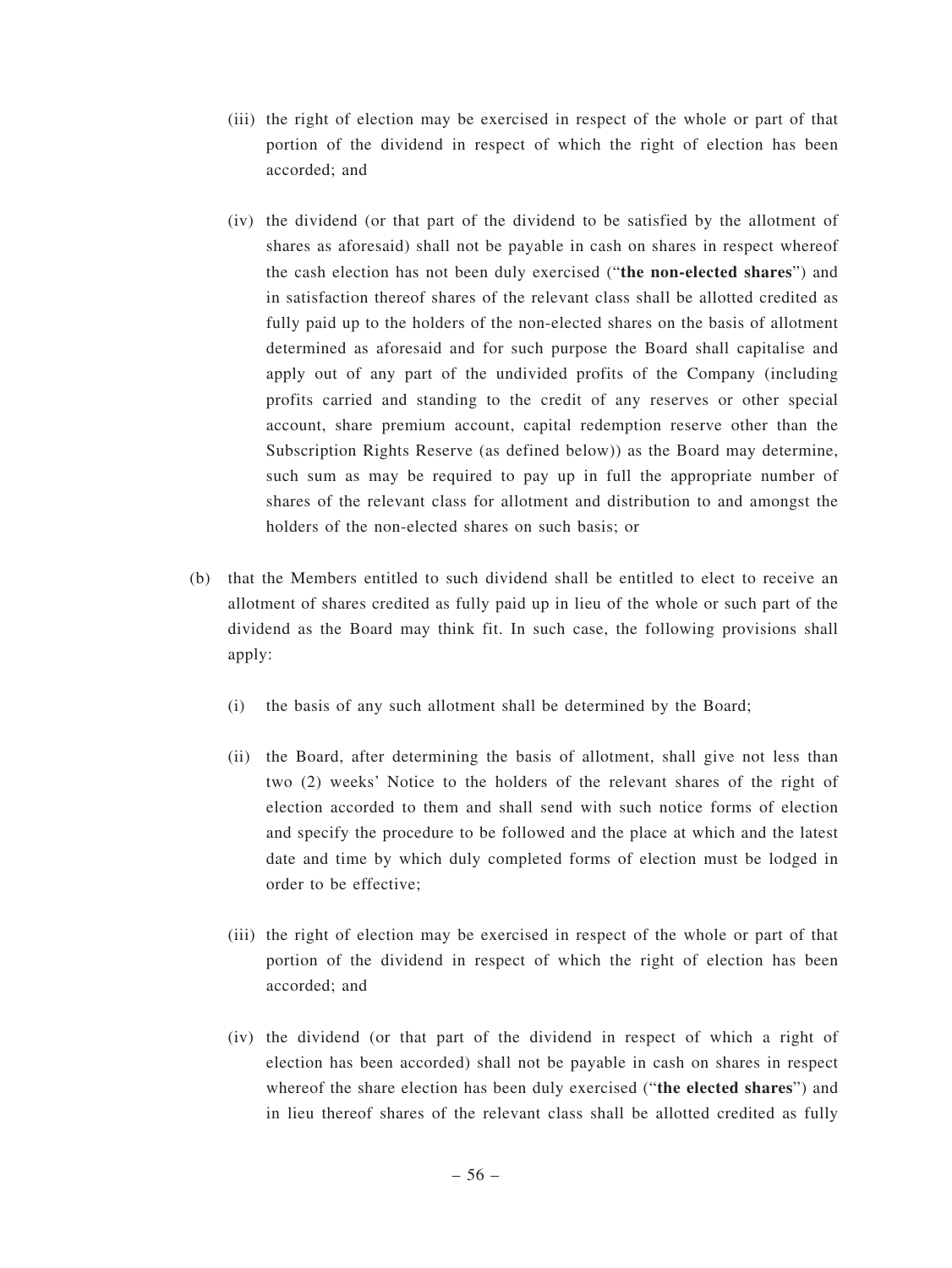paid up to the holders of the elected shares on the basis of allotment determined as aforesaid and for such purpose the Board shall capitalise and apply out of any part of the undivided profits of the Company (including profits carried and standing to the credit of any reserves or other special account, share premium account, capital redemption reserve other than the Subscription Rights Reserve (as defined below)) as the Board may determine, such sum as may be required to pay up in full the appropriate number of shares of the relevant class for allotment and distribution to and amongst the holders of the elected shares on such basis.

- (2) (a) The shares allotted pursuant to the provisions of paragraph (1) of this Article shall rank *pari passu* in all respects with shares of the same class (if any) then in issue save only as regards participation in the relevant dividend or in any other distributions, bonuses or rights paid, made, declared or announced prior to or contemporaneously with the payment or declaration of the relevant dividend unless, contemporaneously with the announcement by the Board of their proposal to apply the provisions of sub-paragraph (a) or (b) of paragraph (1) of this Article in relation to the relevant dividend or contemporaneously with their announcement of the distribution, bonus or rights in question, the Board shall specify that the shares to be allotted pursuant to the provisions of paragraph (1) of this Article shall rank for participation in such distribution, bonus or rights.
	- (b) The Board may do all acts and things considered necessary or expedient to give effect to any capitalisation pursuant to the provisions of paragraph (1) of this Article, with full power to the Board to make such provisions as it thinks fit in the case of shares becoming distributable in fractions (including provisions whereby, in whole or in part, fractional entitlements are aggregated and sold and the net proceeds distributed to those entitled, or are disregarded or rounded up or down or whereby the benefit of fractional entitlements accrues to the Company rather than to the Members concerned). The Board may authorise any person to enter into on behalf of all Members interested, an agreement with the Company providing for such capitalisation and matters incidental thereto and any agreement made pursuant to such authority shall be effective and binding on all concerned.
- (3) The Company may upon the recommendation of the Board by ordinary resolution resolve in respect of any one particular dividend of the Company that notwithstanding the provisions of paragraph (1) of this Article a dividend may be satisfied wholly in the form of an allotment of shares credited as fully paid up without offering any right to shareholders to elect to receive such dividend in cash in lieu of such allotment.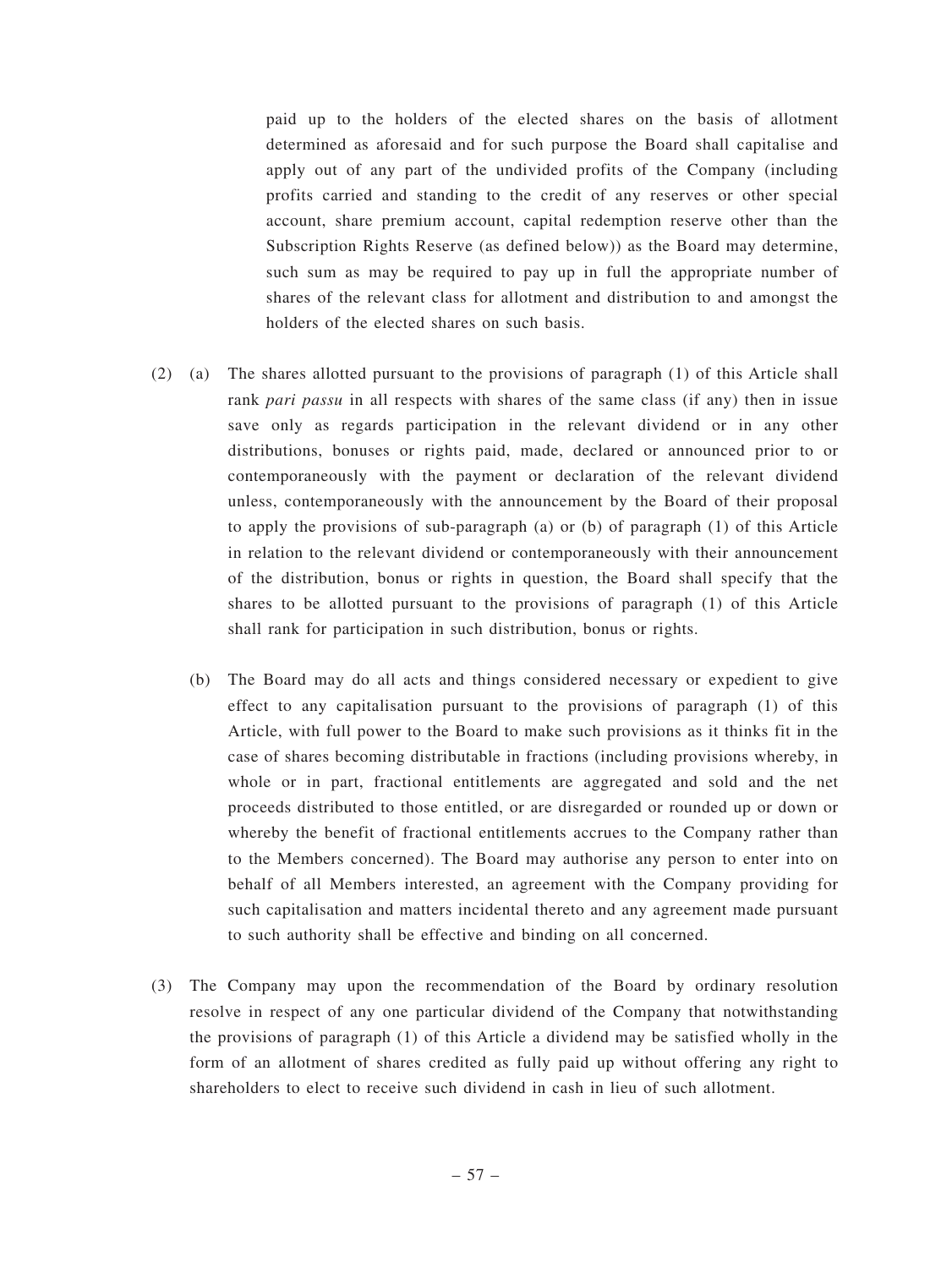- (4) The Board may on any occasion determine that rights of election and the allotment of shares under paragraph (1) of this Article shall not be made available or made to any shareholders with registered addresses in any territory where, in the absence of a registration statement or other special formalities, the circulation of an offer of such rights of election or the allotment of shares would or might, in the opinion of the Board, be unlawful or impracticable, and in such event the provisions aforesaid shall be read and construed subject to such determination. Members affected as a result of the foregoing sentence shall not be or be deemed to be a separate class of Members for any purpose whatsoever.
- (5) Any resolution declaring a dividend on shares of any class, whether a resolution of the Company in general meeting or a resolution of the Board, may specify that the same shall be payable or distributable to the persons registered as the holders of such shares at the close of business on a particular date, notwithstanding that it may be a date prior to that on which the resolution is passed, and thereupon the dividend shall be payable or distributable to them in accordance with their respective holdings so registered, but without prejudice to the rights inter se in respect of such dividend of transferors and transferees of any such shares. The provisions of this Article shall *mutatis mutandis* apply to bonuses, capitalisation issues, distributions of realised capital profits or offers or grants made by the Company to the Members.

#### **RESERVES**

- 143. (1) The Board shall establish an account to be called the share premium account and shall carry to the credit of such account from time to time a sum equal to the amount or value of the premium paid on the issue of any share in the Company. Unless otherwise provided by the provisions of these Articles, the Board may apply the share premium account in any manner permitted by the Act . The Company shall at all times comply with the provisions of the Act in relation to the share premium account.
	- (2) Before recommending any dividend, the Board may set aside out of the profits of the Company such sums as it determines as reserves which shall, at the discretion of the Board, be applicable for any purpose to which the profits of the Company may be properly applied and pending such application may, also at such discretion, either be employed in the business of the Company or be invested in such investments as the Board may from time to time think fit and so that it shall not be necessary to keep any investments constituting the reserve or reserves separate or distinct from any other investments of the Company. The Board may also without placing the same to reserve carry forward any profits which it may think prudent not to distribute.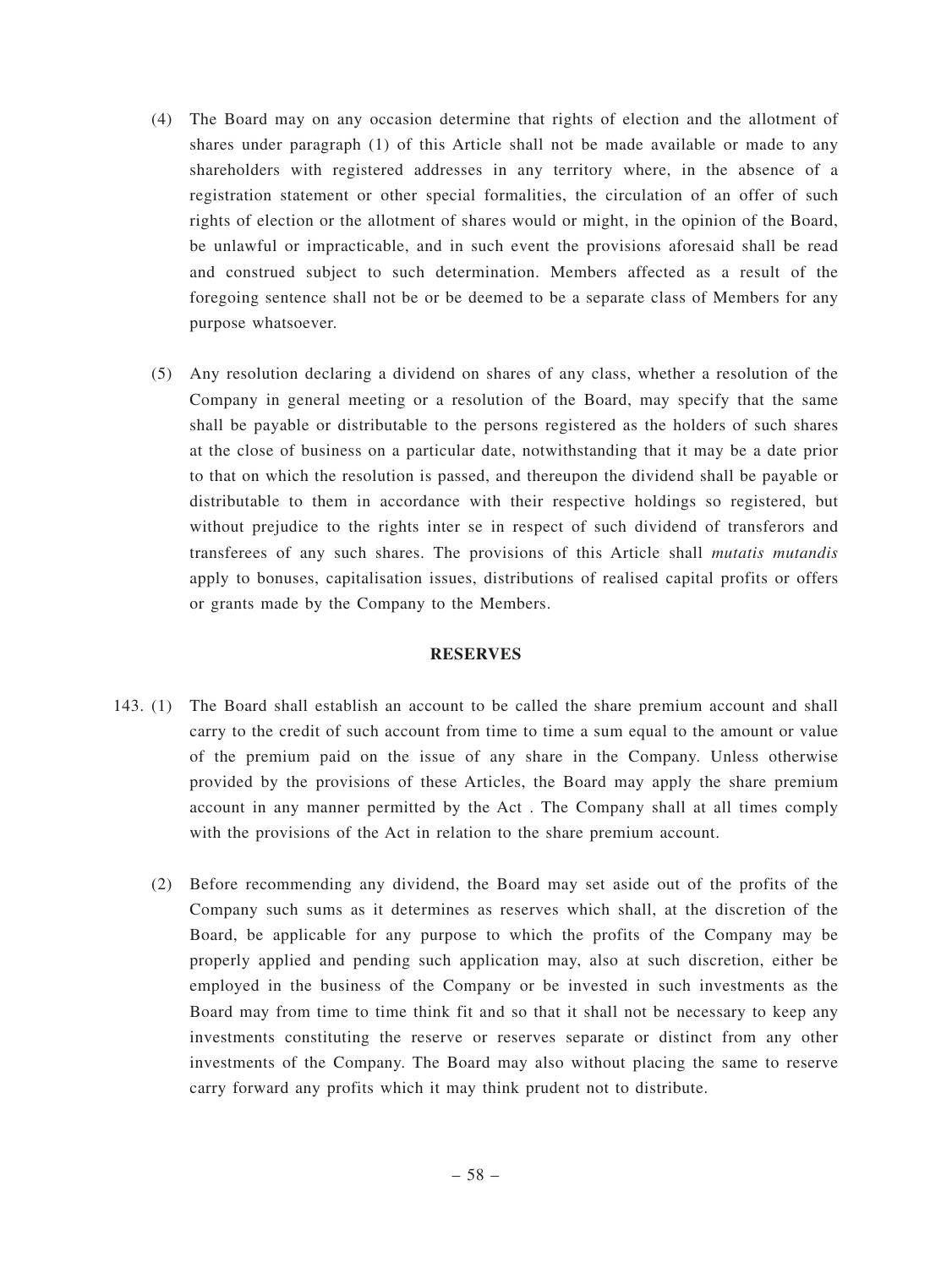#### **CAPITALISATION**

- 144. (1) The Company may, upon the recommendation of the Board, at any time and from time to time pass an ordinary resolution to the effect that it is desirable to capitalise all or any part of any amount for the time being standing to the credit of any reserve or fund (including a share premium account and capital redemption reserve and the profit and loss account) whether or not the same is available for distribution and accordingly that such amount be set free for distribution among the Members or any class of Members who would be entitled thereto if it were distributed by way of dividend and in the same proportions, on the footing that the same is not paid in cash but is applied either in or towards paying up the amounts for the time being unpaid on any shares in the Company held by such Members respectively or in paying up in full unissued shares, debentures or other obligations of the Company, to be allotted and distributed credited as fully paid up among such Members, or partly in one way and partly in the other, and the Board shall give effect to such resolution provided that, for the purposes of this Article, a share premium account and any capital redemption reserve or fund representing unrealised profits, may be applied only in paying up in full unissued shares of the Company to be allotted to such Members credited as fully paid.
	- (2) Notwithstanding any provisions in these Articles, the Board may resolve to capitalise all or any part of any amount for the time being standing to the credit of any reserve or fund (including a share premium account and the profit and loss account) whether or not the same is available for distribution by applying such sum in paying up unissued shares to be allotted to (i) employees (including directors) of the Company and/or its affiliates (meaning any individual, corporation, partnership, association, joint-stock company, trust, unincorporated association or other entity (other than the Company) that directly, or indirectly through one or more intermediaries, controls, is controlled by or is under common control with, the Company) upon exercise or vesting of any options or awards granted under any share incentive scheme or employee benefit scheme or other arrangement which relates to such persons that has been adopted or approved by the Members at a general meeting, or (ii) any trustee of any trust to whom shares are to be allotted and issued by the Company in connection with the operation of any share incentive scheme or employee benefit scheme or other arrangement which relates to such persons that has been adopted or approved by the Members at a general meeting.
- 145. The Board may settle, as it considers appropriate, any difficulty arising in regard to any distribution under the last preceding Article and in particular may issue certificates in respect of fractions of shares or authorise any person to sell and transfer any fractions or may resolve that the distribution should be as nearly as may be practicable in the correct proportion but not exactly so or may ignore fractions altogether, and may determine that cash payments shall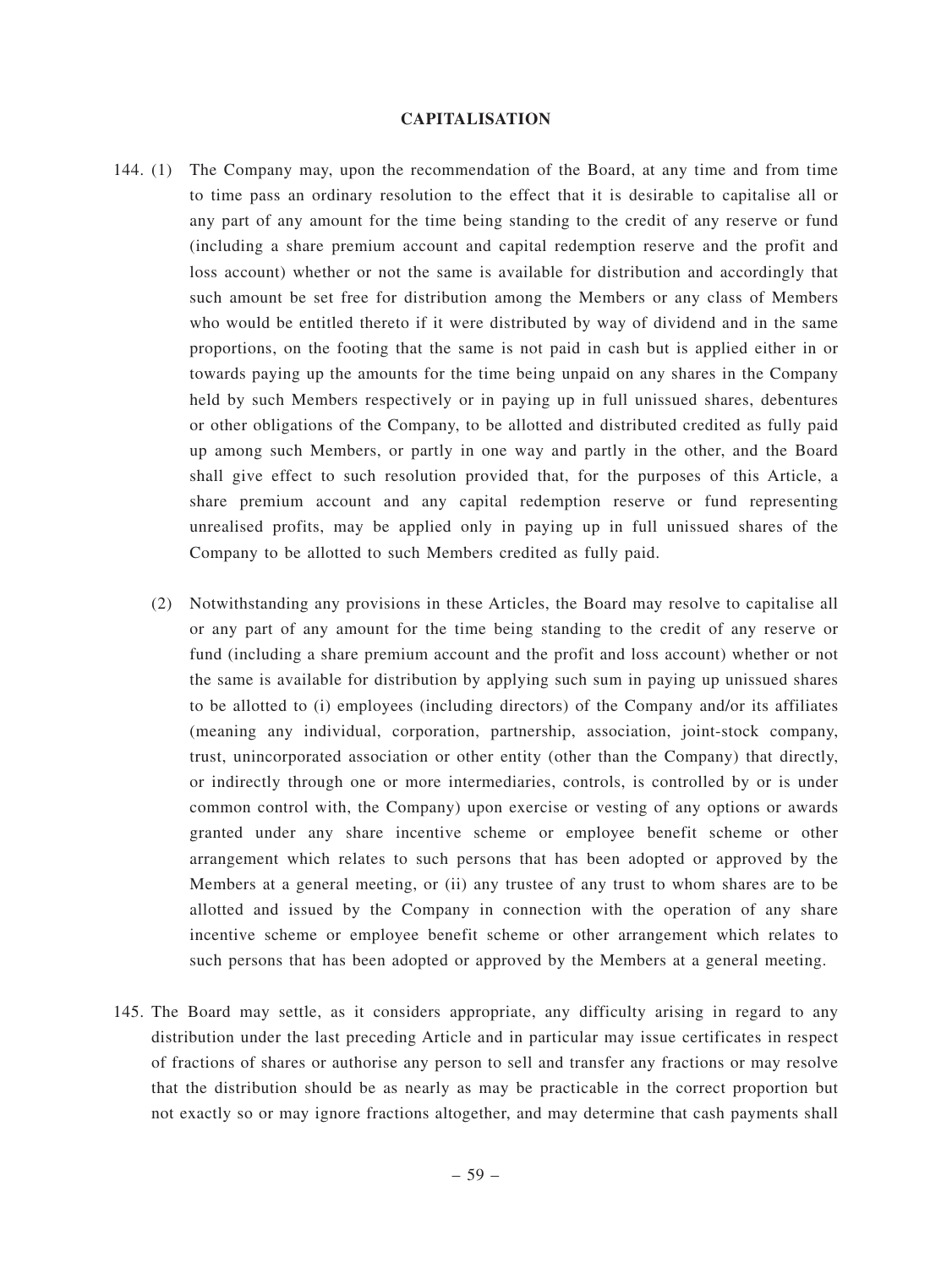be made to any Members in order to adjust the rights of all parties, as may seem expedient to the Board. The Board may appoint any person to sign on behalf of the persons entitled to participate in the distribution any contract necessary or desirable for giving effect thereto and such appointment shall be effective and binding upon the Members.

#### **SUBSCRIPTION RIGHTS RESERVE**

- 146. The following provisions shall have effect to the extent that they are not prohibited by and are in compliance with the Act :
	- (1) If, so long as any of the rights attached to any warrants issued by the Company to subscribe for shares of the Company shall remain exercisable, the Company does any act or engages in any transaction which, as a result of any adjustments to the subscription price in accordance with the provisions of the conditions of the warrants, would reduce the subscription price to below the par value of a share, then the following provisions shall apply:
		- (a) as from the date of such act or transaction the Company shall establish and thereafter (subject as provided in this Article) maintain in accordance with the provisions of this Article a reserve (the "**Subscription Rights Reserve**") the amount of which shall at no time be less than the sum which for the time being would be required to be capitalised and applied in paying up in full the nominal amount of the additional shares required to be issued and allotted credited as fully paid pursuant to sub- paragraph (c) below on the exercise in full of all the subscription rights outstanding and shall apply the Subscription Rights Reserve in paying up such additional shares in full as and when the same are allotted;
		- (b) the Subscription Rights Reserve shall not be used for any purpose other than that specified above unless all other reserves of the Company (other than share premium account) have been extinguished and will then only be used to make good losses of the Company if and so far as is required by law;
		- (c) upon the exercise of all or any of the subscription rights represented by any warrant, the relevant subscription rights shall be exercisable in respect of a nominal amount of shares equal to the amount in cash which the holder of such warrant is required to pay on exercise of the subscription rights represented thereby (or, as the case may be the relevant portion thereof in the event of a partial exercise of the subscription rights) and, in addition, there shall be allotted in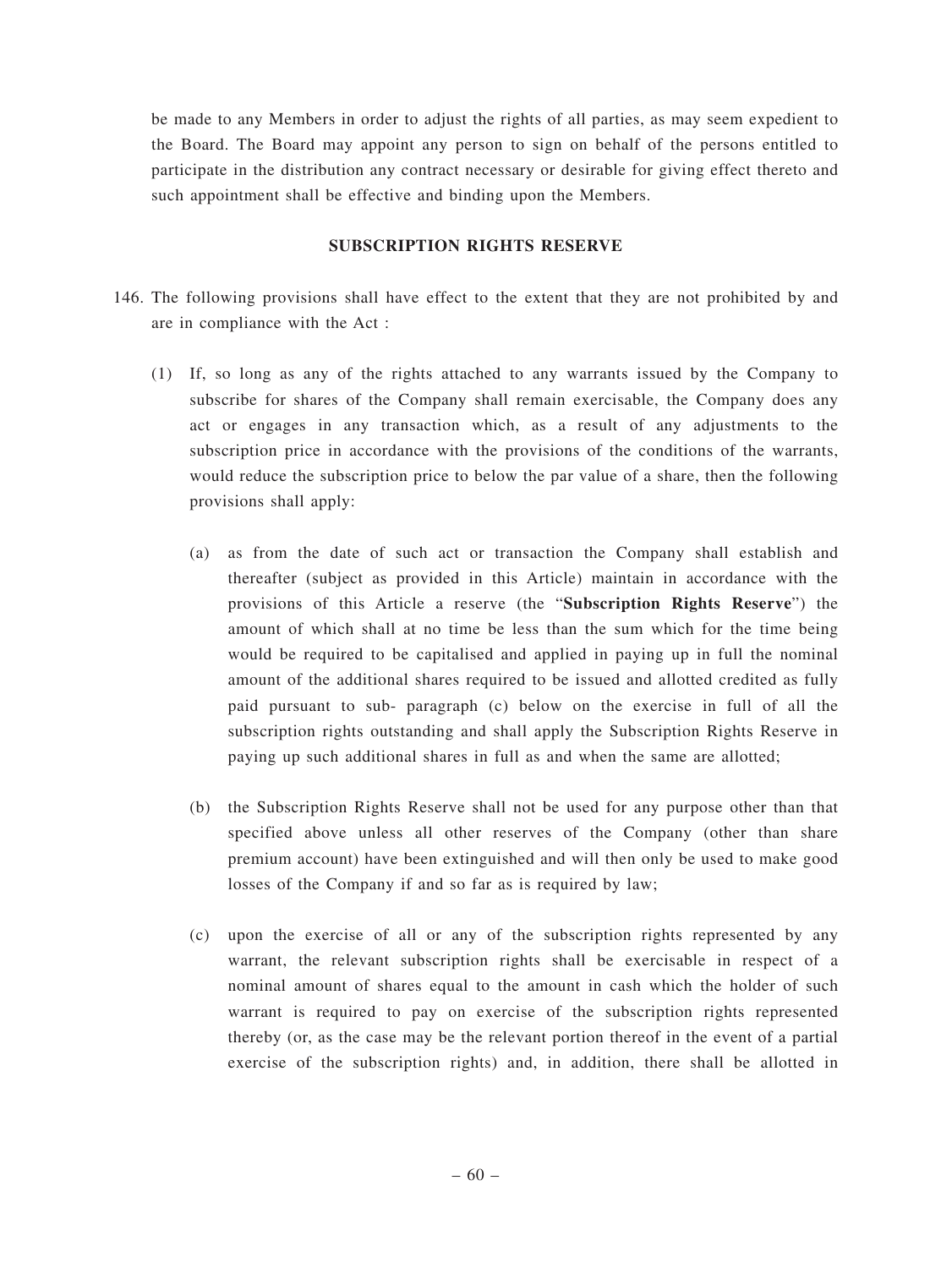respect of such subscription rights to the exercising warrantholder, credited as fully paid, such additional nominal amount of shares as is equal to the difference between:

- (i) the said amount in cash which the holder of such warrant is required to pay on exercise of the subscription rights represented thereby (or, as the case may be, the relevant portion thereof in the event of a partial exercise of the subscription rights); and
- (ii) the nominal amount of shares in respect of which such subscription rights would have been exercisable having regard to the provisions of the conditions of the warrants, had it been possible for such subscription rights to represent the right to subscribe for shares at less than par and immediately upon such exercise so much of the sum standing to the credit of the Subscription Rights Reserve as is required to pay up in full such additional nominal amount of shares shall be capitalized and applied in paying up in full such additional nominal amount of shares which shall forthwith be allotted credited as fully paid to the exercising warrantholders; and
- (d) if, upon the exercise of the subscription rights represented by any warrant, the amount standing to the credit of the Subscription Rights Reserve is not sufficient to pay up in full such additional nominal amount of shares equal to such difference as aforesaid to which the exercising warrantholder is entitled, the Board shall apply any profits or reserves then or thereafter becoming available (including, to the extent permitted by law, share premium account) for such purpose until such additional nominal amount of shares is paid up and allotted as aforesaid and until then no dividend or other distribution shall be paid or made on the fully paid shares of the Company then in issue. Pending such payment and allotment, the exercising warrantholder shall be issued by the Company with a certificate evidencing his right to the allotment of such additional nominal amount of shares. The rights represented by any such certificate shall be in registered form and shall be transferable in whole or in part in units of one share in the like manner as the shares for the time being are transferable, and the Company shall make such arrangements in relation to the maintenance of a register therefor and other matters in relation thereto as the Board may think fit and adequate particulars thereof shall be made known to each relevant exercising warrantholder upon the issue of such certificate.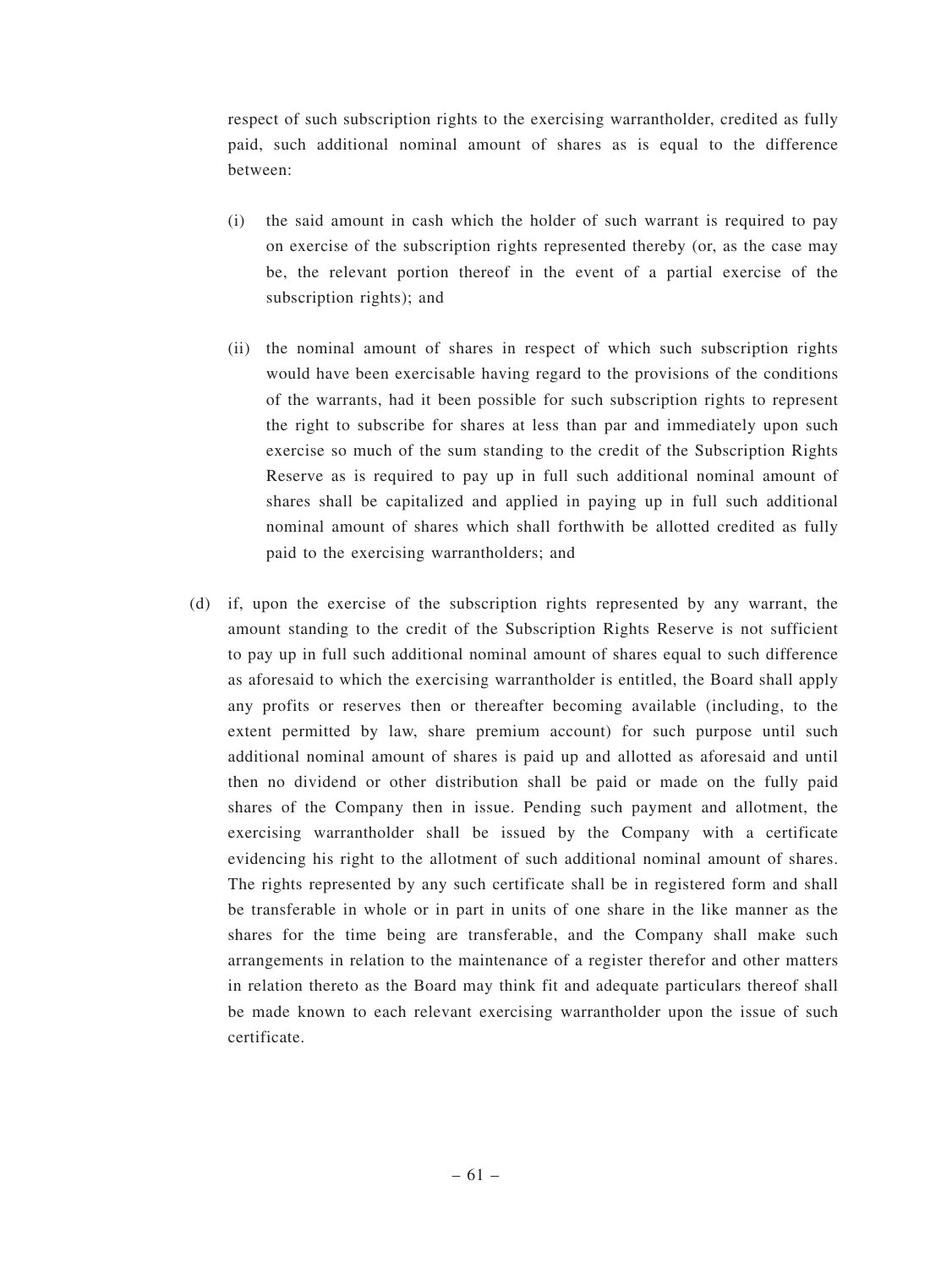- (2) Shares allotted pursuant to the provisions of this Article shall rank *pari passu* in all respects with the other shares allotted on the relevant exercise of the subscription rights represented by the warrant concerned. Notwithstanding anything contained in paragraph (1) of this Article, no fraction of any share shall be allotted on exercise of the subscription rights.
- (3) The provision of this Article as to the establishment and maintenance of the Subscription Rights Reserve shall not be altered or added to in any way which would vary or abrogate, or which would have the effect of varying or abrogating the provisions for the benefit of any warrantholder or class of warrantholders under this Article without the sanction of a special resolution of such warrantholders or class of warrantholders.
- (4) A certificate or report by the auditors for the time being of the Company as to whether or not the Subscription Rights Reserve is required to be established and maintained and if so the amount thereof so required to be established and maintained, as to the purposes for which the Subscription Rights Reserve has been used, as to the extent to which it has been used to make good losses of the Company, as to the additional nominal amount of shares required to be allotted to exercising warrantholders credited as fully paid, and as to any other matter concerning the Subscription Rights Reserve shall (in the absence of manifest error) be conclusive and binding upon the Company and all warrantholders and shareholders.

### **ACCOUNTING RECORDS**

- 147. The Board shall cause true accounts to be kept of the sums of money received and expended by the Company, and the matters in respect of which such receipt and expenditure take place, and of the property, assets, credits and liabilities of the Company and of all other matters required by the Act or necessary to give a true and fair view of the Company's affairs and to explain its transactions.
- 148. The accounting records shall be kept at the Office or, at such other place or places as the Board decides and shall always be open to inspection by the Directors. No Member (other than a Director) shall have any right of inspecting any accounting record or book or document of the Company except as conferred by law or authorised by the Board or the Company in general meeting.
- 149. Subject to Article 150, a printed copy of the Directors' report, accompanied by the balance sheet and profit and loss account, including every document required by law to be annexed thereto, made up to the end of the applicable financial year and containing a summary of the assets and liabilities of the Company under convenient heads and a statement of income and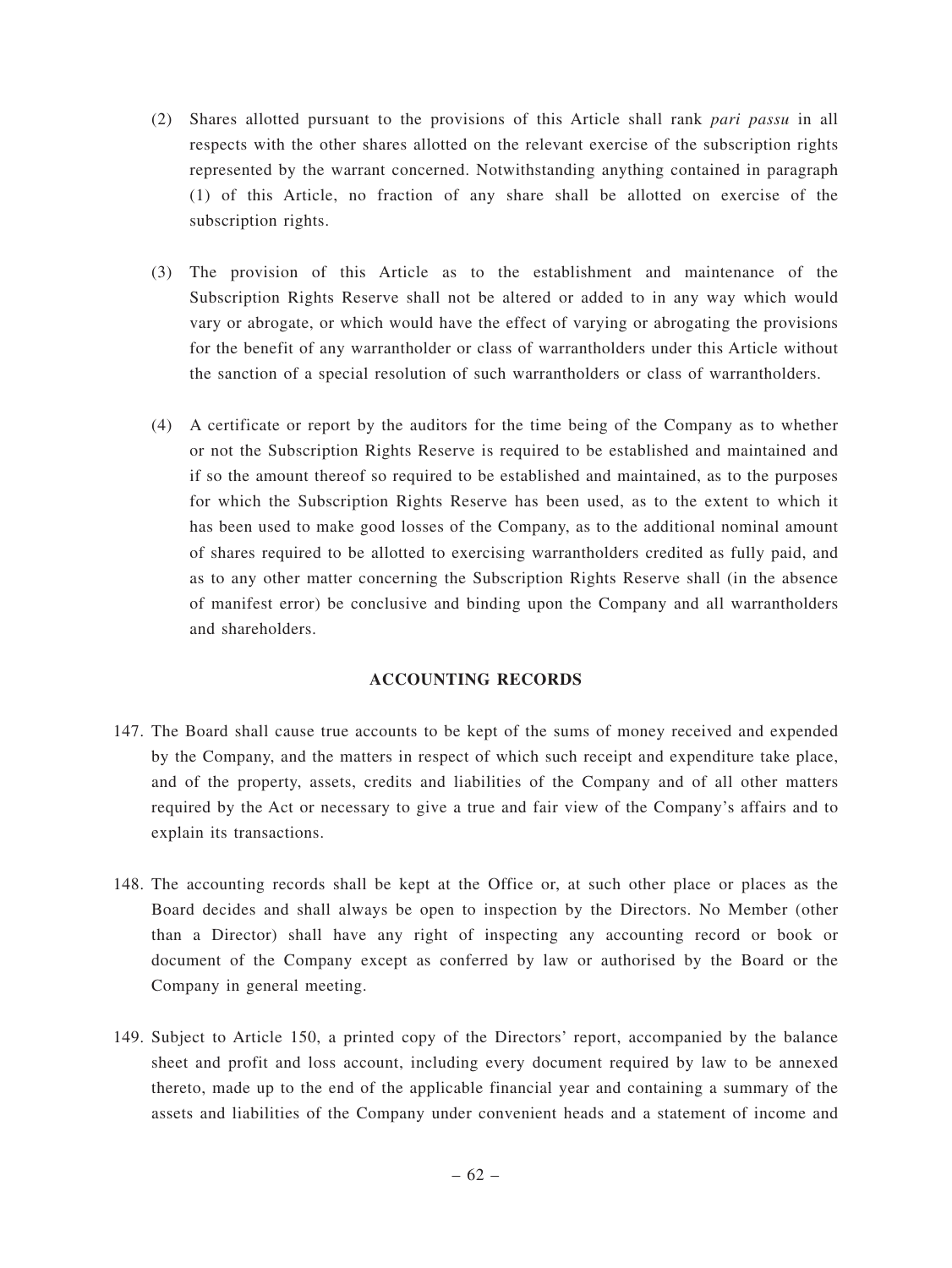expenditure, together with a copy of the Auditors' report, shall be sent to each person entitled thereto at least twenty-one (21) days before the date of the general meeting and at the same time as the notice of annual general meeting and laid before the Company at the annual general meeting held in accordance with Article 56 provided that this Article shall not require a copy of those documents to be sent to any person whose address the Company is not aware or to more than one of the joint holders of any shares or debentures.

- 150. Subject to due compliance with all applicable Statutes, rules and regulations, including, without limitation, the Listing Rules , and to obtaining all necessary consents, if any, required thereunder, the requirements of Article 149 shall be deemed satisfied in relation to any person by sending to the person in any manner not prohibited by the Statutes, summarised financial statements derived from the Company's annual accounts and the directors' report which shall be in the form and containing the information required by applicable laws and regulations, provided that any person who is otherwise entitled to the annual financial statements of the Company and the directors' report thereon may, if he so requires by notice in writing served on the Company, demand that the Company sends to him, in addition to summarised financial statements, a complete printed copy of the Company's annual financial statement and the directors' report thereon.
- 151. The requirement to send to a person referred to in Article 149 the documents referred to in that article or a summary financial report in accordance with Article 150 shall be deemed satisfied where, in accordance with all applicable Statutes, rules and regulations, including, without limitation, the Listing Rules , the Company publishes copies of the documents referred to in Article 149 and, if applicable, a summary financial report complying with Article 150, on the Company's computer network or in any other permitted manner (including by sending any form of electronic communication), and that person has agreed or is deemed to have agreed to treat the publication or receipt of such documents in such manner as discharging the Company's obligation to send to him a copy of such documents.

#### **AUDIT**

152. (1) At the annual general meeting or at a subsequent extraordinary general meeting in each year, the Members shall by ordinary resolution appoint an auditor to audit the accounts of the Company and such auditor shall hold office until the next annual general meeting. Such auditor may be a Member but no Director or officer or employee of the Company shall, during his continuance in office, be eligible to act as an auditor of the Company.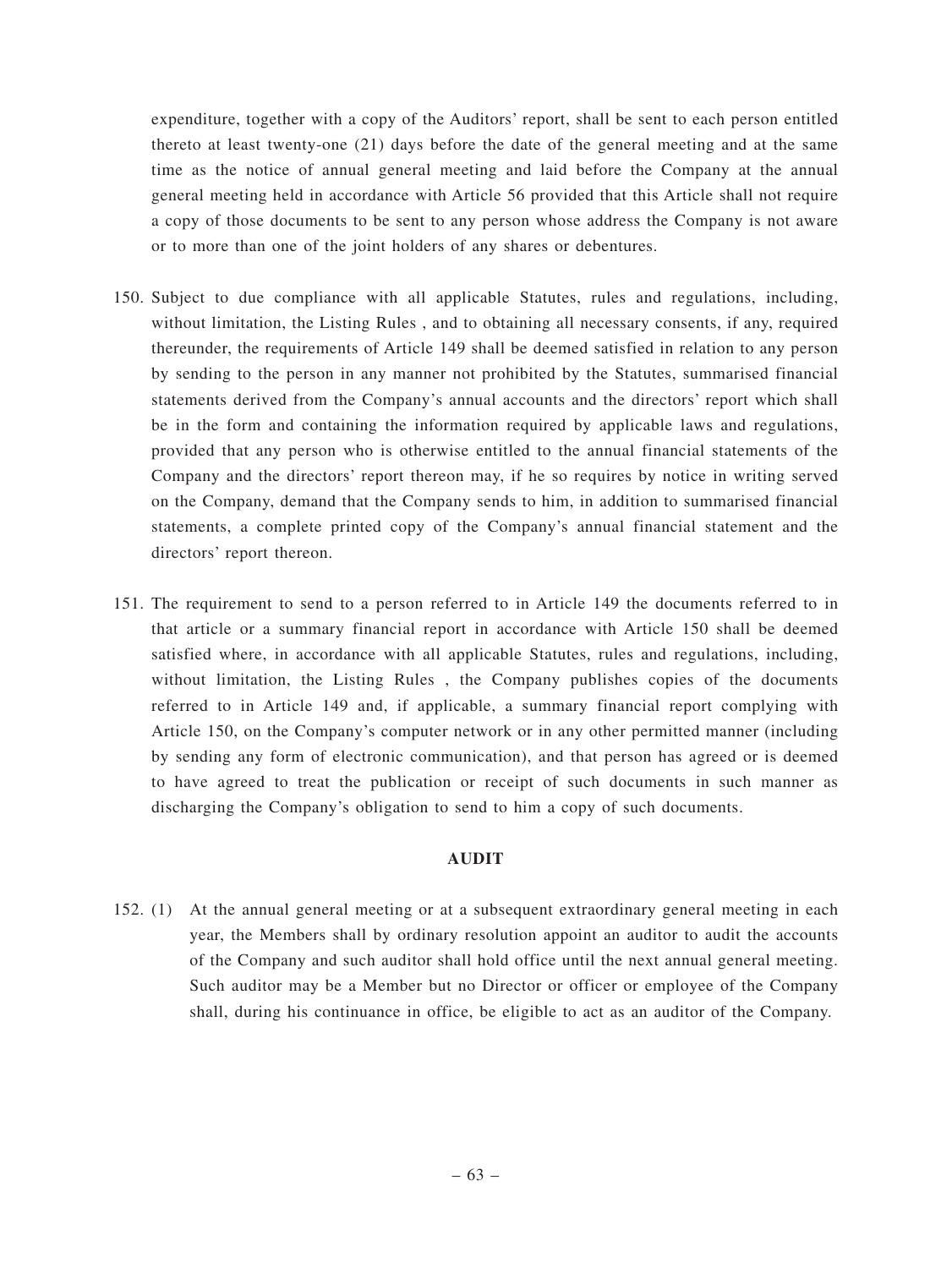- (2) The Members may, at any general meeting convened and held in accordance with these Articles, by ordinary resolution remove the Auditor at any time before the expiration of his term of office and shall by ordinary resolution at that meeting appoint another Auditor in his stead for the remainder of his term.
- 153. Subject to the Act the accounts of the Company shall be audited at least once in every year.
- 154. The remuneration of the Auditor shall be fixed by the Company in general meeting or in such manner as the Members may determine by ordinary resolution.
- 155. The Directors may fill any casual vacancy in the office of Auditor but while any such vacancy continues the surviving or continuing Auditor or Auditors, if any, may act. The remuneration of an Auditor appointed by the Directors under this Article may be fixed by the Board. Subject to Article 152(2), an Auditor appointed under this Article shall hold office until the next following annual general meeting of the Company and shall then be subject to appointment by the Members under Article 152(1) at such remuneration to be determined by the Members under Article 154 .
- 156. The Auditor shall at all reasonable times have access to all books kept by the Company and to all accounts and vouchers relating thereto; and he may call on the Directors or officers of the Company for any information in their possession relating to the books or affairs of the Company.
- 157. The statement of income and expenditure and the balance sheet provided for by these Articles shall be examined by the Auditor and compared by him with the books, accounts and vouchers relating thereto; and he shall make a written report thereon stating whether such statement and balance sheet are drawn up so as to present fairly the financial position of the Company and the results of its operations for the period under review and, in case information shall have been called for from Directors or officers of the Company, whether the same has been furnished and has been satisfactory. The financial statements of the Company shall be audited by the Auditor in accordance with generally accepted auditing standards. The Auditor shall make a written report thereon in accordance with generally accepted auditing standards and the report of the Auditor shall be submitted to the Members in general meeting. The generally accepted auditing standards referred to herein may be those of a country or jurisdiction other than the Cayman Islands. If so, the financial statements and the report of the Auditor should disclose this fact and name such country or jurisdiction.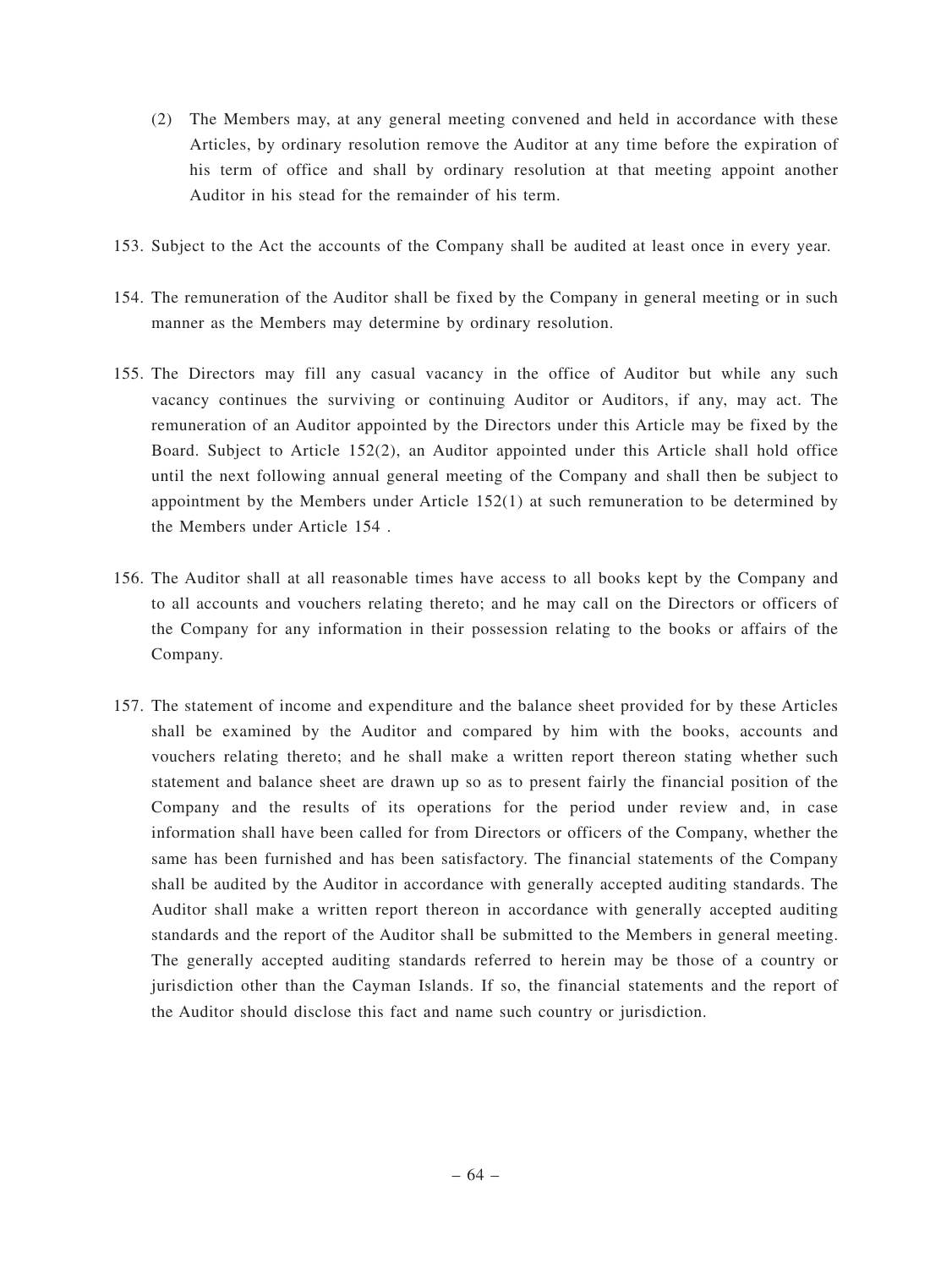#### **NOTICES**

- 158. (1) Any Notice or document (including any "corporate communication" within the meaning ascribed thereto under the Listing Rules), whether or not, to be given or issued under these Articles from the Company shall be in writing or by cable, telex or facsimile transmission message or other form of electronic transmission or electronic communication and any such Notice and document may be given or issued by the following means:-
	- (a) by serving it personally on the relevant person;
	- (b) by sending it through the post in a prepaid envelope addressed to such Member at his registered address as appearing in the Register or at any other address supplied by him to the Company for the purpose;
	- (c) by delivering or leaving it at such address as aforesaid;
	- (d) by placing an advertisement in appropriate newspapers or other publication and where applicable, in accordance with the requirements of the Designated Stock Exchange;
	- (e) by sending or transmitting it as an electronic communication to the relevant person at such electronic address as he may provide under Article 158(5), subject to the Company complying with the Statutes and any other applicable laws, rules and regulations from time to time in force with regard to any requirements for the obtaining of consent (or deemed consent) from such person;
	- (f) by publishing it on the Company's website to which relevant person may have access, subject to the Company complying with the Statutes and any other applicable laws, rules and regulations from time to time in force with regard to any requirements for the obtaining of consent (or deemed consent) from such person and/or giving notification to any such person stating that the notice, document or publication is available on the Company's computer network website (a "**notice of availability**"); or
	- (g) by sending or otherwise making it available to such person through such other means to the extent permitted by and in accordance with the Statutes and other applicable laws, rules and regulations.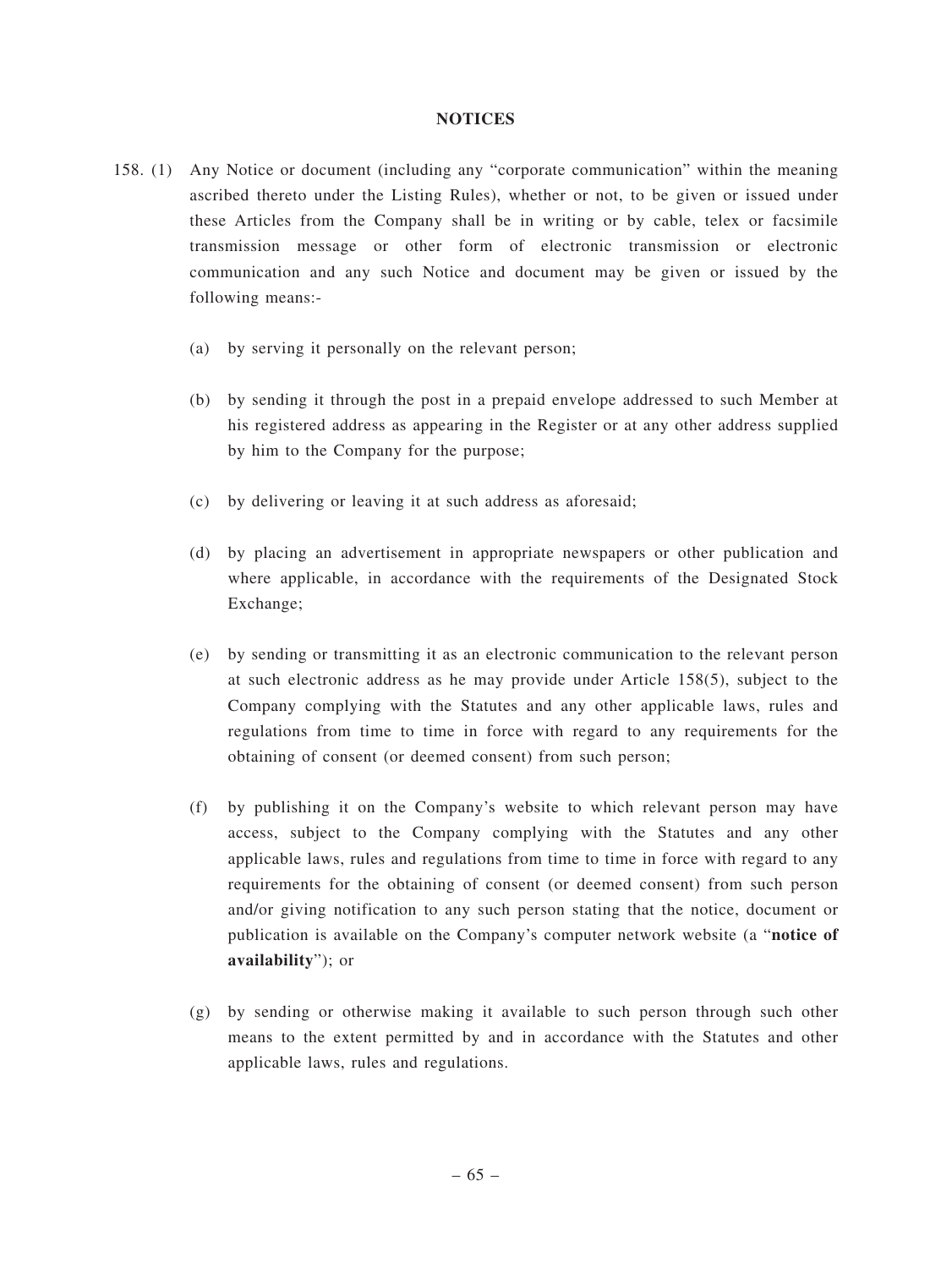- (2) The notice of availability may be given to the Member by any of the means set out above other than by posting it on a website.
- (3) In the case of joint holders of a share all notices shall be given to that one of the joint holders whose name stands first in the Register and notice so given shall be deemed a sufficient service on or delivery to all the joint holders.
- (4) Every person who, by operation of law, transfer, transmission, or other means whatsoever, shall become entitled to any share, shall be bound by every notice in respect of such share, which, previously to his name and address (including electronic address) being entered in the Register as the registered holder of such share, shall have been duly given to the person from whom he derives title to such share.
- (5) Every Member or a person who is entitled to receive notice from the Company under the provisions of the Statutes or these Articles may register with the Company an electronic address to which notices can be served upon him.
- (6) Subject to any applicable laws, rules and regulations and the terms of these Articles, any notice, document or publication, including but not limited to the documents referred to in Articles, 149, 150 and 158 may be given in the English language only or in both the English language and the Chinese language.
- 159. Any Notice or other document:
	- (a) if served or delivered by post, shall where appropriate be sent by airmail and shall be deemed to have been served or delivered on the day following that on which the envelope containing the same, properly prepaid and addressed, is put into the post; in proving such service or delivery it shall be sufficient to prove that the envelope or wrapper containing the notice or document was properly addressed and put into the post and a certificate in writing signed by the Secretary or other officer of the Company or other person appointed by the Board that the envelope or wrapper containing the Notice or other document was so addressed and put into the post shall be conclusive evidence thereof;
	- (b) if sent by electronic communication, shall be deemed to be given on the day on which it is transmitted from the server of the Company or its agent. A Notice placed on the Company's website or the website of the Designated Stock Exchange, is deemed given by the Company to a Member on the day following that on which a notice of availability is deemed served on the Member;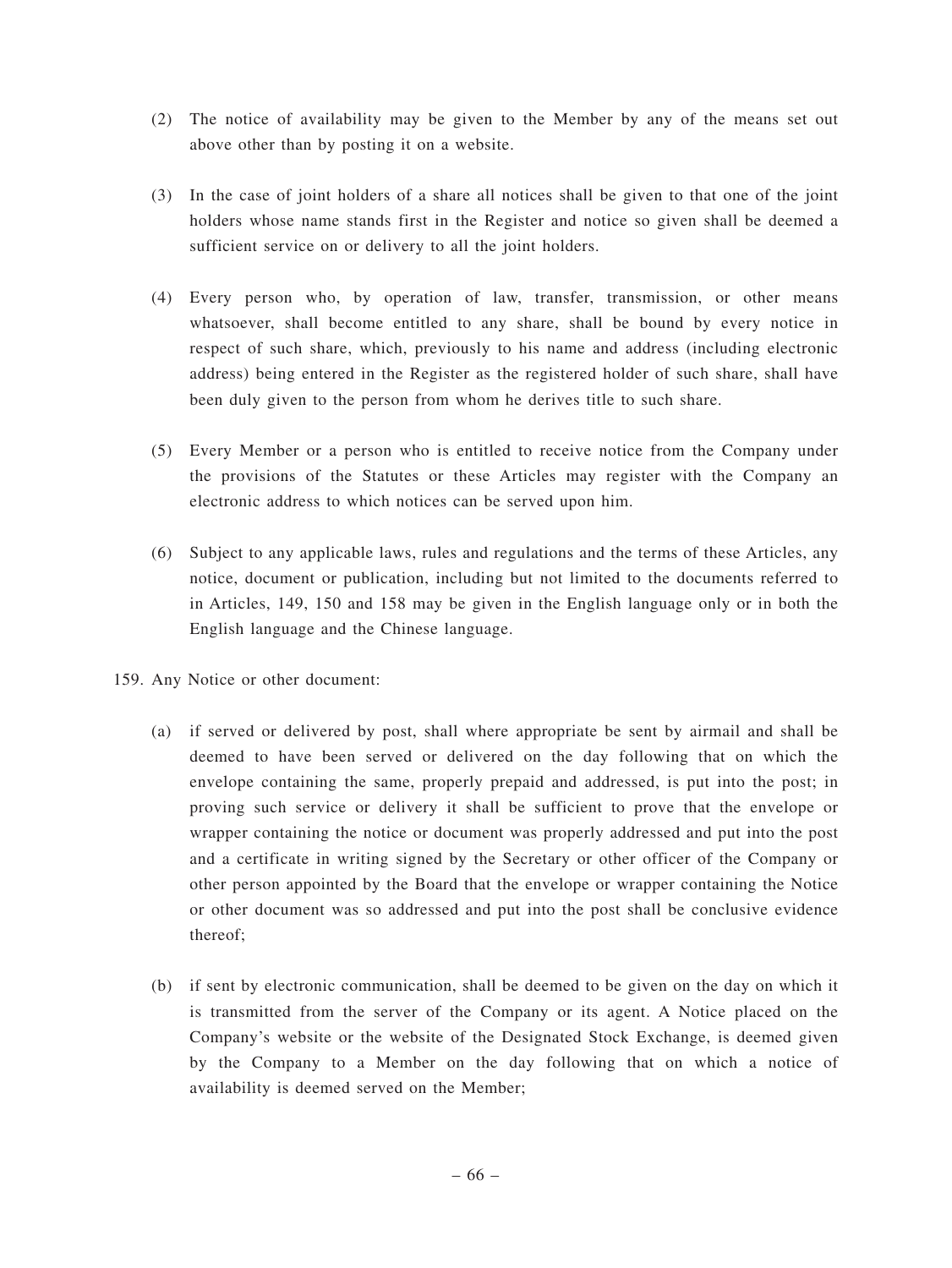- (c) if published on the Company's website, shall be deemed to have been served on the day on which the notice, document or publication first so appears on the Company's website to which the relevant person may have access or the day on which the notice of availability is deemed to have been served or delivered to such person under these Articles, whichever is later;
- (d) if served or delivered in any other manner contemplated by these Articles, shall be deemed to have been served or delivered at the time of personal service or delivery or, as the case may be, at the time of the relevant despatch or transmission; and in proving such service or delivery a certificate in writing signed by the Secretary or other officer of the Company or other person appointed by the Board as to the act and time of such service, delivery, despatch or transmission shall be conclusive evidence thereof; and
- (e) if published as an advertisement in a newspaper or other publication permitted under these Articles, shall be deemed to have been served on the day on which the advertisement first so appears.
- 160. (1) Any Notice or other document delivered or sent by post to or left at the registered address of any Member in pursuance of these Articles shall, notwithstanding that such Member is then dead or bankrupt or that any other event has occurred, and whether or not the Company has notice of the death or bankruptcy or other event, be deemed to have been duly served or delivered in respect of any share registered in the name of such Member as sole or joint holder unless his name shall, at the time of the service or delivery of the Notice or document, have been removed from the Register as the holder of the share, and such service or delivery shall for all purposes be deemed a sufficient service or delivery of such Notice or document on all persons interested (whether jointly with or as claiming through or under him) in the share.
	- (2) A Notice may be given by the Company to the person entitled to a share in consequence of the death, mental disorder or bankruptcy of a Member by sending it through the post in a prepaid letter, envelope or wrapper addressed to him by name, or by the title of representative of the deceased, or trustee of the bankrupt, or by any like description, at the address, if any, supplied for the purpose by the person claiming to be so entitled, or (until such an address has been so supplied) by giving the notice in any manner in which the same might have been given if the death, mental disorder or bankruptcy had not occurred.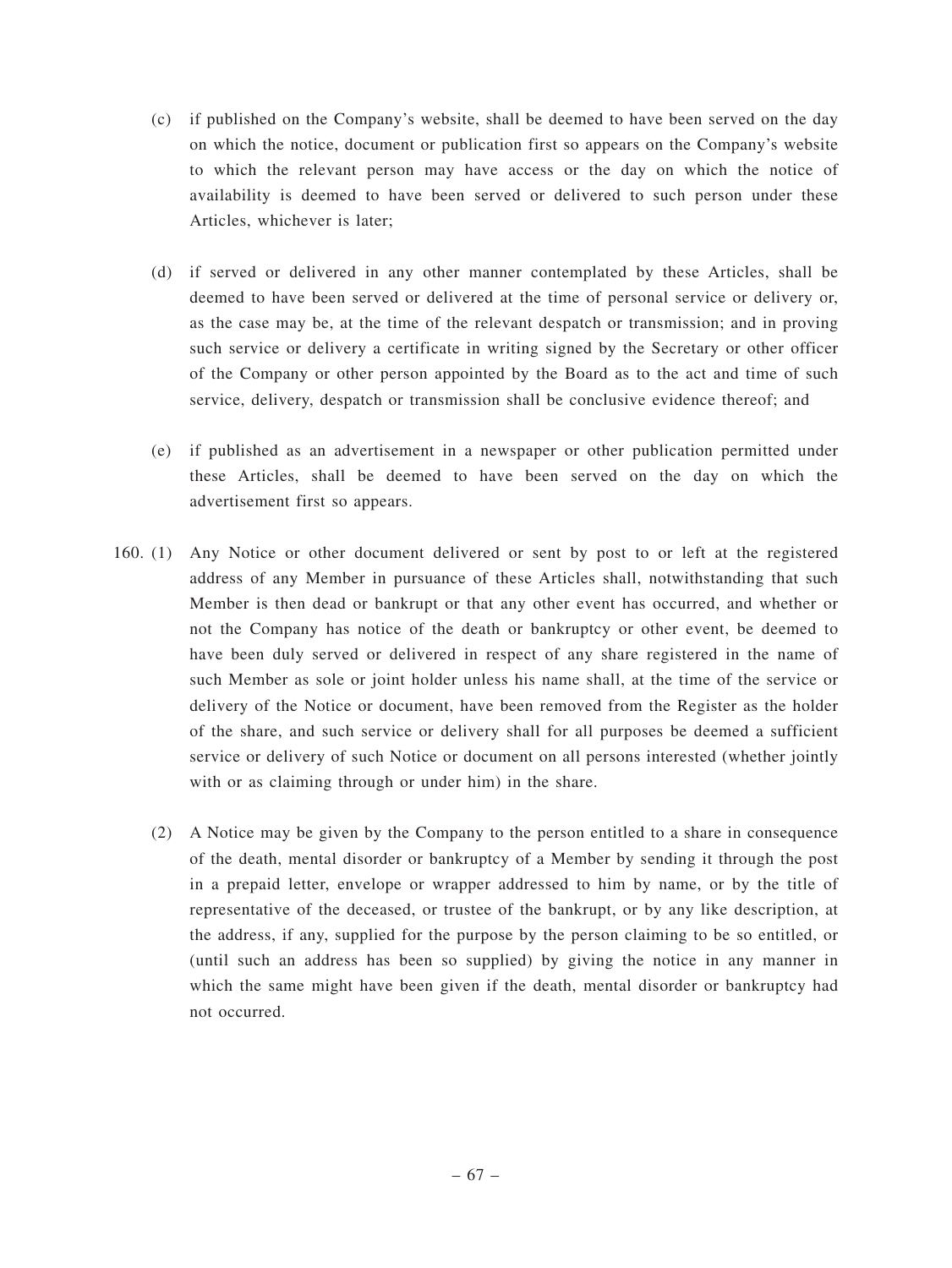(3) Any person who by operation of law, transfer or other means whatsoever shall become entitled to any share shall be bound by every Notice in respect of such share which prior to his name and address being entered on the Register shall have been duly given to the person from whom he derives his title to such share.

## **SIGNATURES**

161. For the purposes of these Articles, a facsimile or electronic transmission message purporting to come from a holder of shares or, as the case may be, a Director or alternate Director, or, in the case of a corporation which is a holder of shares from a director or the secretary thereof or a duly appointed attorney or duly authorised representative thereof for it and on its behalf, shall in the absence of express evidence to the contrary available to the person relying thereon at the relevant time be deemed to be a document or instrument in writing signed by such holder or Director or alternate Director in the terms in which it is received.

## **WINDING UP**

- 162. (1) Subject to Article 162(2), the Board shall have power in the name and on behalf of the Company to present a petition to the court for the Company to be wound up.
	- (2) A resolution that the Company be wound up by the court or be wound up voluntarily shall be a special resolution.
- 163. (1) Subject to any special rights, privileges or restrictions as to the distribution of available surplus assets on liquidation for the time being attached to any class or classes of shares (i) if the Company shall be wound up and the assets available for distribution amongst Members shall be more than sufficient to repay the whole of the capital paid up at the commencement of the winding up, the excess shall be distributed *pari passu* amongst such Members in proportion to the amount paid up on the shares held by them respectively and (ii) if the Company shall be wound up and the assets available for distribution amongst the Members as such shall be insufficient to repay the whole of the paid-up capital such assets shall be distributed so that, as nearly as may be, the losses shall be borne by the Members in proportion to the capital paid up, or which ought to have been paid up, at the commencement of the winding up on the shares held by them respectively.
	- (2) If the Company shall be wound up (whether the liquidation is voluntary or by the court) the liquidator may, with the authority of a special resolution and any other sanction required by the Act , divide among the Members in specie or kind the whole or any part of the assets of the Company and whether or not the assets shall consist of properties of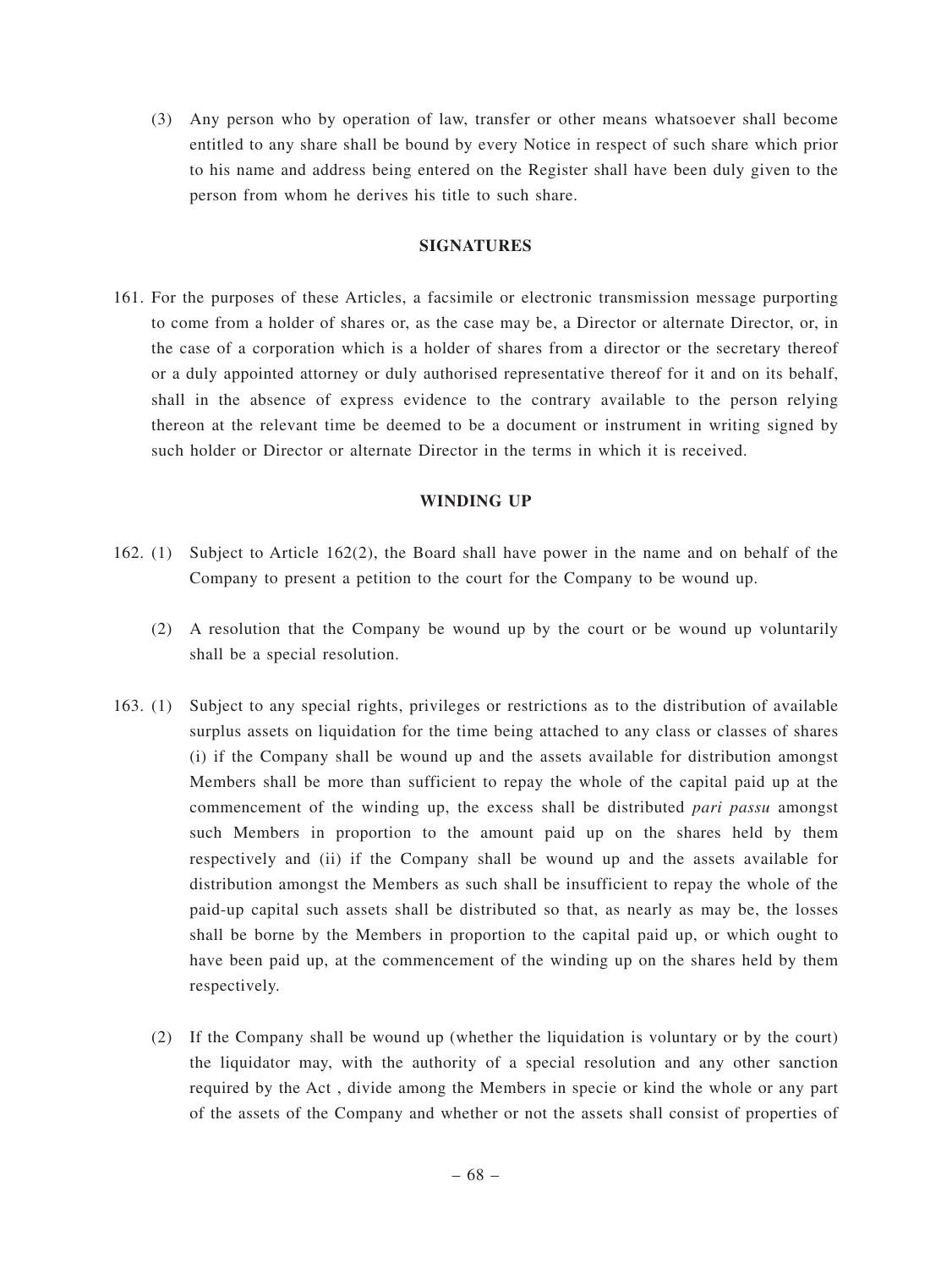one kind or shall consist of properties to be divided as aforesaid of different kinds, and may for such purpose set such value as he deems fair upon any one or more class or classes of property and may determine how such division shall be carried out as between the Members or different classes of Members. The liquidator may, with the like authority, vest any part of the assets in trustees upon such trusts for the benefit of the Members as the liquidator with the like authority shall think fit, and the liquidation of the Company may be closed and the Company dissolved, but so that no contributory shall be compelled to accept any shares or other property in respect of which there is a liability.

#### **INDEMNITY**

- 164. (1) The Directors, Secretary and other officers and every Auditor of the Company at any time, whether at present or in the past, and the liquidator or trustees (if any) acting or who have acted in relation to any of the affairs of the Company and everyone of them, and everyone of their heirs, executors and administrators, shall be indemnified and secured harmless out of the assets and profits of the Company from and against all actions, costs, charges, losses, damages and expenses which they or any of them, their or any of their heirs, executors or administrators, shall or may incur or sustain by or by reason of any act done, concurred in or omitted in or about the execution of their duty, or supposed duty, in their respective offices or trusts; and none of them shall be answerable for the acts, receipts, neglects or defaults of the other or others of them or for joining in any receipts for the sake of conformity, or for any bankers or other persons with whom any moneys or effects belonging to the Company shall or may be lodged or deposited for safe custody, or for insufficiency or deficiency of any security upon which any moneys of or belonging to the Company shall be placed out on or invested, or for any other loss, misfortune or damage which may happen in the execution of their respective offices or trusts, or in relation thereto; PROVIDED THAT this indemnity shall not extend to any matter in respect of any fraud or dishonesty which may attach to any of said persons.
	- (2) Each Member agrees to waive any claim or right of action he might have, whether individually or by or in the right of the Company, against any Director on account of any action taken by such Director, or the failure of such Director to take any action in the performance of his duties with or for the Company; PROVIDED THAT such waiver shall not extend to any matter in respect of any fraud or dishonesty which may attach to such Director.